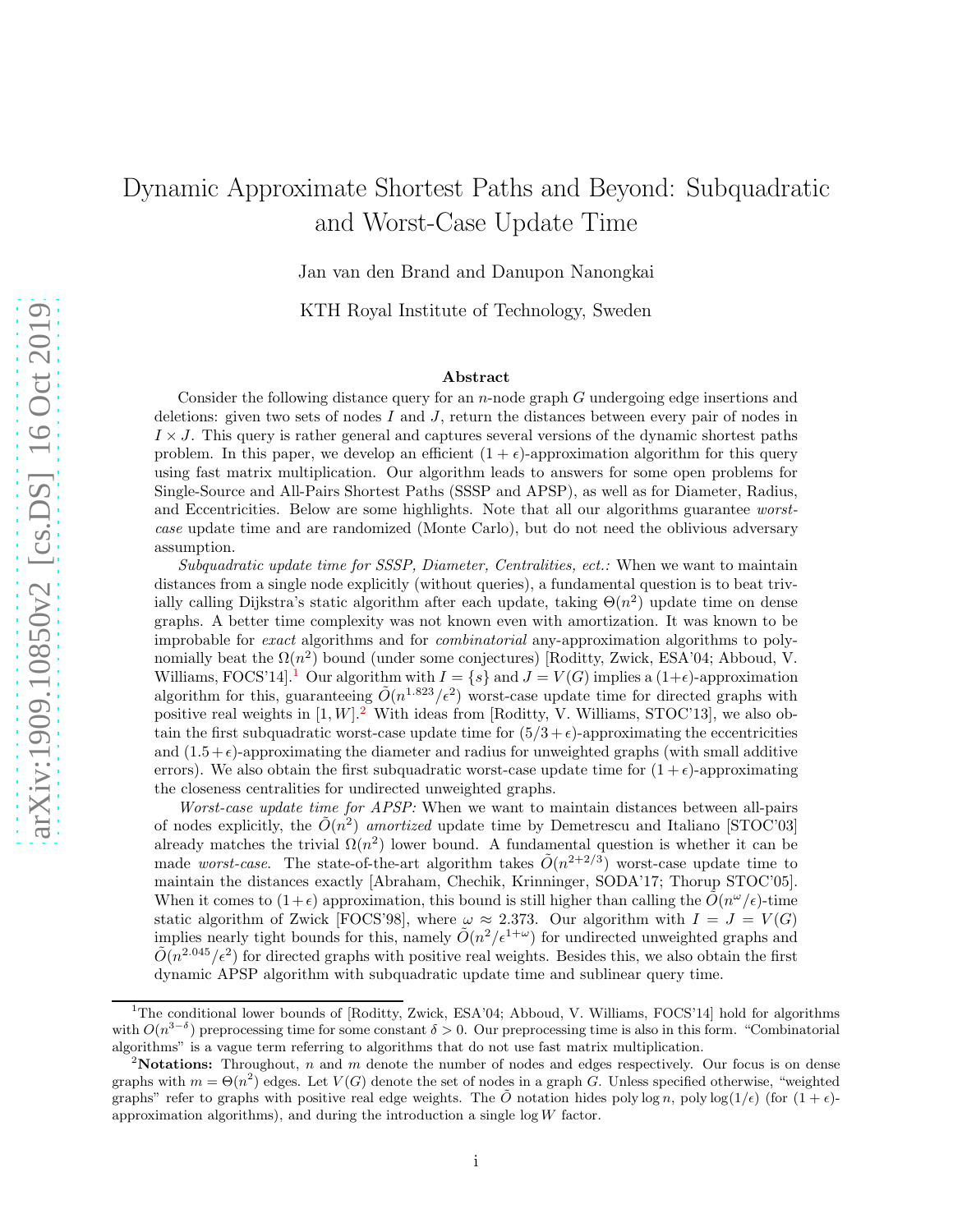# Contents

| 1        | Introduction<br>1.1                                                                                                                                                                                                    | 1<br>$\overline{2}$              |
|----------|------------------------------------------------------------------------------------------------------------------------------------------------------------------------------------------------------------------------|----------------------------------|
| $\bf{2}$ | <b>Technical Overview</b><br>Basic Tools<br>2.1<br>$2.2\,$                                                                                                                                                             | 6<br>$\overline{7}$<br>8         |
| 3        | Preliminaries                                                                                                                                                                                                          | 11                               |
| 4        | <b>Algebraic Dynamic Short Hop Distances</b><br>Exact and Approximate Distances for Integer Weights<br>4.1<br>4.2                                                                                                      | 12<br><sup>12</sup><br><b>16</b> |
| 5        | <b>Results for All-Pairs-Distances</b><br>Weighted Approximate Distances (Proof of Theorem 5.1) $\dots \dots \dots \dots \dots$<br>5.1<br>Unweighted Undirected Approximate Distances (Proof of Theorem $5.2$ )<br>5.2 | 17<br>19<br>21                   |
| 6        | Results for Diameter, Radius and Eccentricities<br>Unweighted Approximate Diameter (Proof of Theorems 6.1 and 6.4) $\dots \dots$<br>6.1<br>6.2                                                                         | 22<br>23<br><b>25</b>            |
| 7        | <b>Open Problems</b>                                                                                                                                                                                                   | 28                               |
|          | A Worst-Case Standard Technique                                                                                                                                                                                        | 34                               |
|          | <b>B</b> Reduction from Distances to Polynomial Matrix Inverse                                                                                                                                                         | 34                               |
|          | C Bounding $\omega(\cdot,\cdot,\cdot)$                                                                                                                                                                                 | 35                               |
|          | D Hitting-Set Arguments                                                                                                                                                                                                | 36                               |
|          | E Approximate Diameter, Radius and Eccentricities                                                                                                                                                                      | 36                               |
| F        | <b>Dynamic Exact Diameter</b>                                                                                                                                                                                          | 39                               |
|          | G Dynamic Closeness-Centrality                                                                                                                                                                                         | 41                               |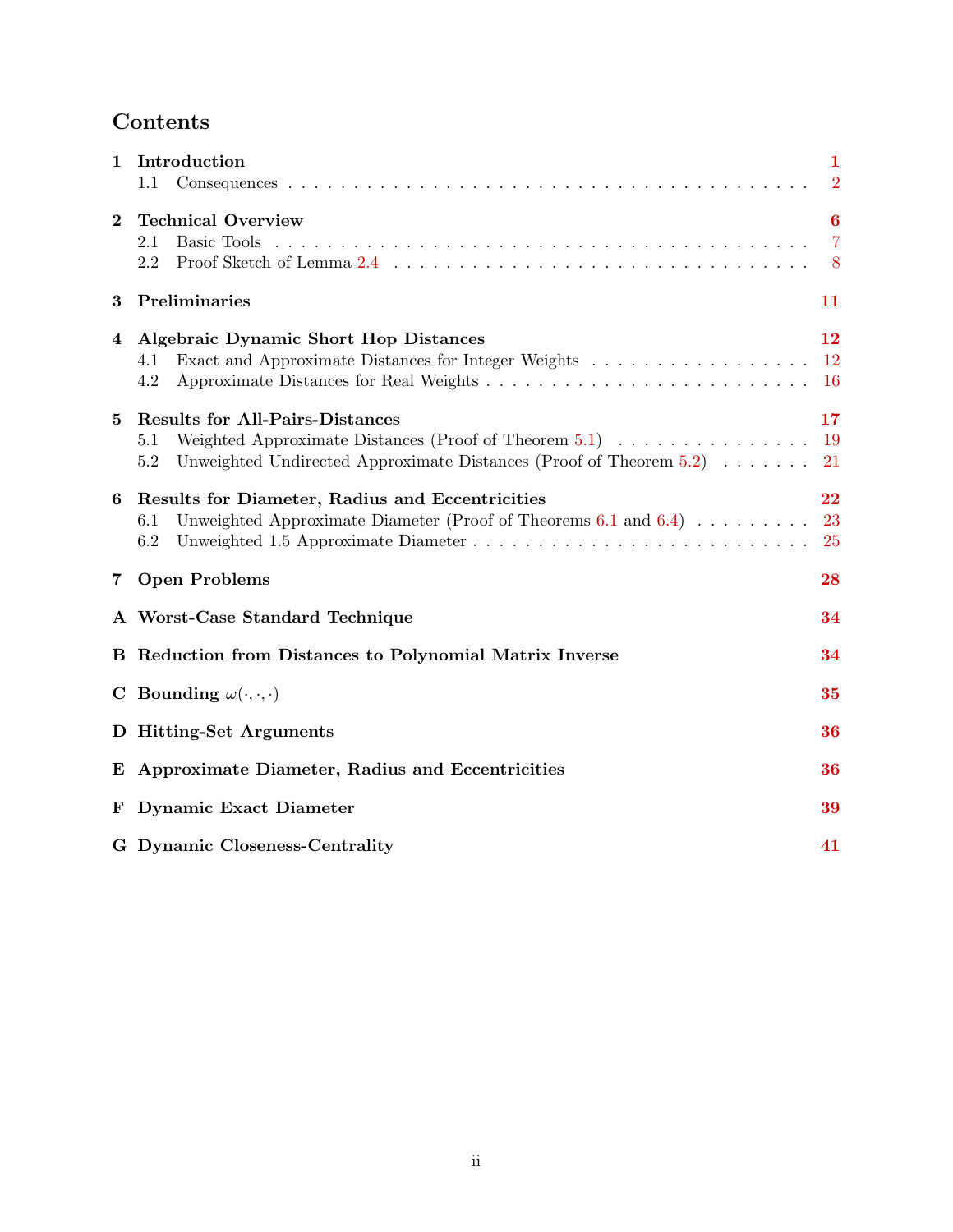### <span id="page-2-6"></span><span id="page-2-0"></span>1 Introduction

Dynamic graph algorithms generally concern maintaining properties of a graph under a sequence of updates, typically in the form of an edge insertion, deletion or weight update. Among basic primitives extensively studied are various distance information; e.g., the all-pairs shortest paths (APSP), the single-source shortest paths (SSSP), and the st-shortest path (st-SP) concern the distances between all-pairs of nodes, from a single node to every node, and between a pair of nodes, respectively.<sup>[3](#page-2-1)</sup> These problems have been studied in settings where distances can be *queried* (e.g. [\[HK95,](#page-31-0) [HKN16,](#page-32-0) [Ber09,](#page-30-0) [RZ12,](#page-33-0) [San04,](#page-33-1) [San05b\]](#page-33-2)) or are explicitly maintained (e.g. [\[DI04,](#page-31-1) [Tho05,](#page-33-3) [ACK17\]](#page-30-1)). In this paper, we study the problem that captures many aforementioned problems as special cases. In this problem, one can query the distances between any two sets of nodes  $I$  and  $J$ , as follows.

<span id="page-2-3"></span>**Problem 1.1** (Dynamic batch-query distances). An algorithm for this problem supports the following operations.

- PREPROCESS(G): Process an input n-node graph G with positive real edge weights from [1, W].
- UPDATE $((u, v), w)$ : Update the weight of edge  $(u, v)$  to  $w \in [1, W] \cup {\infty}$ .
- QUERY $(I, J)$ : Given sets of nodes I and J, return the distance from i to j, denoted by dist $(i, j)$ , for each  $(i, j) \in I \times J$ .

For example, the explicit dynamic SSSP where we maintain the distances from a pre-specified node s to every node after changing the weight of an edge is a special case of the above problem where we fix  $I = \{s\}$  and  $J = V(G)$  (where  $V(G)$  is the set of all nodes in G), and the query is made after every update.

Sometimes, we call the query in Problem [1.1](#page-2-3) the batch query to distinguish it from a typical query of the distance between two nodes. We refer to the case where  $W = 1$  as the unweighted case (setting an edge weight to 1 and  $\infty$  corresponds to inserting and deleting an edge). To keep things short, we use *weighted graphs* to refer to graphs with positive real edge weights in [1, W] (like in Problem [1.1\)](#page-2-3) throughout.

The performance of algorithms for Problem [1.1](#page-2-3) is measured by preprocessing time, update time and *query time*. The update time can be categorized into two types: A more desirable one is the worst-case update time which holds for every single update. This is to contrast with an *amortized* update time which holds "on average".<sup>[5](#page-2-4)</sup> Our focus is on the *worst-case* update time and *dense* graphs with  $m = \Theta(n^2)$  edges.

In this paper, we present a fast  $(1 + \epsilon)$ -approximation algorithm for Problem [1.1.](#page-2-3) By  $(1 + \epsilon)$ approximation, we mean that it answers  $QUERY(I, J)$  with  $d'(i, j) \in [\text{dist}(i, j), (1 + \epsilon) \text{dist}(i, j)]$  for every  $(i, j) \in I \times J$ . We state our algorithm's performance below for completeness but recommend the reader to skip on the first read. It might also be helpful to focus the bounds below for unweighted undirected graphs, where  $\omega = 2$ ,  $\varepsilon = 0.01$ , and  $s \le 1/4$ . In this case, the update and query time complexities in Theorem [1.2](#page-2-5) become  $\tilde{O}(n^{2-s})$  and  $\tilde{O}(|I||J|+|I|n^{2s}+|J|n^{2s})$ , which can be traded-off using the parameter s.

<span id="page-2-5"></span><sup>&</sup>lt;sup>3</sup>Note that some works also considered returning the shortest paths, not just the distances, and a node update where all edges incident to the same nodes are updated together. This paper does not consider this.

<span id="page-2-2"></span><span id="page-2-1"></span><sup>&</sup>lt;sup>4</sup>Setting edge weight to  $\infty$  is equivalent to deleting an edge.

<span id="page-2-4"></span><sup>&</sup>lt;sup>5</sup>More precisely, for any t, an algorithm is said to have an amortized update time of t if, for any k, the total time it spends to process the first  $k$  updates is at most  $kt$ .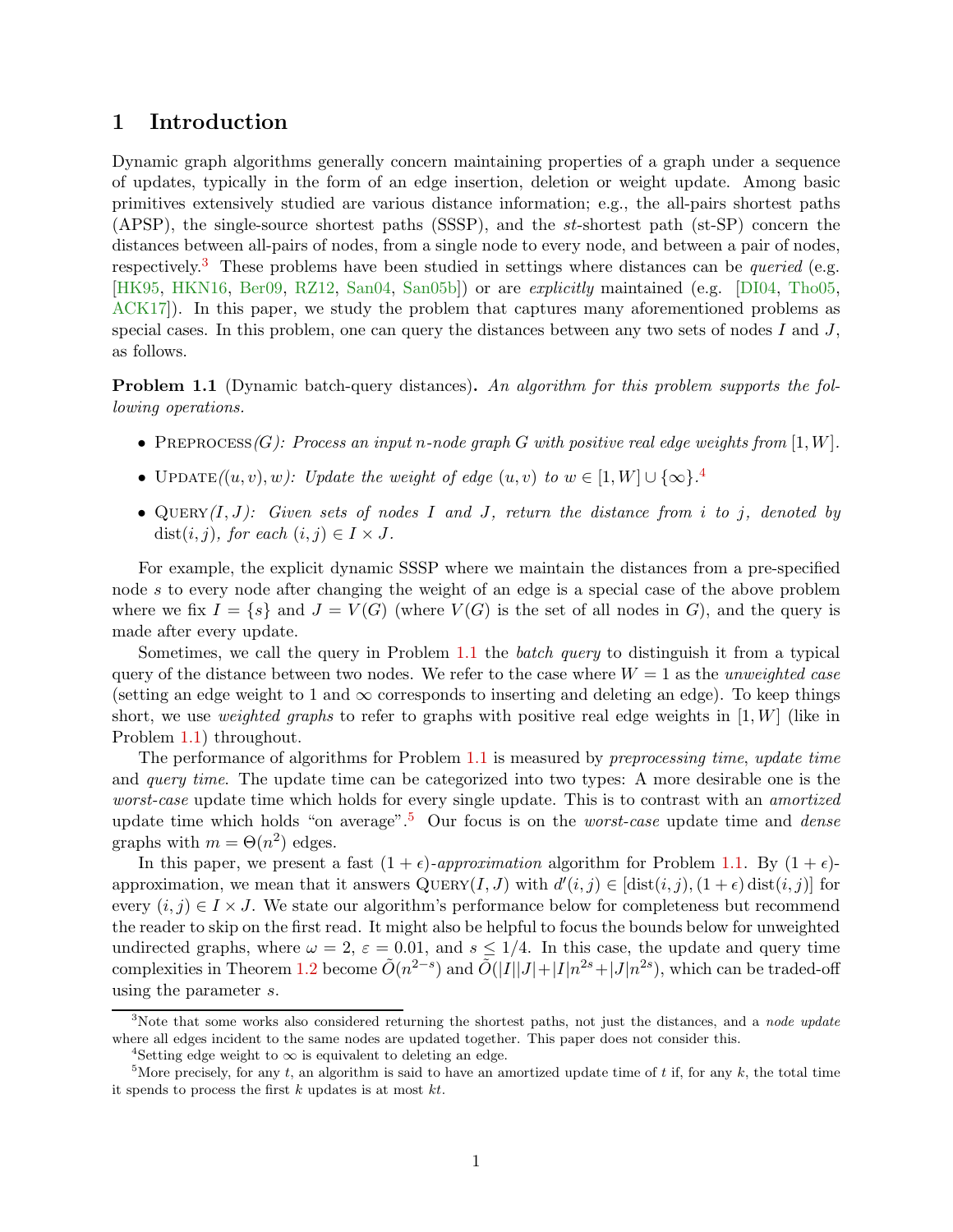<span id="page-3-5"></span>**Theorem 1.2** (Main General Result). For any  $0 < s < 1$ , there exists a randomized (Monte Carlo)  $(1+\epsilon)$ -approximation algorithm for Problem [1.1](#page-2-3) whose preprocessing time, worst-case update time, and query time on directed weighted graphs (respectively undirected unweighted graphs) are

- Preprocessing:  $\tilde{O}(n^{\omega+s}/\varepsilon)$  (respectively  $\tilde{O}(n^{\omega+s})$ ),
- Update:  $\tilde{O}(n^{1.5286+s}/\varepsilon+n^{\omega(1,1,1-s)-1+2s}/\varepsilon^2+n^{\omega(1,1-s,1-s)}/\varepsilon^2)$  $(respectively \tilde{O}(n^{1.5286+s}+n^{\omega(1,1,\mu+s)-\mu}/\varepsilon+n^{\omega(1,\mu+s,1-s)}/\varepsilon^2+n^{(1-s)\omega}/\varepsilon^{\omega+1}),$  and
- Query:  $\tilde{O}(n^{\omega(\delta_1, 1-s,\delta_2)}/\varepsilon^2)$  (respectively  $\tilde{O}(n^{\omega(\delta_1,s+\mu,\delta_2)}/\varepsilon)$ ), for  $|I| = n^{\delta_1}$  and  $|J| = n^{\delta_2}$ ).

The  $\tilde{O}$  notation hides poly  $\log(n)$  and poly  $\log(1/\epsilon)$ . To simplify our discussions, we hide the  $log W$  term in this section; we emphasize that our algorithms have only a single  $log W$  factor in their complexities. Here  $\omega$  is the matrix multiplication exponent, i.e. multiplying two  $n \times n$  matrices requires  $O(n^{\omega})$  time (the current best bound is  $\omega \leq 2.3729$  [\[Gal14,](#page-31-2) [Wil12\]](#page-33-4)) and  $\omega(a, b, c)$  is the exponent for multiplying an  $n^a \times n^b$  matrix with an  $n^b \times n^c$  matrix. For bounds on  $\omega(a, b, c)$  see Appendix [C.](#page-36-0) The claimed algorithm, as well as other algorithms that follow, guarantee worst-case update and query times and are randomized in that they return the results within the guaranteed approximation ratio with high probability<sup>[6](#page-3-1)</sup>. Note that unlike typical randomized dynamic algorithms, our algorithms do not need the oblivious adversary assumption; i.e. an edge update can depend on the algorithms' prior outputs.

#### <span id="page-3-0"></span>1.1 Consequences

Our result leads to improved algorithms for several variants of dynamic distance maintenance. This includes maintaining the *diameter*, the *radius*, and the *eccentricities*. It answers some key questions in the studies of dynamic shortest paths. Below are some of these questions (more explanations will follow).

<span id="page-3-2"></span>Question 1.3 (Beating static algorithms). Can we beat trivially calling static algorithms after every update? In particular, can we (i) explicitly maintain the SSSP in subquadratic update time (even with amortization), and (ii) explicitly and  $(1 + \epsilon)$ -approximately maintain the APSP faster than  $\tilde{O}(n^{\omega})$  worst-case update time?

<span id="page-3-4"></span>Question 1.4 (De-amortization). Can we achieve a worst-case update time comparable to the best known amortized update time? In particular, can we explicitly, and perhaps approximately, maintain the APSP in  $\tilde{O}(n^2)$  worst-case update time?

SSSP Beating static algorithms (Question [1.3\)](#page-3-2) is the first step in tackling any dynamic problems. It has been achieved for a great number of problems, but unfortunately not for a basic problem like SSSP where we want to explicitly maintain distances between a pre-specified node  $t$  and all other nodes: There was no exact or  $(1 + \epsilon)$ -approximation algorithm that beats calling Dijkstra's  $O(m+n \log n)$ -time static algorithm after every update, causing  $\Theta(n^2)$  update time on dense graphs. This is in contrast to the *partially-dynamic* setting, where a  $(1 + \epsilon)$ -approximation algorithm with  $O(n)$  amortized update time was known essentially since 1981 [\[ES81\]](#page-31-3) (see, e.g. [\[HKN18,](#page-32-1) [HKN14a,](#page-32-2) [HKN14b,](#page-32-3) [HKN13,](#page-31-4) [BC16,](#page-30-2) [Ber17,](#page-30-3) BR11 for some recent improvements).<sup>[7](#page-3-3)</sup> The question for the fully-dynamic setting was raised in, e.g., [\[DI04\]](#page-31-1).

<span id="page-3-1"></span><sup>&</sup>lt;sup>6</sup>With high probability (w.h.p.) means with probability at least  $1 - 1/n^c$  for any constant  $c > 1$ .

<span id="page-3-3"></span><sup>7</sup>Recall that the partially-dynamic setting is when edge weighs can be only increased or only decreased. [\[ES81\]](#page-31-3) originally presented an exact algorithm with  $O(n)$  amortized update time for unweighted undirected graphs. It was observed later than this can be easily extended to  $O(n)$  amortized update time for weighted directed graphs.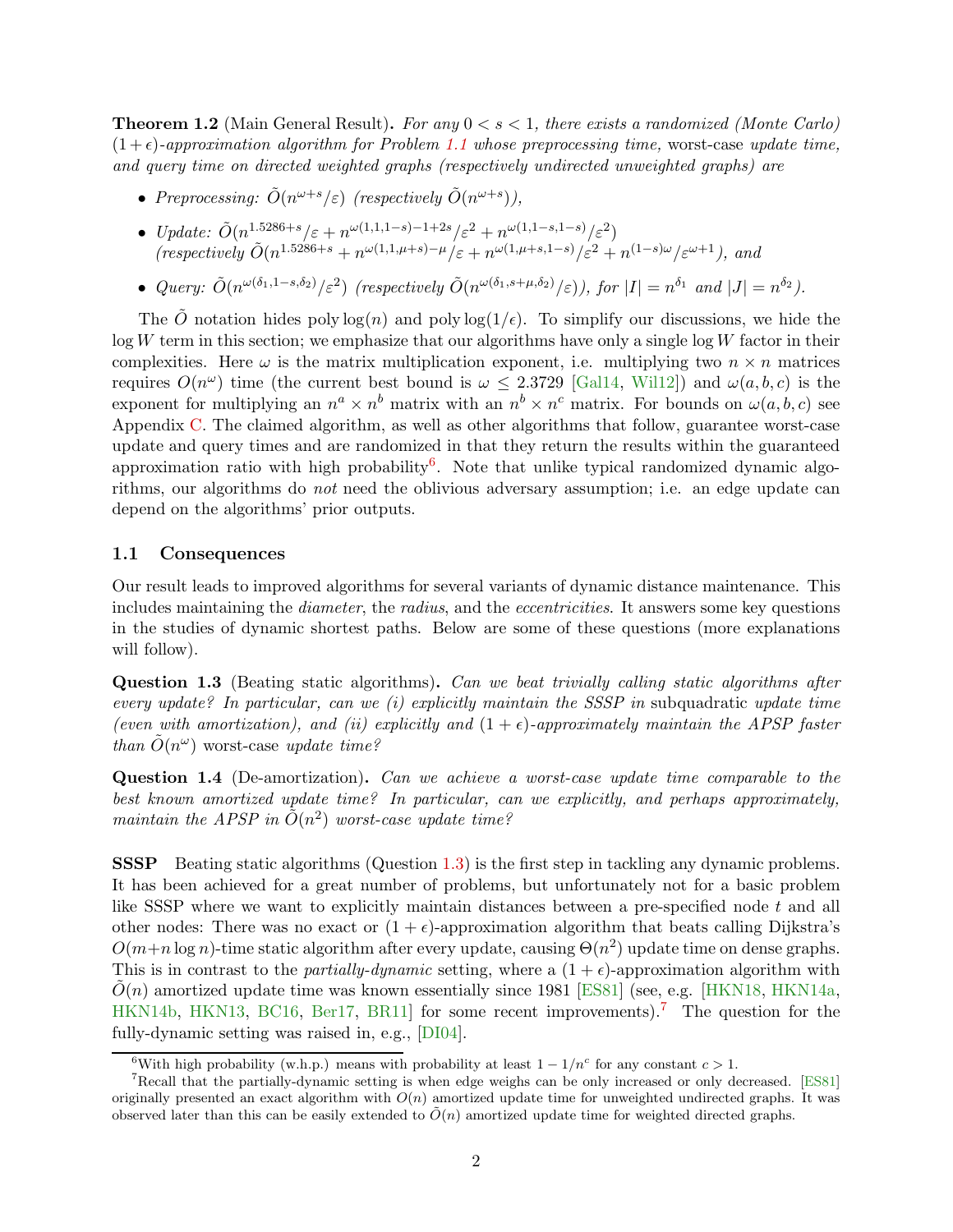<span id="page-4-3"></span>It was known that polynomially beating this bound is improbable for exact algorithms: there is no exact dynamic SSSP algorithm with  $O(n^{3-\delta})$  preprocessing time and  $O(n^{2-\delta})$  amortized update time for any constant  $\delta > 0$ , assuming the so-called APSP conjecture [\[RZ11,](#page-33-5) [AW14\]](#page-30-5).<sup>[8](#page-4-0)</sup> A natural question is whether this can be achieved with a  $(1+\epsilon)$ -approximation algorithm. Theorem [1.2](#page-2-5) shows that this is the case: it implies  $\tilde{O}(n^{1.863})$  worst-case update time for SSSP (after the  $\tilde{O}(n^{2.708})$ -time preprocessing) for directed weighted graphs. This is simply because, for  $|I| = 1$ ,  $|J| = n$ , and an appropriate choice of s, the preprocessing time, update time, and query time in Theorem [1.2](#page-2-5) become  $\tilde{O}(n^{2.708})$ ,  $\tilde{O}(n^{1.863})$ ,  $\tilde{O}(n^{1.666})$ , respectively for directed weighted graphs. For unweighted directed graphs, the bounds become  $O(n^{2.621})$ ,  $\tilde{O}(n^{1.823})$ , and  $\tilde{O}(n^{1.45})$ , implying slightly lower time complexities. By adjusting a small part of the proof of Theorem [1.2,](#page-2-5) we get slightly better bounds:

<span id="page-4-1"></span>**Theorem 1.5.** SSSP in subquadratic update time; Details in Theorem [5.8\)](#page-21-0): There is a  $(1 + \epsilon)$ approximation algorithm for maintaining SSSP explicitly for directed weighted graphs in  $\tilde{O}(n^{1.823}/\varepsilon^2)$ worst-case update time after the  $\tilde{O}(n^{2.621})$ -time preprocessing.

In the best future scenario, when  $\omega = 2$ , the update time in Theorem [1.5](#page-4-1) would become  $\tilde{O}(n^{1.75}/\varepsilon^2)$ . Prior to our work, the only method to beat the  $\Theta(n^2)$  update time was to run a static algorithm (e.g. Dijkstra's) on top of a dynamic sparse spanner, giving approximation factors of three or more on undirected graphs. For example, Bernstein, Forster, and Henzinger [\[BFH19\]](#page-30-6) can maintain a  $(2k-1)$ -spanner of  $\tilde{O}(n^{1+1/k})$  edges in  $O(1)^k \log^3(n)$  worst-case update time, for any constant  $k \geq 1$  and for undirected graphs. This allows us to 3-approximate SSSP on undirected graphs in  $\tilde{O}(n^{1.5})$  worst-case update time. Since spanners work only for *undirected* graphs and cause the distances to increase by a multiplicative factor of at least three, its use is fundamentally limited to such graphs and approximation guarantee. Our algorithm avoids spanners completely and works for directed graphs with much lower approximation ratio.

**APSP** The algorithm with  $\tilde{O}(n^{2.75})$  worst-case update time of Thorup [\[Tho05\]](#page-33-3) was among the first that addressed the issue of worst-case update time (Question [1.4\)](#page-3-4). Despite much recent effort and progress on this issue<sup>[9](#page-4-2)</sup>, the only improvement over Thorup's bound was the  $\tilde{O}(n^{2+2/3})$  worstcase update time by Abraham, Chechik, and Krinninger [\[ACK17\]](#page-30-1). This bound holds for directed weighted graphs and can be improved to  $\tilde{O}(n^{2.5})$  on directed unweighted graphs. (Update: Recently, after our publication, Wulff-Nilsen and Probst analyzed worst-case APSP in the deterministic and Las Vegas setting [\[WNP19\]](#page-34-0).)

In fact, the above results are all for maintaining distances *exactly*. When it comes to maintaining  $(1 + \epsilon)$ -approximate distances, they are not better than trivially running a static algorithm after every update. On dense directed weighted graphs, this takes  $\tilde{O}(n^{\omega}/\epsilon)$  worst-case update time due to Zwick's algorithm [\[Zwi02\]](#page-34-1). (Again,  $\omega \approx 2.3729$ .) In other words, there was no  $(1+\epsilon)$ -approximation algorithm that beats static algorithms (Question [1.3\)](#page-3-2). Theorem [1.2](#page-2-5) implies algorithms that do not only break the static  $\tilde{O}(n^{\omega}/\epsilon)$  bound, but are also nearly tight:

Theorem 1.6 (APSP in almost-quadratic worst-case update time; Details in Theorem [5.7\)](#page-21-1). There is a  $(1+\epsilon)$ -approximation algorithm for maintaining all-pairs-distances explicitly in (i)  $\tilde{O}(n^2/\varepsilon^{\omega+1})$ worst-case update time after the  $\tilde{O}(n^{2.53})$ -time preprocessing for undirected unweighted graphs, and (ii)  $\tilde{O}(n^{2.045}/\varepsilon^2)$ , worst-case update time after the  $O(n^{2.873})$ -time preprocessing for directed weighted graphs.

<sup>&</sup>lt;sup>8</sup>The result of [\[RZ11,](#page-33-5) [AW14\]](#page-30-5) does not rule out an exact algorithm with higher preprocessing time and  $O(n^{2-\delta})$ update time. Finding such algorithm remains a major open problem.

<span id="page-4-2"></span><span id="page-4-0"></span><sup>9</sup> See, e.g., [\[ACK17,](#page-30-1) [Tho05,](#page-33-3) [NSW17,](#page-32-4) [NS17,](#page-32-5) [Wul17,](#page-34-2) [BHN17,](#page-30-7) [KKM13,](#page-32-6) [BFH19,](#page-30-6) [CS18,](#page-31-5) [KKPS14,](#page-32-7) [ACC](#page-29-1)<sup>+</sup>18, [BK16\]](#page-30-8).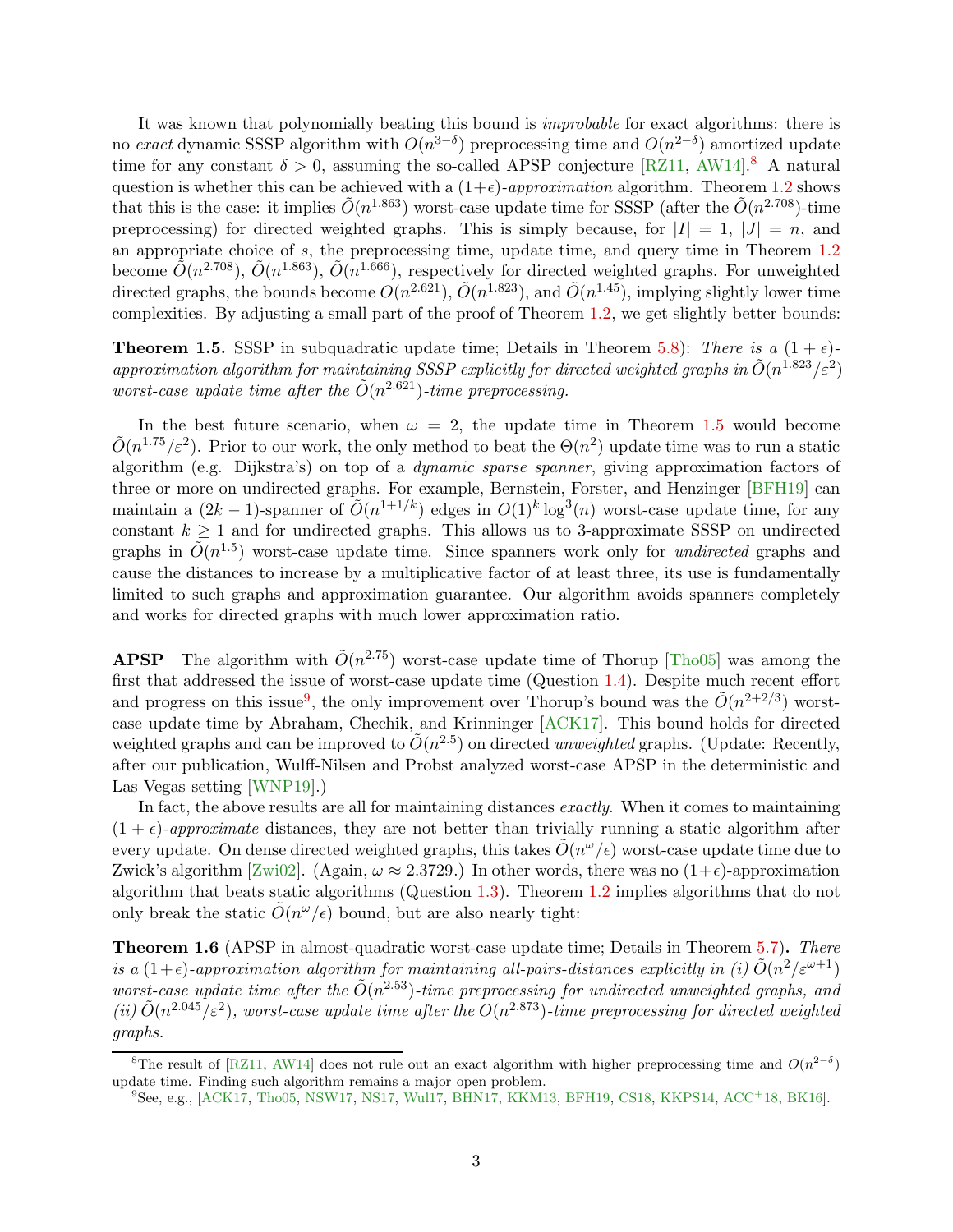<span id="page-5-1"></span>This is simply because for  $I = J = V(G)$  and an appropriate choice of s, the preprocessing time, worst-case update time, and query times in Theorem [1.2](#page-2-5) become  $O(n^{2.53})$ ,  $\tilde{O}(n^2)$ , and  $\tilde{O}(2)$ for undirected unweighted graphs, and  $O(n^{2.873})$ ,  $\tilde{O}(n^{2.045})$  and  $\tilde{O}(n^{2.045})$  for directed weighted graphs. Prior to our algorithms, the only way to beat Zwick's static algorithm was via dynamic spanners; e.g., the aforementioned algorithm of Bernstein et al. [\[BFH19\]](#page-30-6) implies a 5-approximation algorithm with  $\tilde{O}(n^{2+1/3})$  worst-case update time and an  $O(1/\epsilon)$ -approximation algorithm with  $\tilde{O}(n^{2+\epsilon})$  worst-case update time. As mentioned earlier, this approach is fundamentally limited to undirected graphs and rather large approximation ratios.

Note that while previous algorithms [\[Tho05,](#page-33-3) [ACK17\]](#page-30-1) can also return the shortest path connecting two nodes in time proportional to the length of the path, our algorithms only maintain the distances. Also, previous algorithms can handle a more general update where the weights of all edges incident to the same node are updated at once. Our algorithms only handle the standard edge updates. Due to the so-called "Johnson transformation"[\[Joh77,](#page-32-8) [CLRS09\]](#page-31-6), previous algorithms can also handle negative edge weights when there are no negative cycles. Since this transformation applies only for exact distance computation, it does not apply to our algorithms.

For a version of APSP where we can make a query for a distance between two nodes, Theo-rem [1.2](#page-2-5) implies a  $(1 + \epsilon)$ -approximation algorithm with subquadratic update and sublinear query time complexities (both are in the worst case).

Theorem 1.7 (APSP in subquadratic update and sublinear query time; Details in Theorem [5.1\)](#page-18-1). There is a  $(1+\epsilon)$ -approximation algorithm for maintaining APSP with  $\tilde{O}(n^{1.863}/\epsilon^2)$  worst-case update time and  $\tilde{O}(n^{0.666}/\varepsilon^2)$  worst-case query time after the  $\tilde{O}(n^{2.708})$ -time preprocessing for directed weighted graphs, and (ii)  $\tilde{O}(n^{1.823}/\varepsilon^{\omega+1})$  worst-case update time and  $\tilde{O}(n^{0.45}/\varepsilon^{\omega+1})$  worst-case query time after the  $O(n^{2.621})$ -time preprocessing for undirected unweighted graphs.

The only previously known algorithm with subquadratic update and query time complexities (but not with a sublinear query time) was by Sankowski [\[San05b\]](#page-33-2). It outputs exact distances for directed unweighted graphs. Our algorithm works on weighted graphs with much lower query time, but only returns approximate distances.

**Diameter, Radius, and Eccentricities** The eccentricities (the eccentricity of a node  $v$  is the largest distance from  $v$  to any another node), the diameter (the maximum over all eccentricities) and the radius (the minimum over all eccentricities) can be easily maintained in  $\tilde{O}(n^2)$  amortized update time using Demetrescu and Italiano's dynamic APSP algorithm [\[DI04\]](#page-31-1). An important challenge here is to *break the*  $\tilde{O}(n^2)$  *bound.* This captures a fundamental question of whether we really need APSP to maintain less informative measurements like the diameter. It was known that algorithms with  $n^{2-\delta}$  amortized update time might not exist for  $(1.5 - \epsilon)$ -approximating the diameter,  $(1.5-\epsilon)$ -approximating the radius, and  $(5/3-\epsilon)$ -approximating the eccentricities for any constants  $\delta, \epsilon > 0$  (assuming either the Strong Exponential Time Hypothesis (SETH) or a version of the Hitting Set Hypothesis) [\[AHR](#page-30-9)<sup>+</sup>18].<sup>[10](#page-5-0)</sup> In other words, likely we cannot break the  $O(n^2)$  bound with such approximation guarantees.

In this paper, we show that with slightly higher approximation guarantees we can break the  $O(n^2)$  bound: by essentially simulating the static algorithm of Roditty and V. Williams [\[RW13\]](#page-33-6) (with some small adjustments), using the algorithm in Theorem [1.2](#page-2-5) to compute distances when

<span id="page-5-0"></span><sup>&</sup>lt;sup>10</sup>[\[AHR](#page-30-9)<sup>+</sup>18] also ruled out algorithms with  $m^{1-\delta}$  update time that is  $(2-\epsilon)$ -approximation on undirected unweighted graphs (under SETH), and finite approximation on directed unweighted graphs (under the k-Cycle Hypothesis), strengthening [\[HKNS15\]](#page-32-9).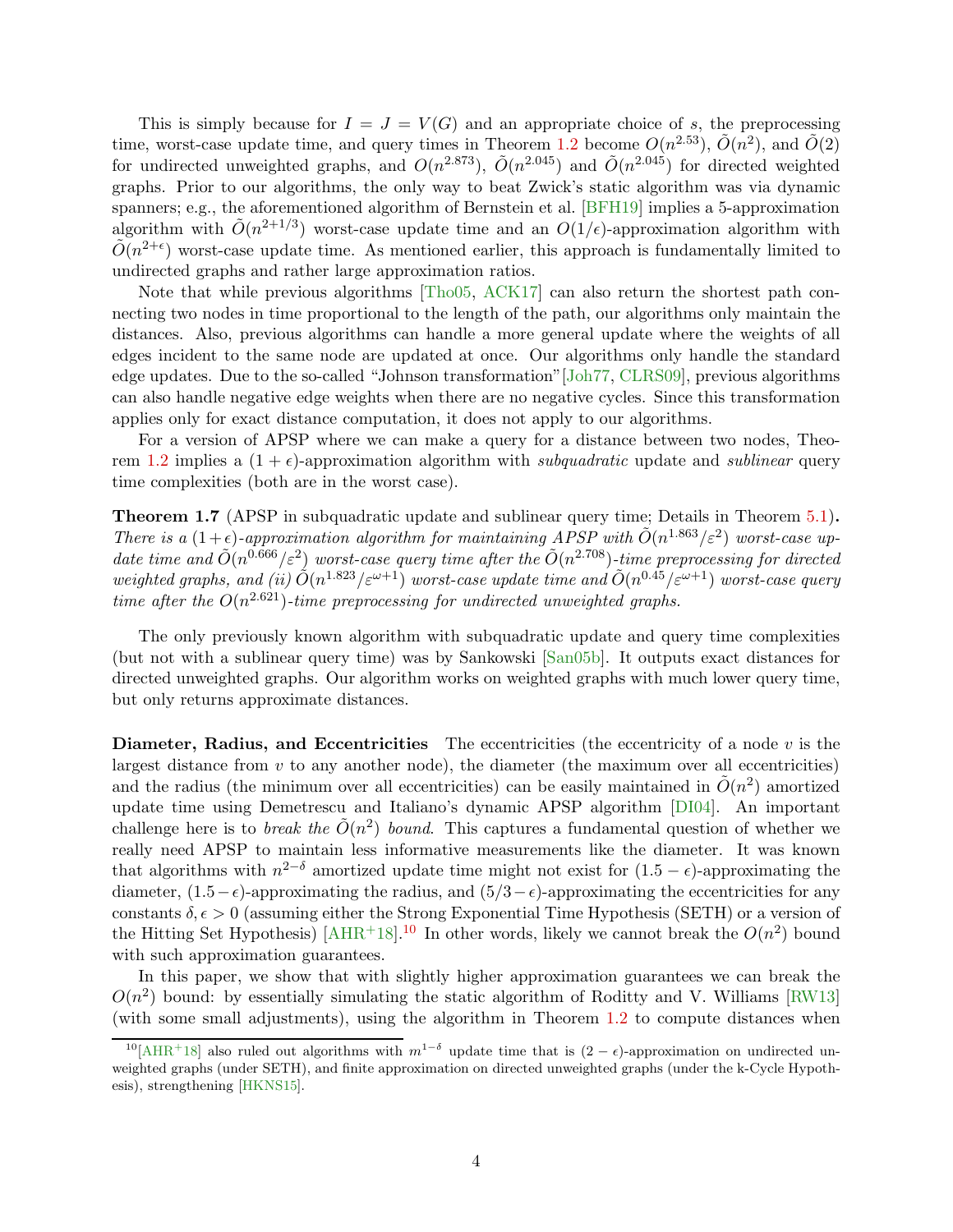<span id="page-6-1"></span>needed, we obtain algorithms with a subquadratic worst-case update time that nearly  $(1.5 + \epsilon)$ approximate the diameter and radius, and nearly  $(5/3 + \epsilon)$ -approximate the eccentricities for dynamic graphs. By "nearly", we mean that there are some additive errors smaller than one. The results, when we slightly adjust the proof of Theorem [1.2](#page-2-5) to get some slight improvements, are as follows.[11](#page-6-0)

Theorem 1.8 (Approximating Diameter, Radius, and Eccentricities; Details in Theorem [6.1\)](#page-23-1). We write  $\text{diam}(G)$ , radius(G) for the diameter and radius of graph G respectively, and let  $ecc(v, G)$  be the eccentricity of node v in G. There exist algorithms that can maintain the following values with the following time complexities for a dynamic graph G.

- 1.  $\tilde{D} \in \left[ \left( \frac{2}{3} \varepsilon \right) \text{diam}(G) 1/3, (1 + \varepsilon) \text{diam}(G) \right]$  in  $\tilde{O}(n^{1.779}/\varepsilon^{1+\omega})$  worst-case update time after the  $O(n^{2.624})$ -time preprocessing,
- 2.  $\tilde{R} \in [\text{radius}(G)/(1+\varepsilon), (1.5+\varepsilon) \text{ radius}(G) + 2/3]$  in  $\tilde{O}(n^{1.779}/\varepsilon^{1+\omega})$  worst-case update time after the  $O(n^{2.624})$ -time preprocessing, and
- 3.  $\widetilde{ecc}(v) \in \left[\left(\frac{3}{5} \varepsilon\right) ecc(v, G) 4/7, ecc(v, G)\right]$  for all nodes v in  $\widetilde{O}(n^{1.823}/\varepsilon^{1+\omega})$  worst-case update time after the  $O(n^{2.621})$ -time preprocessing.

The algorithm for Diameter works for directed unweighted graphs, while the others work for undirected unweighted graphs.

Prior to our algorithms, one can guarantee similar approximation ratios by running the static algorithms after each update (e.g. the nearly 1.5-approximation  $\tilde{O}(m^{3/2})$ -time algorithms of [\[RW13,](#page-33-6) [CLR](#page-31-7)<sup>+</sup>14] for Diameter and Radius, and the nearly (5/3)-approximation  $\tilde{O}(m^{3/2})$ -time algorithms of [\[RW13,](#page-33-6) [CLR](#page-31-7)+14] for Eccentricities). (See, e.g., [\[ACIM99,](#page-29-2) [RW13,](#page-33-6) [CLR](#page-31-7)+14, [CGR16,](#page-31-8) [BRS](#page-30-10)+18] for results in the static setting.) Obviously, even a static linear-time algorithm cannot break the  $\tilde{O}(n^2)$  bound for dense graphs. The only prior method to break the  $\tilde{O}(n^2)$  bound was to run static algorithms that are subquadratic-time on sparse graphs on top of a dynamic sparse spanner; e.g., the aforementioned spanner algorithm of Bernstein et al. [\[BFH19\]](#page-30-6) allows us to nearly-7.5-approximate the diameter on directed unweighted graphs in  $\tilde{O}(n^{1+1/2+1/3})$  worst-case update time (using the static 1.5-approximation  $\tilde{O}(m\sqrt{n})$ -time algorithm of [\[RW13\]](#page-33-6) for Diameter). As mentioned earlier, this method is limited to large approximation ratio and undirected graphs.

Recently, Ancona et al. presented *partially-dynamic* algorithms with approximation guarantees similar to us, e.g. a nearly- $(1.5 + \epsilon)$ -approximation decremental algorithm with  $m^{1+o(1/\epsilon)}\sqrt{n}/\epsilon^2$ expected total update time for unweighted undirected graphs  $[AHR^+18, Cor. 1.1]$ . (A slower algorithm was presented in [\[CG18\]](#page-30-11).) Both Ancona et al.'s and our algorithms essentially simulate the algorithms of Roditty and V, Williams [\[RW13\]](#page-33-6) (with small adjustments to the algorithms and analyses). The main difference is that our algorithms rely on our new result in Theorem [1.2,](#page-2-5) while Ancona et al.'s algorithms rely on the recent developments on partially-dynamic shortest paths (e.g. [\[HKN18,](#page-32-1) [HKN16\]](#page-32-0)).

In addition to the above, we can also maintain the diameter exactly for directed unweighted graphs (or with small positive integer weights bounded by  $W$ ). It is the first that improves trivially running the static exact algorithms by Shoshan and Zwick[\[SZ99\]](#page-33-7) or Cygan, Gabow and Sankowski

<span id="page-6-0"></span><sup>&</sup>lt;sup>11</sup> Without the adjustment, our algorithms guarantee the following: nearly  $(1.5 + \epsilon)$  approximation factor and  $O(n^{1.863}/\varepsilon^{\omega+1})$  time for Diameter, nearly  $(1.5 + \epsilon)$  approximation factor and  $O(n^{1.823}/\varepsilon^{\omega+1})$  time for Radius, and nearly  $(5/3 + \epsilon)$  approximation factor and  $O(n^{1.823}/\epsilon^{\omega+1})$  time for Eccentricities. Note that the adjustment does not improve the update time for Eccentricities.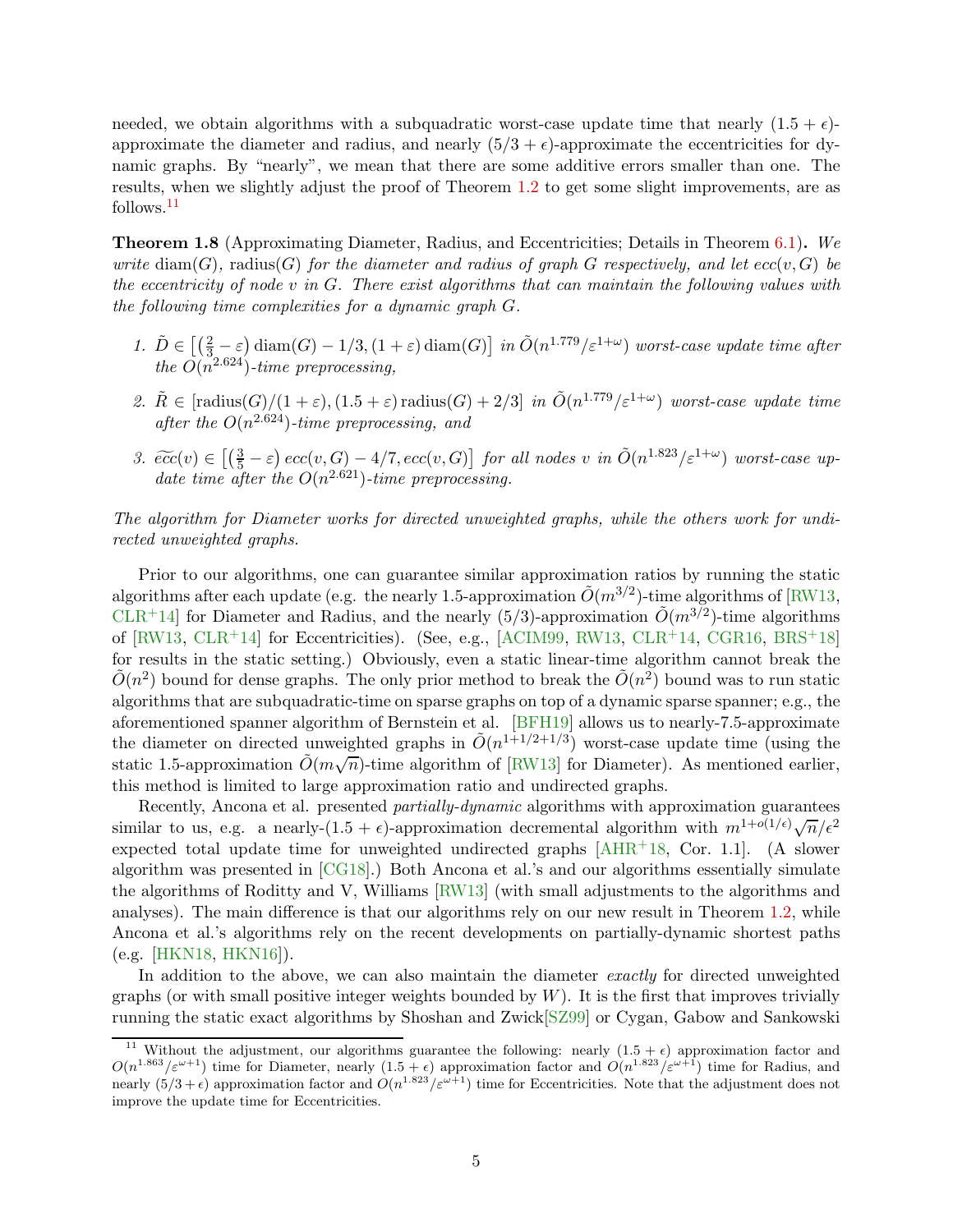<span id="page-7-3"></span>[\[CGS15\]](#page-31-9). These algorithms take  $\tilde{O}(Wn^{\omega}) \approx \tilde{O}(Wn^{2.3729})$  worst-case update time, and ours improves this to  $\tilde{O}(W n^{2.3452})$ . The algorithm can be found in Appendix [F.](#page-40-0)

Further, we give the first subquadratic dynamic algorithm for  $(1+\varepsilon)$ -approximating all-closenesscentralities with  $O(n^{1.823}/\varepsilon^{\omega+1})$  update time in Appendix [G.](#page-42-0) The closeness centrality of a node v is the inverse of the average distance from v. The technique can be used to obtain a static  $(1+\varepsilon)$ -approximate algorithm with  $\tilde{O}(mn^{2/3}/\varepsilon^2)$  time algorithm, which improves upon the  $\tilde{O}(m \cdot n^2)$  $\text{diam}(G)^2/\varepsilon^2$  algorithm from [\[EW04\]](#page-31-10) for large diameter graphs.

Techniques At the heart of our result is a combination of the standard hitting argument and an algorithm that exploits fast matrix multiplication to quickly answer queries about approximate bounded-hop distances between two sets of nodes. An exact counterpart of this algorithm was already known due to Sankowski [\[San05b\]](#page-33-2), but the query time of Sankowski's algorithm is too slow for our purpose. Our approximation algorithm's query time is faster, but its update time is slower. Interestingly, we run Sankowski's algorithm in parallel with our algorithm, since our algorithm needs some information from it during the updates. Our algorithm needs to make a small number of queries to Sankowski's algorithm, thus does not suffer from its slow query time. We explain this more in Section [2.](#page-7-0)

We note that our algorithms heavily rely on fast matrix multiplication algorithms. This is known to be necessary even for st-Reachability and  $(1 + \epsilon)$ -approximating st-distance on undirected unweighted graphs  $[AW14]$ <sup>[12](#page-7-1)</sup> It is an intriguing question, however, whether fast matrix multiplication is necessary for other problems (see Section [7\)](#page-29-0). Also note that fast matrix multiplication has been used in many previous shortest paths data-structures (e.g. [\[San04,](#page-33-1) [San05b,](#page-33-2) [DI05,](#page-31-11) [Wil11,](#page-33-8) [GW12,](#page-31-12) [WY13,](#page-34-3) [vdBNS19,](#page-33-9) [vdBS19\]](#page-33-10)).

### <span id="page-7-0"></span>2 Technical Overview

In this section we outline how to obtain Theorem [1.2.](#page-2-5) For simplicity we will only consider the case of directed, unweighted graphs. The algorithm outlined here can easily be extended to small integer weights, which then allows an extension to real weights via weight rounding  $-$  a technique previously used in [\[Ber16,](#page-30-12) [Mad10,](#page-32-10) [RT85,](#page-32-11) [Zwi02,](#page-34-1) [Nan14\]](#page-32-12).

<span id="page-7-2"></span>We will outline the proof of the following Theorem. It is equivalent to Theorem [1.2,](#page-2-5) except that it only supports unweighted graphs.

**Theorem 2.1** (Theorem [1.2](#page-2-5) restricted to directed, unweighted graphs). For any  $0 < s < 1$ , there exists a randomized (Monte Carlo)  $(1 + \epsilon)$ -approximation algorithm for Problem [1.1](#page-2-3) whose preprocessing time, worst-case update time, and query time on directed unweighted graphs are

- Preprocessing:  $\tilde{O}(n^{\omega+s}),$
- Update:  $\tilde{O}(n^{1.5286+s}+n^{\omega(1,1,1-s)-1+2s}/\varepsilon+n^{\omega(1,1-s,1-s)}/\varepsilon),$  and
- Query:  $\tilde{O}(n^{\omega(\delta_1, 1-s,\delta_2)}),$  for  $|I| = n^{\delta_1}$  and  $|J| = n^{\delta_2}$ .

The outline of this section is as follows: We first give the high-level idea of how to reduce Theorem [2.1](#page-7-2) to the algebraic problem of maintaining the inverse of some polynomial matrix modulo  $X<sup>h</sup>$  for some  $h > 0$ . This reduction is outlined in the first subsection [2.1](#page-8-0) and uses common techniques used in many other algorithms (i.e. weight rounding, hitting sets, and inverse of polynomial

<span id="page-7-1"></span><sup>&</sup>lt;sup>12</sup>Triangle detection can be reduced to  $(6/5 - \varepsilon)$ -approximate st-distance and  $(3/2 - \varepsilon)$ -approximate SSSP.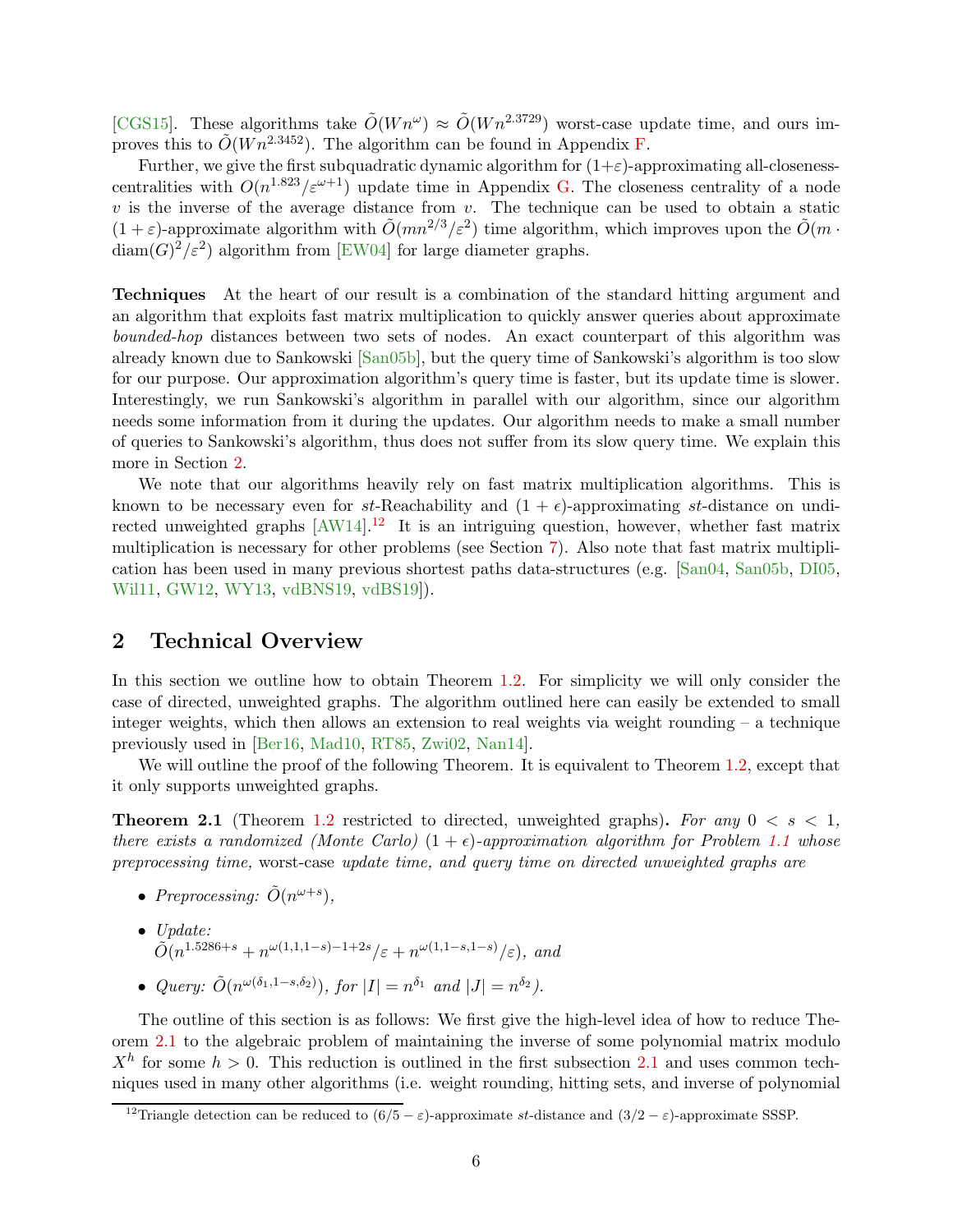<span id="page-8-3"></span>matrices). Readers familiar with dynamic algebraic algorithms for maintaining graph distances can skip ahead to the next subsection [2.2.](#page-9-1) In section [2.2](#page-9-1) we highlight the difference and new techniques that allow us to maintain approximate distances quickly, whereas previous algebraic data-structures could only maintain exact distances. We also give a high-level description of our new data-structure and explain how we are able to break the long-standing  $\Omega(n^2)$ -bottleneck for problems such as single-source distances.

#### <span id="page-8-0"></span>2.1 Basic Tools

In this subsection we outline how to reduce Theorem [2.1](#page-7-2) to some algebraic problem. For that we first reduce the problem to maintaining only h-hops distances for some  $h > 0$ , and then reduce the problem further to the algebraic problem of maintaining the inverse of some polynomial matrix modulo  $X^h$ .

Restriction to short hops In order to create an algorithm as stated in Theorem [2.1,](#page-7-2) it is enough to construct an algorithm that only maintains h-hops distances. Specifically, it is enough to prove the following Lemma.

<span id="page-8-1"></span>**Lemma 2.2** (Proven as Theorem [4.2](#page-13-2) in Section [4\)](#page-13-0). Let G be an unweighted graph with n nodes. Then for any  $0 \leq \mu$ ,  $0 \leq s \leq 1$  and  $\varepsilon > 0$  there exists a dynamic algorithm that maintains  $(1+\varepsilon)$ -approximate n<sup>s</sup>-hops all-pairs-distances of G. Each edge update requires  $\tilde{O}(n^{\omega(1,s+\mu,1)-\mu}/\varepsilon+\mu)$  $n^{1.5286+s}$ ) time. For any  $I, J \subset V$ , we can query the approximate distances for the pairs  $I \times J$  in  $\tilde{O}(n^{\omega(\delta_1,\mu+s,\delta_2)}/\varepsilon)$  time, where  $\delta_1, \delta_2$  are such that  $|I|=n^{\delta_1}, |J|=n^{\delta_2}$ .

We now outline why Lemma [2.2](#page-8-1) is enough to obtain Theorem [2.1.](#page-7-2) The formal proof is given in Section [5.](#page-18-0) A common technique for graph algorithms is a so-called "hitting-sets". More accurately, for some  $h \in \mathbb{N}$ , a uniformly at random chosen set  $H \subset V$  of size  $\tilde{O}(n/h)$  has w.h.p. the property that every shortest path with at least h hops can be decomposed into segments  $s \to h_1 \to \dots \to$  $h_k \to t$ , where each  $h_i \in H$  and each segment uses at most h hops. This technique goes back to Ullman and Yannakakis [\[UY91\]](#page-33-11).

Let  $\hat{D}$  be an h-hop distance matrix, and denote for any  $I, J \subset V$  with  $\hat{D}_{I,J}$  the submatrix corresponding to the pairs  $(u, v) \in I \times J$ . Then the length of shortest paths, using more than h hops, can be computed via the  $(\min, +)$ -product  $\hat{D}_{V,H} \hat{D}_{H,H}^{[H]} \hat{D}_{H,V}$ . Using techniques from [\[Zwi02\]](#page-34-1), we can compute a  $(1+\varepsilon)$ -approximation of  $\hat{D}_{V,H} \hat{D}_{H,H}^{|H|}$  for  $h = n^s$  in  $\tilde{O}(n^{\omega(1,1-s,1-s)}/\varepsilon)$  time during each update (this is the third term in the update time in Theorem [2.1\)](#page-7-2).

Whenever we must answer a query for the pairs  $I \times J$ , we then compute  $(\hat{D}_{V,H} \hat{D}_{H,H}^{|H|})_{I,H} \hat{D}_{H,J}$ in  $\tilde{O}(n^{\omega(\delta_1,1-s,\delta_2)})$  time and return the element-wise minimum with  $\hat{D}_{I,J}$ . Thus for  $\mu:=1-2s$ Lemma [2.2](#page-8-1) implies Theorem [2.1.](#page-7-2)

From Graphs to Polynomial Matrices The task of maintaining h-hop distances can be reduced to maintaining the *inverse* of a polynomial matrix  $M \in (\mathbb{F}[X]/\langle X^{h+1} \rangle)^{n \times n}$  (i.e. a matrix whose entries are polynomials modulo  $X^{h+1}$ ). In general the inverse of M might not exist, because  $\mathbb{F}[X]/\langle X^{h+1}\rangle$  is a ring, not a field. However, for the special case that M is of the form  $M = \mathbb{I} - A \cdot X$ , where I is the identity matrix, the inverse is given by  $M^{-1} = \sum_{i=0}^{h} A^i \cdot X^{i}$ .<sup>[13](#page-8-2)</sup> A similar technique was previously used by Sankowski in [\[San05b\]](#page-33-2), where Sankowski used the adjoint of a polynomial

<span id="page-8-2"></span><sup>&</sup>lt;sup>13</sup> This is because  $X^{h+1} = 0$  in  $\mathbb{F}[X]/\langle X^{h+1} \rangle$ , so  $(\sum_{i=0}^{h} A^i \cdot X^i) \cdot (\mathbb{I} - A \cdot X) = \sum_{i=0}^{h} A^i \cdot X^i - \sum_{i=1}^{h+1} A^i \cdot X^i = \mathbb{I}$ .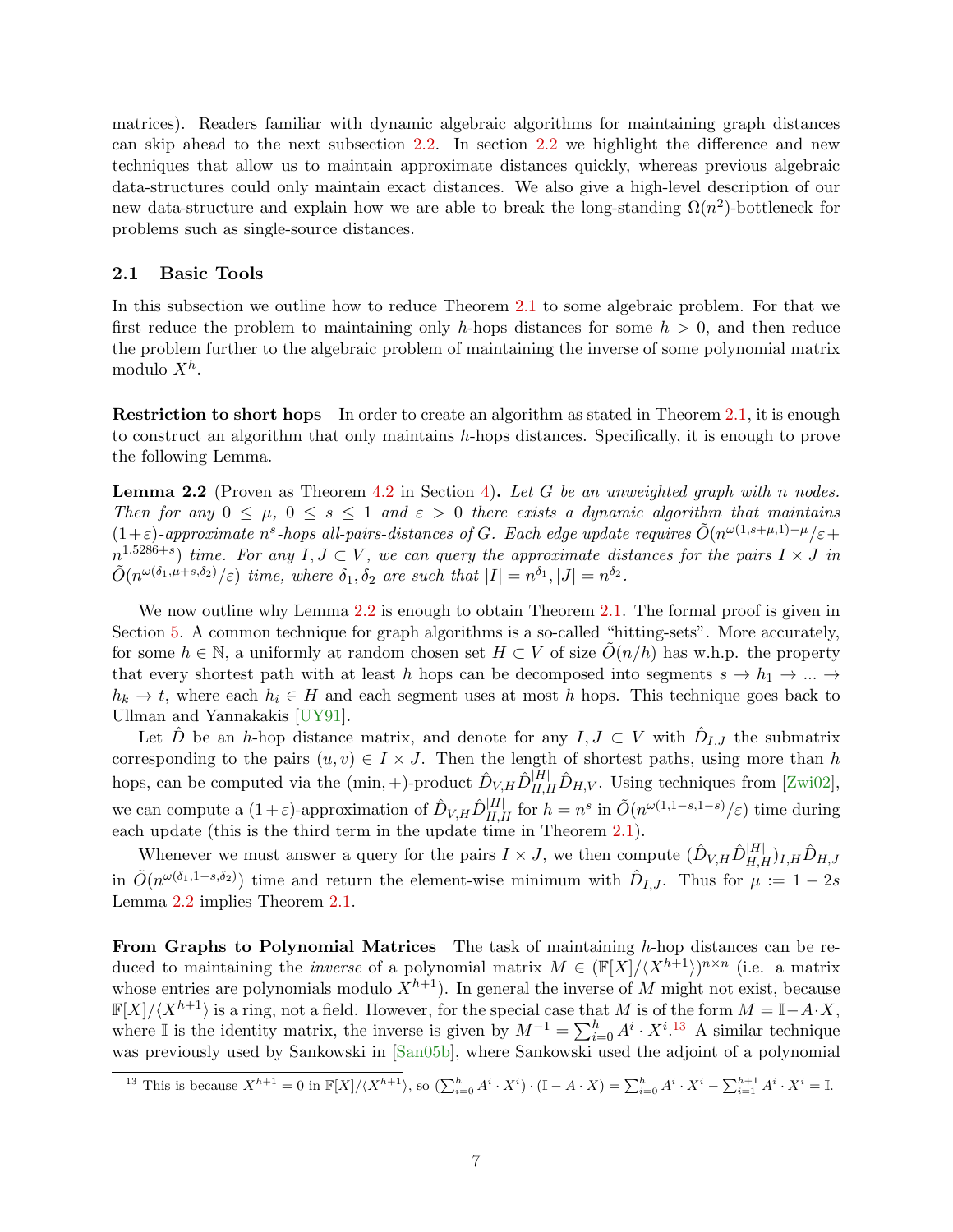<span id="page-9-5"></span>

| Reference                     | Element update                                                                                                       | Batch query                                      | Remark                                                   |
|-------------------------------|----------------------------------------------------------------------------------------------------------------------|--------------------------------------------------|----------------------------------------------------------|
| $\lceil \text{San05b} \rceil$ | $\tilde{O}(n^{\omega(1,\mu,1)+s-\mu}+n^{1.5286+s})$                                                                  | $\tilde{O}(n^{\omega(\delta_1,\mu,\delta_2)+s})$ | Maintains $(M^{-1})^{[k]}$ for $k \in [n^s]$ .           |
|                               | Lemma 2.4 $\tilde{O}( S n^{\omega(1,s+\mu,1)-\mu}+n^{1.5286+s})$ $\tilde{O}( S n^{\omega(\delta_1,\mu+s,\delta_2)})$ |                                                  | Maintains $(M^{-1})^{[k]}$ for $k \in S \subset [n^s]$ . |

<span id="page-9-4"></span>Figure 1: Comparison of data-structures for maintaining  $(M^{-1})^{[k]}$  for  $k \in S \subset [n^s]$ . The datastructure of  $[\text{San05b}]$  supports only the special case  $S = [n^s]$ .

matrix, instead of the inverse. For the reduction of Lemma [2.3](#page-9-2) below, we need the following notation: For a polynomial matrix  $M \in (\mathbb{F}[X]/\langle X^h \rangle)^{n \times n}$  we define  $M^{[k]}$  to be the coefficients of  $X^k$ , so  $M^{[k]} \in \mathbb{F}^{n \times n}$  for any  $k < h$  and  $M = \sum_{k=0}^{h-1} M^{[k]} X^k$ .

<span id="page-9-2"></span>**Lemma 2.3** (Proven in Appendix [B\)](#page-35-1). Let G be a directed graph with positive integer edge weights  $(c_{u,v})_{(u,v)\in E}$  and let h be some positive integer. We define  $A(G) \in (\mathbb{F}[X]/\langle X^h \rangle)^{n\times n}$ , such that  $A_{u,v} = a_{u,v} X^{c_{u,v}}$  for each edge  $(u, v)$ ,  $A_{v,v} = a_{v,v} X$  for every  $v \in V$ , and  $A_{u,v} = 0$  otherwise. Here each  $a_{u,v}$  is an independent and uniformly at random chosen element from  $\mathbb{F}$ . <sup>[14](#page-9-3)</sup>

Then, the matrix  $M = \mathbb{I} - A(G)$  is invertible and with probability at least  $1 - \frac{hn^2}{\mathbb{I} \cdot \mathbb{I}}$  the following property holds: For every  $u, v \in V$  and  $0 \le d < h$  the entry  $(M^{-1})_{u,v}^{[d]} \ne 0$  if and only if  $dist(u, v) \leq d$ .

Assume we have a data-structure that allows us to maintain  $(M^{-1})^{[k]}$  for  $k \in S = \{[(1+\varepsilon)^i] \}$  $\prod_{i=1}^n$  $0 \leq i \leq \lceil \log_{(1+\varepsilon)} n^s \rceil$ . Then the smallest  $k \in S$  with  $(M_{s,t}^{-1})^{[k]} \neq 0$  is a  $(1+\varepsilon)$ -approximation of  $dist(s, t)$  according to Lemma [2.3.](#page-9-2) Thus Lemma [2.2](#page-8-1) can be obtained by creating a data-structure that maintains  $(M^{-1})^{[k]}$  for  $k \in S$ .

For the field F we will use  $\mathbb{Z}_p$  for a prime of bit-length  $\Theta(\log(hn))$ , then the result is correct with high probability. The variable h will typically be polynomial in  $n$ , so each arithmetic operation in  $\mathbb{Z}_p$  can be performed in  $\dot{O}(1)$  time. In summary, we can obtain an algorithm as stated in Lemma [2.2](#page-8-1) by proving the following lemma:

<span id="page-9-0"></span>**Lemma 2.4.** Let  $0 \leq \mu$ ,  $0 \leq s$ ,  $h := n^{s+1}$  and  $M = (\mathbb{I} - A \cdot X) \in (\mathbb{F}[X]/\langle X^h \rangle)^{n \times n}$  be a polynomial matrix modulo  $X^h$ . Let  $S \subset \{1, ..., h\}$  be any set.

Then there exists a dynamic algorithm that supports element updates to A, that requires  $O(n^{s+\omega})$ field operations for the pre-processing and  $\tilde{O}(|S|n^{\omega(1,s+\mu,1)-\mu}+n^{1.5286+s})$  operations per update. The algorithm supports queries to  $(M^{-1})_{I,J}$  for any  $I, J \subset [n]$ , where it returns  $(M^{-1})_{I,J}^{[d]}$  for all  $d \in S$ in  $\tilde{O}(|S|n^{\omega(\delta_1,\mu+s,\delta_2)})$  operations. Here  $\delta_1, \delta_2$  are such that  $|I|=n^{\delta_1}, |J|=n^{\delta_2}$ .

### <span id="page-9-1"></span>2.2 Proof Sketch of Lemma [2.4](#page-9-0)

As outlined near the end of the previous subsection, we can obtain Lemma [2.2](#page-8-1) by proving Lemma [2.4](#page-9-0) via some chain of reductions.

Before we will prove this result, we first want to compare it to other dynamic algebraic algorithms by explaining how our algorithm manages to break a long-standing bottleneck of dynamic algebraic distance algorithms. The main differences of Lemma [2.4](#page-9-0) compared to previous dynamic al-gebraic algorithms for distances (e.g. [\[San05b,](#page-33-2) [vdBNS19\]](#page-33-9)) is that our algorithm maintains  $(M^{-1})^{[k]}$ for  $k \in S$  for any set  $S \subset [n^s]$ , whereas previous algebraic algorithms for distances maintain  $(M^{-1})^{[k]}$ for all  $k = 1, 2, ..., n^s$ , i.e. they were restricted to the special case  $S = [n^s]$ .

This difference allows us to circumvent a long-standing  $\Omega(n^2)$  bottleneck for algebraic algorithms that maintain single-source distances. Remember from the previous subsection, that these algebraic

<span id="page-9-3"></span><sup>&</sup>lt;sup>14</sup> Note that for  $c_{u,v} \ge d$  we have  $A_{u,v} = 0$ , as if the edge would not exist.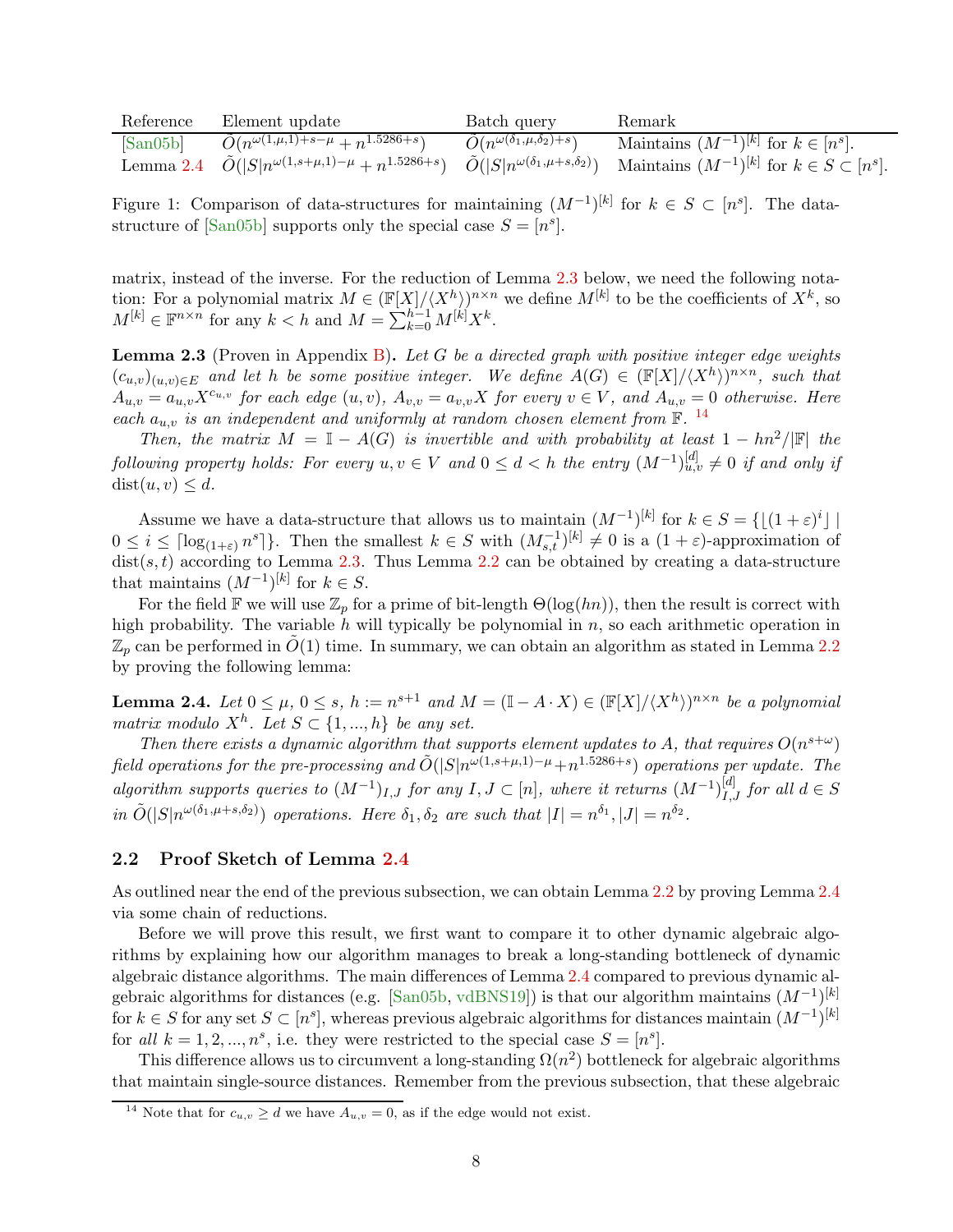<span id="page-10-1"></span>data-structures are used to maintain the n<sup>s</sup>-hop distances of some  $\tilde{O}(n^{1-s})$ -sized hitting set H to all other nodes  $V$ . Following the reduction of Lemma  $2.3$ , this means maintaining the submatrix  $M_{H,V}^{-1}$ , which unfortunately means that just the output-size is already  $\Omega(n^2)$ : We have a  $|H| \times |V|$  =  $\Omega(n^{1-s}) \times n$  sized submatrix, where each entry is a polynomial with  $n^s$  coefficients, i.e. a total of  $\Omega(n^2)$  field elements. However, our algorithm does not maintain all coefficients of  $M_{H,V}^{-1}$ ; we just maintain the coefficients of monomials of degree  $k \in S$ . So for  $|S| \ll n^s$ , the output size is smaller than  $\Omega(n^s)$ . For example, when maintaining  $(1 + \varepsilon)$ -approximate distances we have  $|S| = O(\varepsilon^{-1} \log n)$  as outlined at the end of the previous subsection [2.1.](#page-8-0) Previous dynamic algebraic algorithms could not break this  $\Omega(n^2)$  bottleneck as they were restricted to the special case  $S = [n^s]$ .

When comparing Lemma [2.4](#page-9-0) with [\[San05b\]](#page-33-2) specifically (see Figure [1\)](#page-9-4), then our algorithm manages to replace the n<sup>s</sup> factor by having it as an argument to  $\omega(\cdot,\cdot,\cdot)$ , i.e. the term  $n^{\omega(1,\mu,1)+s-\mu}$ in the update time of [\[San05b\]](#page-33-2) changes to  $|S|n^{\omega(1,s+\mu,1)-\mu}$ . This allows us to greatly exploit fast matrix multiplication. Consider for example the case  $\omega = 2$ , then  $|S|n^{\omega(1,s+\mu,1)-\mu} = |S|n^{2-\mu}$ , but  $n^{\omega(1,\mu,1)+s-\mu} = n^{2-\mu+s}$ . So when the set  $S \subset [n^s]$  has  $|S| \ll n^s$ , then our algorithm is a lot faster.

**Proof idea of Lemma [2.4](#page-9-0)** In order to complete our proof sketch of Theorem [2.1,](#page-7-2) we are left with proving Lemma [2.4.](#page-9-0) The algorithm is based on the following modified variant of the Sherman-Morrison-Woodbury identity [\[SM50,](#page-33-12) [Woo50\]](#page-34-4):

**Lemma 2.5** (Paraphrased, Formal statement in Lemma [4.6\)](#page-14-0). Let M be an invertible  $n \times n$  matrix and let  $M_{(t)}$  be the matrix M after changing any t entries, such that  $M_{(t)}$  is invertible.

Then there exists n-dimensional vectors  $u_{(1)},...,u_{(t)}, v_{(1)},...,v_{(t)}$  that are given by rescaled rows and columns of  $M^{-1}$ , such that

$$
M_{(t)}^{-1} = M^{-1} - \sum_{i=1}^{t} u_{(i)} v_{(i)}^{\top}.
$$

Assume we know  $M^{-1}$  because we computed it during the pre-processing, then one can create a dynamic algorithm by simply adding one new pair  $u_{(t+1)}, v_{(t+1)}$  for every update. This new pair can be computed quickly, as they are just a row/column of the already computed  $M^{-1}$ . For answering queries to  $M_{(t)}^{-1}$ , one must simply compute some entries of the sum  $\sum_{i=1}^{t} u_{(i)} v_{(i)}^{\top}$  and subtract them from the corresponding entries of  $M^{-1}$ . From time to time, when the sum grows too large and the queries too slow, the data-structure will reset by computing  $M_{(t)}^{-1}$  explicitly, i.e. we set  $M \leftarrow M_{(t)}$ . (This is where the trade-off parameter  $n^{\mu}$  for update and query time comes from.)

Performing the queries and reset operation naively results in the data-structure of [\[San05b\]](#page-33-2) as presented in Figure [1.](#page-9-4) We now outline how we are able to speed-up both of these operations.

Query operation Consider the sum  $\sum_{i=1}^t u_{(i)} v_{(i)}^\top$ , then we can write it as a matrix product  $UV^\top$ of  $(n \times t)$ -matrices U, V, where the *i*th columns are  $u_{(i)}$  and  $v_{(i)}$  respectively. For answering the query of some submatrix  $(M_{(t)}^{-1})_{I,J} = M_{I,J}^{-1} - (UV^{\top})_{I,J}$ , we must multiply the rows I of U with the columns J of  $V^{\perp}$ . Note however, that we only need to compute the coefficients of degree k for  $k \in S$ , i.e.  $(UV^{\top})_{I,J}^{[k]}$  instead of  $(UV^{\top})_{I,J}$ . This allows for some speed-up via the following lemma:

<span id="page-10-0"></span>**Lemma 2.6.** Let  $0 \leq a, b, c, d$  and let  $U \in \mathbb{F}[X]^{n^a \times n^b}, V \in \mathbb{F}[X]^{n^c \times n^b}$  be polynomial matrices of degree at most n<sup>d</sup>. Then we can compute for any k the kth coefficient  $(UV^{\top})^{[k]}$  in  $\tilde{O}(n^{\omega(a,b+d,c)})$ field operations.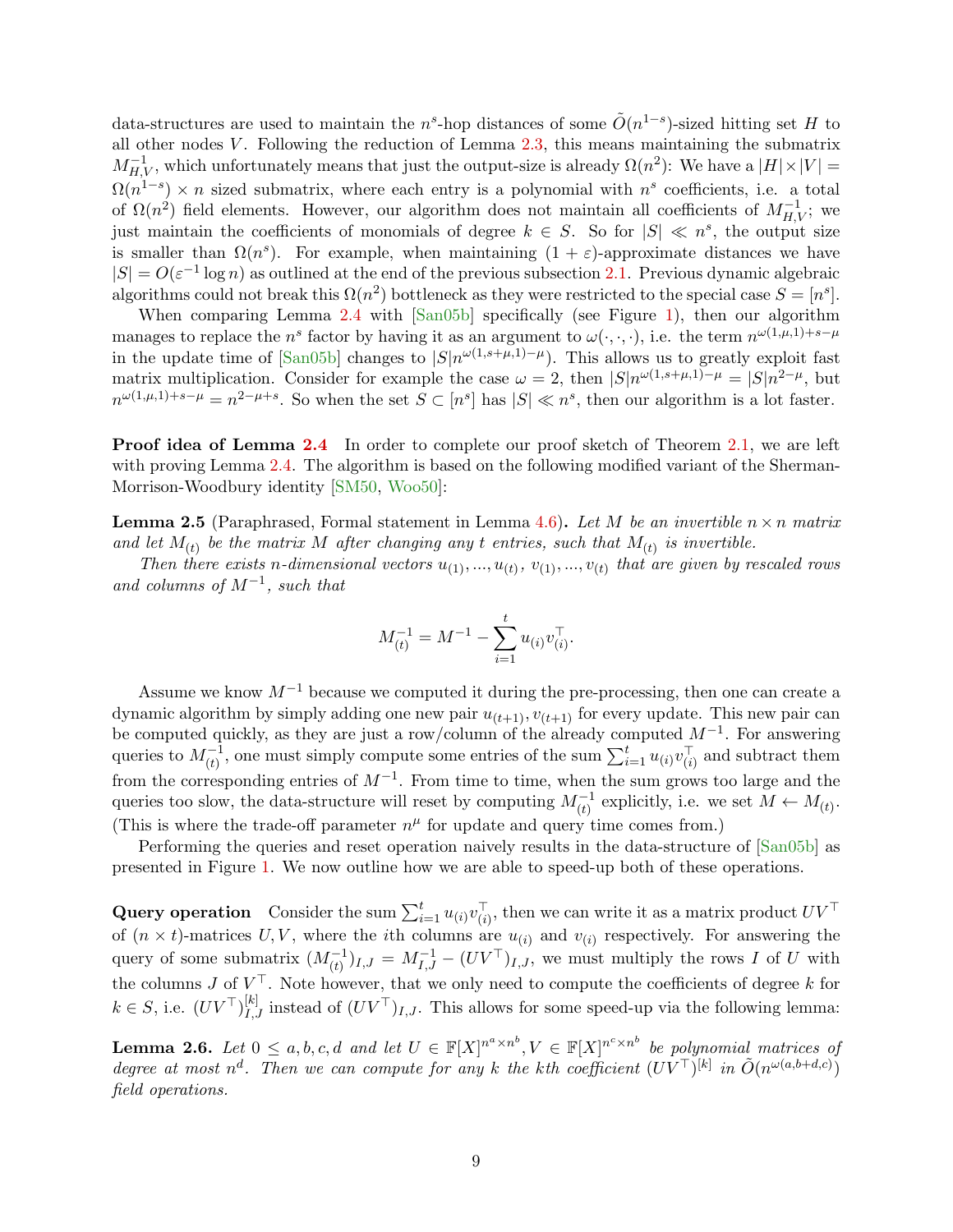<span id="page-11-0"></span>Proof. We have  $(UV^{\top})^{[k]} = \sum_{i=0}^{d} U^{[i]}V^{[k-i]\top} = [U^{[0]} | U^{[1]} | \dots | U^{[k]}] [V^{[k]} | V^{[k-1]} | \dots | V^{[0]}]$ . This product can be computed in  $\tilde{O}(n^{\omega(a,b+d,c)})$  field operations.

 $\Box$ 

This way we are able to compute  $(M_{(t)}^{-1})_{I,J}^{[k]} = (M_{I,J}^{-1})^{[k]} - (UV^{\top})_{I,J}^{[k]}$  for all  $k \in S \subset [n^s]$ in  $\tilde{O}(|S|n^{\omega(\delta_1,s+\mu,\delta_2)})$  operations, when  $|I|=n^{\delta_1}$ ,  $|J|=n^{\delta_2}$ ,  $t \leq n^{\mu}$ . This is exactly the query complexity of Lemma [2.4.](#page-9-0)

**Reset operation** After the data-structure received  $n^{\mu}$  updates, the matrices U, V are too large to answer the queries quickly enough. Thus we "reset" the algorithm by assigning  $M \leftarrow M_{(t)}$  and computing  $M^{-1}$  explicitly.

Note that for answering queries to

$$
(M_{(t)}^{-1})^{[k]} = (M^{-1})^{[k]} - (UV^{\top})^{[k]}
$$

for  $k \in S$ , we do not need to know the entire  $M^{-1}$ . It is enough to know only  $(M^{-1})^{[k]}$  for all  $k \in S$ . Thus we can speed-up the reset by computing only those coefficients. The number of operations required for that is just  $\tilde{O}(|S|n^{\omega(1,\mu+s,1)})$ , as this is equivalent to answering a query for  $I = J = [n]$ . Since this reset happens only after every  $n^{\mu}$  updates, this yields the  $\tilde{O}(|S|n^{\omega(1,\mu+s,1)-\mu})$  term in the update time of Lemma [2.4.](#page-9-0)

This idea of the improved reset operations leads to the following problem: If we do not know all coefficients of  $M^{-1}$ , then we can not obtain the new vectors  $u_{(t+1)}, v_{(t+1)}$ . Previously we said that those vectors can be trivially obtained by just reading rows/columns of  $M^{-1}$ . As we do not have all coefficients of  $M^{-1}$ , we then do not have all coefficients of  $u_{(t+1)}, v_{(t+1)}$  or U, V either. Thus we can not use Lemma [2.6](#page-10-0) to answer queries anymore.

The solution to this problem is to run Sankowski's algorithm in parallel. This algorithm was used in [\[San05b\]](#page-33-2) to maintain exact distances, so in graph algorithms context, this means we are running the exact distance algorithm from [\[San05b\]](#page-33-2) inside our approximate distance algorithm. At first, this might be a bit counter-intuitive, as one might wonder how an approximate algorithm can be fast, if it needs to run an exact algorithm anyway. We explain in the next paragraph, why for many problems (APSP, SSSP, diameter etc.) our approximate algorithm is faster than Sankowski's exact one, even though we run it internally.

Running exact and approximate algorithms in parallel By running both an exact and an approximate algorithm in parallel, we are able to exploit their benefits to fix the other algorithm's disadvantages.

Dynamic algorithms often allow for a trade-off between update and query time, which is something we exploit in our dynamic approximate distance algorithm, by running the two algorithms in parallel:

- Sankowski's algorithm from [\[San05b\]](#page-33-2) is exact, with improved update time at the cost of a slower query (i.e. large choice of  $\mu$  in Figure [1\)](#page-9-4), but it only needs to answer very few queries (one row/column per update) to obtain  $u_{(t+1)}, v_{(t+1)}$ .
- The other algorithm is approximate, with improved query time (so we can answer large hitting set queries), at the cost of a slower update. However, because of the approximation, this "slower" update time is still quite fast.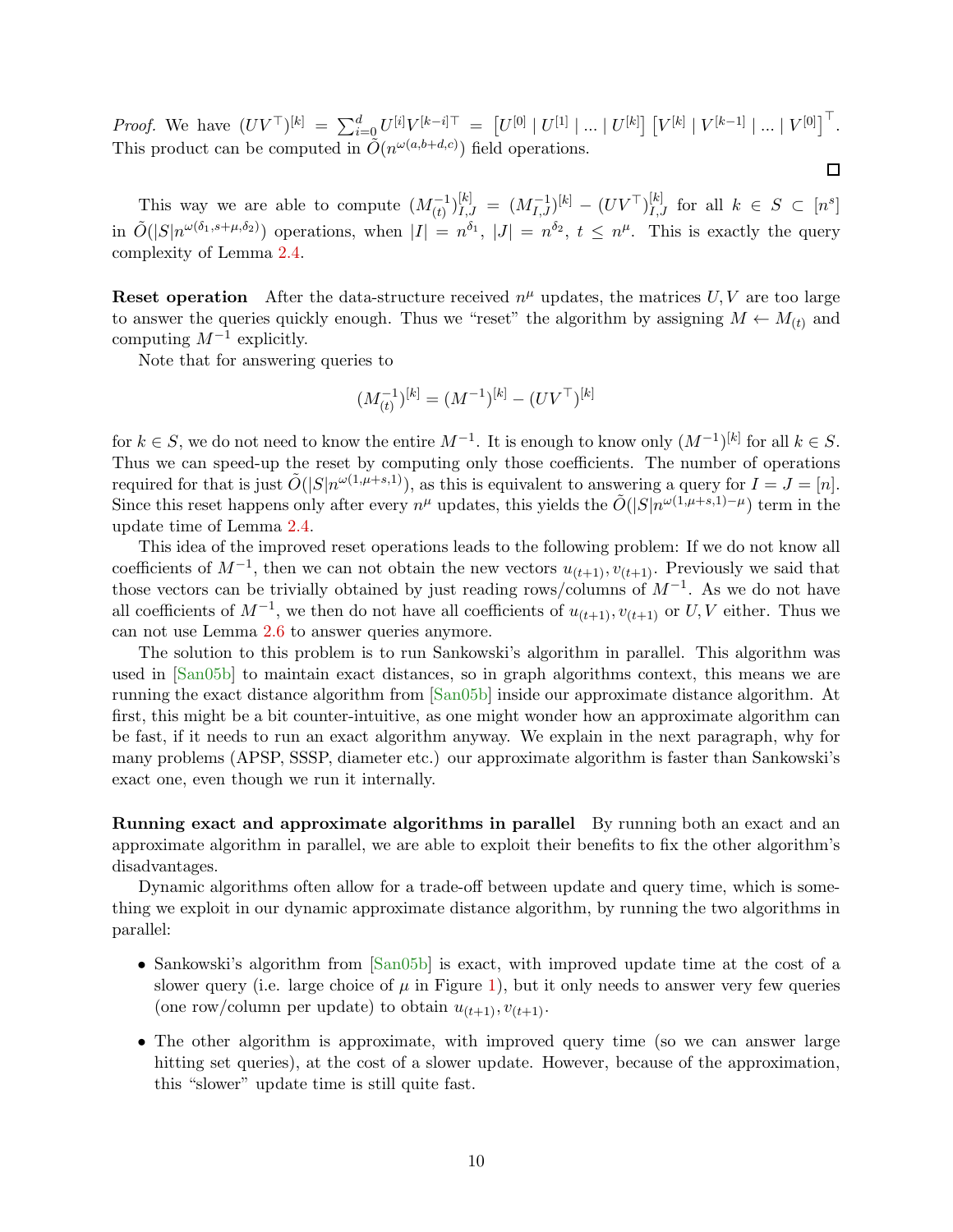<span id="page-12-2"></span>By combining the two algorithms, they are able to compensate each other's disadvantages: As outlined before, our approximate algorithm can not run on its own, so we run Sankowski's exact algorithm in parallel. However, if one were to run only Sankowski's algorithm, then it would be very slow for maintaining the distances of the hitting-set to all other nodes (i.e.  $O(n^2/h)$  entries of the inverse, when maintaining h-hop distances). <sup>[15](#page-12-1)</sup> By running it internally inside our approximate algorithm, the exact algorithm only needs to compute a single row and column of the inverse, so only  $O(n)$  entries per update as opposed to  $O(n^2/h)$ .

### <span id="page-12-0"></span>3 Preliminaries

**Complexity Measures** Most of our algorithms work over any field  $\mathbb{F}$  and their complexity is measured in the number of arithmetic operations performed over  $\mathbb{F}$ , i.e. the *arithmetic complexity*. This does not necessarily equal the *time complexity* of the algorithm as one arithmetic operation could require more than  $O(1)$  time, e.g. very large rational numbers could require many bits for their representation. This is why our algebraic lemmas and theorems will always state "in  $O(\cdot)$ " operations" instead of "in  $O(\cdot)$  time". Further,  $O(\cdot)$  hides polylog n and polylog  $\varepsilon$  factors, so unlike the introduction, the formal proofs will no longer hide any  $log W$  factor.

For the graph applications however, when having an  $n$  node graph, we will typically use the field  $\mathbb{Z}_p$  for some prime p of order  $n^c$  for some c. This means each field element requires only  $O(c \log n)$ bits to be represented and all field operations can be performed in  $\tilde{O}(c)$  time in the standard model. For our final results this c will be constant, i.e. all arithmetic operations can be performed in  $O(1)$ .

**Notation:** Identity and Submatrices The identity matrix is denoted by I. Let  $I, J \subset [n]$  :=  $\{1, ..., n\}$  and A be an  $n \times n$  matrix, then the term  $A_{I,J}$  denotes the submatrix of A consisting of the rows with index in I and columns with index in J. For some  $i \in [n]$  we may also just use the index *i* instead of the set  $\{i\}$ . For example the term  $A_{[n],i}$  refers to the *i*th column of A.

Matrix Multiplication We denote with  $O(n^{\omega})$  the arithmetic complexity of multiplying two  $n \times n$  matrices. Currently the best bound is  $\omega < 2.3729$  [\[Gal14,](#page-31-2) [Wil12\]](#page-33-4).

For rectangular matrices we denote the complexity of multiplying an  $n^a \times n^b$  matrix with an  $n^b \times n^c$  matrix with  $O(n^{\omega(a,b,c)})$  for any  $0 \le a, b, c$ . Note that  $\omega(\cdot,\cdot,\cdot)$  is a symmetric function, so we can reorder the arguments. Also by splitting a matrix product into several smaller products, we have  $O(n^{\omega(a,b,c+d)}) = O(n^{\omega(a,b,c)+d})$ . The current best bounds for  $\omega(1,1,c)$  can be found in [\[GU18\]](#page-31-13). To see how to bound general  $\omega(a, b, c)$ , see Appendix [C.](#page-36-0)

**Polynomials modulo**  $X^d$  – All our algebraic results use polynomials modulo  $X^d$  for some positive integer d. The ring of such polynomials is denoted by  $\mathbb{F}[X]/\langle X^d \rangle$ . Given two polynomials  $p, q \in$  $\mathbb{F}[X]/\langle X^d \rangle$ , we can add and subtract the two polynomials in  $O(d)$  operations in F. We can multiply the two polynomials in  $O(d \log d)$  using fast-fourier-transformations. If q is of the form  $c-X \cdot h$ ,  $c \in$  $\mathbb{F}\setminus\{0\}, h \in \mathbb{F}[X]/\langle X^d \rangle$ , then q is invertible with  $q^{-1} = c^{-1} \sum_{k=0}^{d-1} (Xh/c)^k = c^{-1} \prod_{k=0}^{\log d} (1 + (Xh/c)^{2^k})$ so the inverse can be computed in  $O(d(\ln d)^2)$  operations. Since we typically hide polylog factors in the  $\tilde{O}(\cdot)$  notation, all arithmetic operations with polynomials from  $\mathbb{F}[X]/\langle X^d \rangle$  can be performed in  $O(d)$  operations in  $\mathbb{F}$ .

<span id="page-12-1"></span><sup>15</sup> One can apply Lemma [2.6](#page-10-0) to turn Sankowski's algorithm into an approximate algorithm and thus improving the query time a bit, but this approach will not result in an algorithm as fast as our approximate one, because the time required to reset Sankowski's algorithm is a lot larger than ours.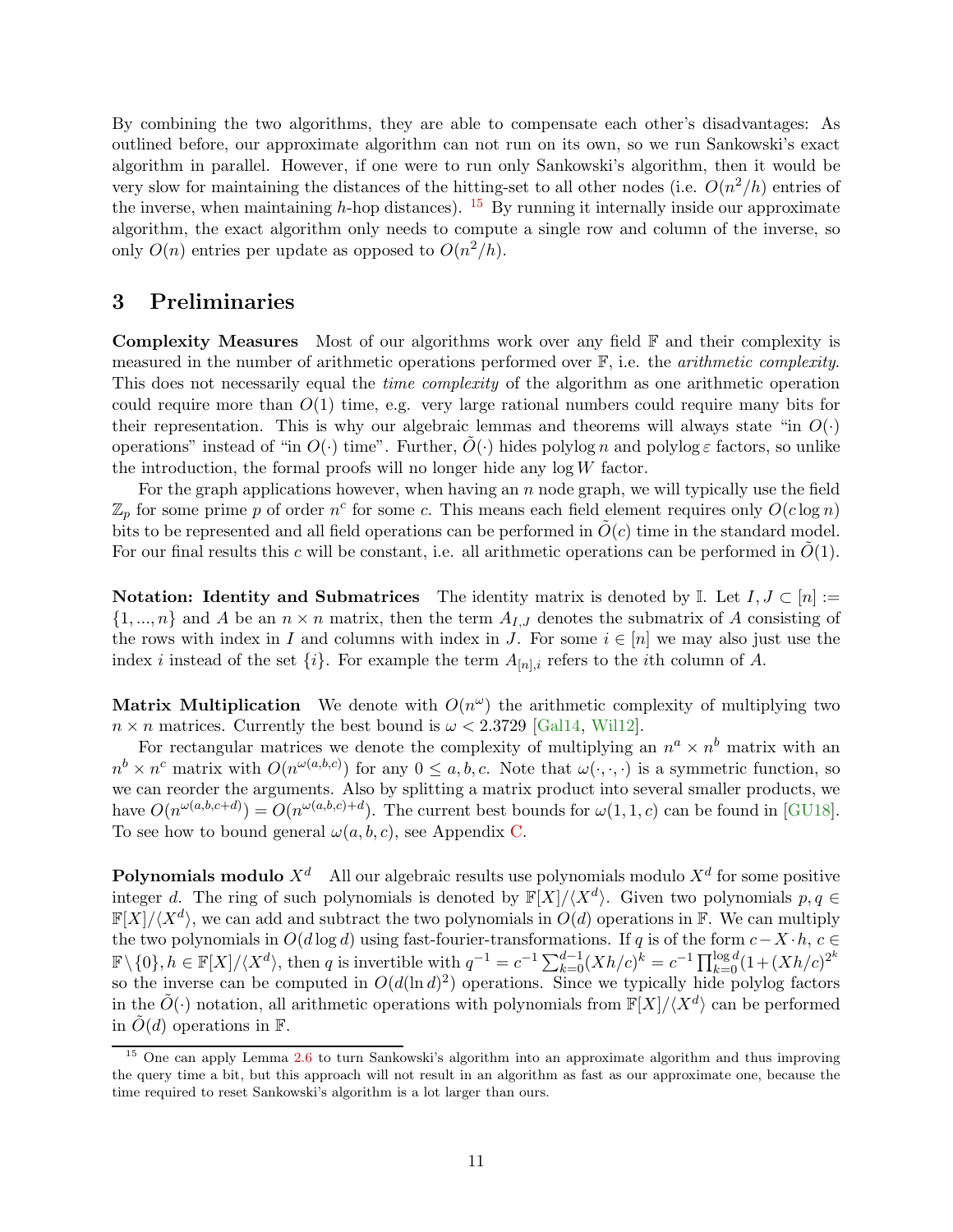**Polynomial Matrices** We will work with polynomial matrices and vectors  $M \in (\mathbb{F}[X]/\langle X^d \rangle)^{n \times n}$ ,  $\vec{v} \in (\mathbb{F}[X]/\langle X^d \rangle)^n$ , so matrices and vectors whose entries are polynomials modulo  $X^d$ . Products of such matrices/vectors can be performed as usual, but since each arithmetic operations of two entries requires  $O(d)$  field operations, the complexity increases by a factor of  $O(d)$ . For example two  $n \times n$  matrices can be multiplied in  $\tilde{O}(dn^{\omega})$  field operations.

Note that not every matrix  $M \in (\mathbb{F}[X]/\langle X^d \rangle)^{n \times n}$  has an inverse, (even if  $\det(M) \neq 0$ ) as  $\mathbb{F}[X]/\langle X^d \rangle$  is a ring. However, we will only invert matrices of the form  $M = \mathbb{I} - X \cdot A$ , where  $A \in (\mathbb{F}[X]/\langle X^d \rangle)^{n \times n}$ . The inverse of these matrices is given via  $\sum_{i=0}^{d-1} X^k A^k = \prod_{k=0}^{\log d} (\mathbb{I} + A^{2^k}),$ which can be computed in  $\tilde{O}(dn^{\omega}).$ 

For a polynomial matrix  $M \in (\mathbb{F}[X]/\langle X^d \rangle)^{n \times n}$  we define  $M^{[k]}$  to be the matrix of coefficients of  $X^k$ . So  $M = \sum_{i=0}^{d-1} M^{[k]} X^k$  and  $M^{[k]} \in \mathbb{F}^{n \times n}$ .

 $(1+\varepsilon)$ -approximate h-hop distance matrix Given an n-node graph G we call an  $n \times n$  matrix D a  $(1+\varepsilon)$ -approximate h-hop distance matrix, if

- dist<sub>G</sub> $(u, v) \le D_{u,v} \le (1 + \varepsilon)$  dist<sub>G</sub> $(u, v)$ , if the shortest uv-path uses at most h hops.
- dist $_G(u, v) \leq D_{u,v}$  for all other pairs  $u, v \in V$ .

### <span id="page-13-0"></span>4 Algebraic Dynamic Short Hop Distances

In this section we prove the main tool used for our new results. This new tool allows us to maintain approximate bounded hop distances in a dynamic graph. We will later extend this algorithm to work on paths of any hop length in Section [5.](#page-18-0)

<span id="page-13-3"></span>The main result in this section will be the following theorem:

**Theorem 4.1** ( $n^s$ -hop distances, approximate, positive real weights). Let G be a graph with n nodes and real edge weights from [1, W]. Then for any  $0 \leq \mu$ ,  $s \leq 1$  and  $\varepsilon > 0$  there exists a Monte Carlo dynamic algorithm that maintains  $(1 + \varepsilon)$ -approximate n<sup>s</sup>-hops all-pairs-distances of G.

The preprocessing time is  $\tilde{O}((n^{s+\omega}/\varepsilon) \log W)$ . Each edge update requires  $\tilde{O}((n^{\omega(1,s+\mu,1)-\mu}/\varepsilon^2 +$  $n^{1.5286+s}/\varepsilon)$  log W) time.

For any  $I, J \subset V$ , we can query the approximate distances for the pairs  $I \times J$  in  $\tilde{O}(n^{\omega(\delta_1,\mu+s,\delta_2)}/\varepsilon^2 \log W)$ time, where  $\delta_1, \delta_2$  are such that  $|I| = n^{\delta_1}, |J| = n^{\delta_2}$ .

The proof will be split into two parts: First, we will prove an equivalent result for graphs with integer edge weights in Section [4.1.](#page-13-1) Then we will extend the result to work on graphs with real edge weights in Section [4.2.](#page-17-0)

#### <span id="page-13-1"></span>4.1 Exact and Approximate Distances for Integer Weights

<span id="page-13-2"></span>We first start with the case of integer weights, we we will later extend the algorithm to real weights. The integer version of Theorem [4.1](#page-13-3) can be formulated as follows:

**Theorem 4.2.** Let G be a graph with n nodes and positive integer edge weights. Then for any  $0 \leq s, \mu$ , there exists a Monte Carlo dynamic algorithm that maintains  $(1 + \varepsilon)$ -approximate allpairs-distances of  $G$  upto  $n<sup>s</sup>$ .

The preprocessing time is  $\tilde{O}(n^{s+\omega})$ . Each edge update requires  $\tilde{O}(s^2 n^{\omega(1,s+\mu,1)-\mu}/\varepsilon + s n^{1.5286+s})$ time.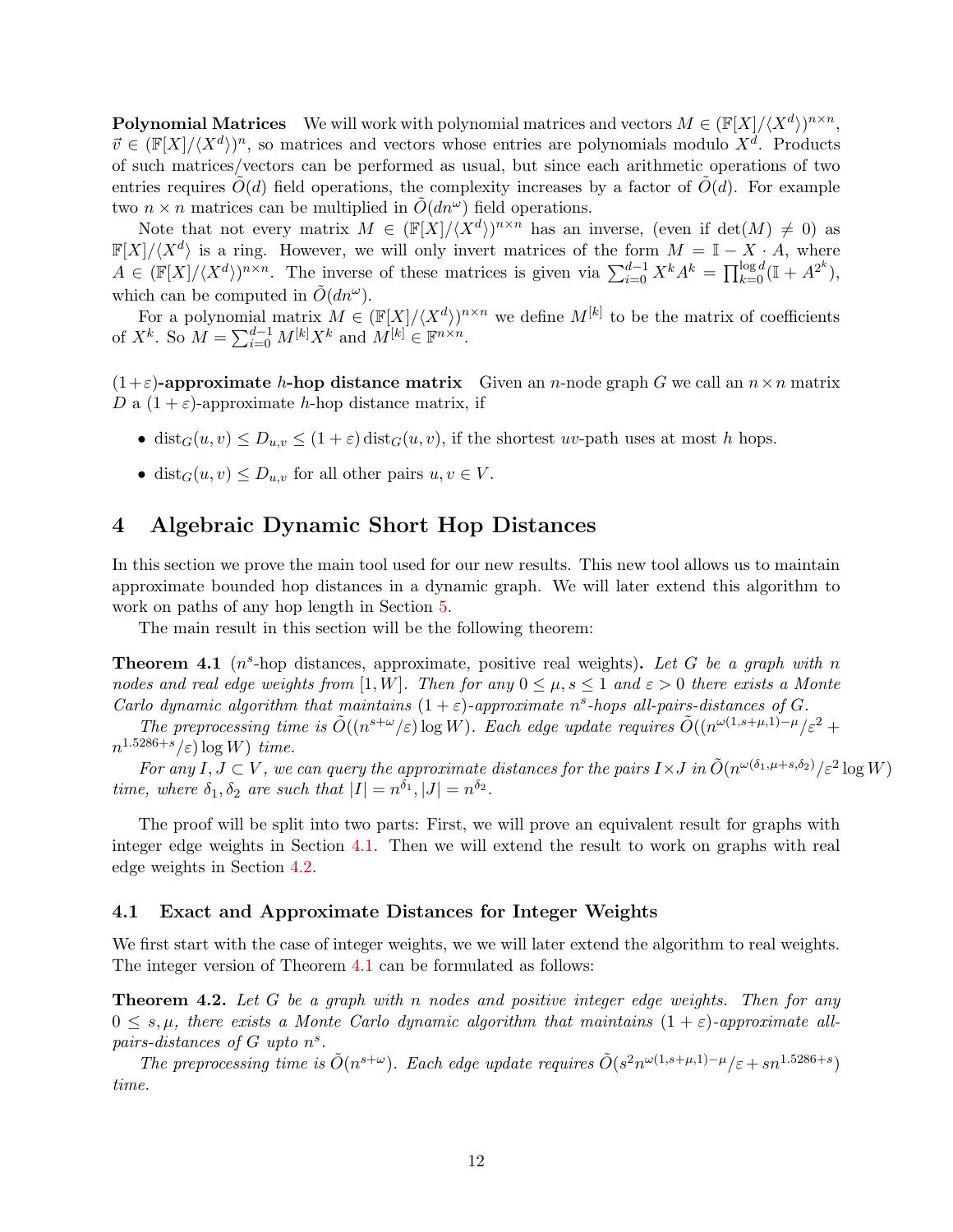<span id="page-14-5"></span>For any  $I, J \subset V$ , we can query the approximate distances upto n<sup>s</sup> for the pairs  $I \times J$  in  $\tilde{O}(s^2 n^{\omega(\delta_1,\mu+s,\delta_2)}/\varepsilon)$  time, where  $\delta_1, \delta_2$  are such that  $|I|=n^{\delta_1}, |J|=n^{\delta_2}$ . For pairs  $P\subset I\times J$  with distance larger than  $n^s$ , the returned distance is  $\infty$ .

The high-level idea of the algorithm for Theorem [4.2](#page-13-2) was already given in Section [2.](#page-7-0)

As previously stated, Theorem [4.2](#page-13-2) is the result of maintaining the inverse of a polynomial matrix and using the reduction of Lemma [2.3.](#page-9-2) As such, our first task is to create a new algorithm for maintaining the inverse of a polynomial matrix.

<span id="page-14-2"></span>**Lemma 4.3.** Let  $0 \leq \mu$ , s and  $M = (\mathbb{I} - A \cdot X) \in (\mathbb{F}[X]/\langle X^{n^s} \rangle)^{n \times n}$  be a polynomial matrix modulo  $X^{n^s}$ . Let  $S \subset [n^s]$  be any set and let  $u(d, n)$  be a bound on update and query time of Lemma [4.4](#page-14-1) for an  $n \times n$  polynomial matrix modulo  $X^d$ . Then there exists a dynamic algorithm that performs  $\tilde{O}(n^{s+\omega})$  operations during the pre-processing and  $\tilde{O}(|S|n^{\omega(1,s+\mu,1)-\mu}+u(n^s,n))$  operations per element update to A.

The algorithm supports queries to  $(M^{-1})_{I,J}^{[d]}$  for any  $I, J \subset [n]$  and  $d \in S$  in  $\tilde{O}(n^{\omega(\delta_1,\mu+s,\delta_2)})$ operations, where  $\delta_1, \delta_2$  are such that  $|I| = n^{\delta_1}, |J| = n^{\delta_2}$ .

<span id="page-14-1"></span>As already stated in Lemma [4.3](#page-14-2) and Section [2,](#page-7-0) we build our algorithm upon the following result by Sankowski [\[San05b\]](#page-33-2):

**Lemma 4.4** ([\[San05b,](#page-33-2) Theorem 3]).  $16$ 

Let  $0 \leq \nu$ , s and  $M = (\mathbb{I} - A \cdot X) \in (\mathbb{F}[X]/\langle X^{n^s} \rangle)^{n \times n}$  be a polynomial matrix modulo  $X^{n^s}$ .

Then there exists a dynamic algorithm that supports element updates to A in  $\tilde{O}(n^{s+\omega(1,1,\nu)-\nu} +$  $n^{1+s+\nu}$ ) operations and both row and column queries to  $M^{-1}$  in  $\tilde{O}(n^{1+s+\nu})$  operations.

The pre-processing requires  $\tilde{O}(n^{s+\omega})$  operations.

For current  $\omega$  the update and query time are  $O(n^{1.5286+s})$  for  $\nu \approx 0.5285$ .

The algorithm of Lemma [4.4](#page-14-1) could be modified to support batch queries to  $M_{I,J}^{-1}$  with  $|I| = n^{\delta_1}$ ,  $|J| = n^{\delta_2}$  $|J| = n^{\delta_2}$  $|J| = n^{\delta_2}$  in  $\tilde{O}(n^{s+\omega(\delta_1,\nu,\delta_2)})$  $\tilde{O}(n^{s+\omega(\delta_1,\nu,\delta_2)})$  $\tilde{O}(n^{s+\omega(\delta_1,\nu,\delta_2)})$ , which is the result we stated in Section 2 Figure 1, when choosing  $\nu = \min(\mu, 0.5285).$ 

The high level idea of Lemma  $4.3$  is to express the changes to the matrix  $M$  as rank-1 updates of the form  $M + uv^{\top}$ . For such updates the new inverse of  $(M + uv^{\top})^{-1}$  is given via the Sherman-Morrison identity.

<span id="page-14-4"></span>**Lemma 4.5** (Sherman-Morrison). Let M be an  $n \times n$  matrix and u, v be n-dimensional vectors, then

$$
(M + uvT)-1 = M-1 – M-1u(1 + vTM-1u)-1vTM-1.
$$

A dynamic algorithm receives several updates in online sequence. For this purpose one could use the Sherman-Morrison-Woodbury identity, however, given the online nature of the updates (i.e. the updates are given one-by-one) the following incremental variant of Sherman-Morrison is more useful:

<span id="page-14-0"></span>**Lemma 4.6.** Let M be an  $n \times n$  matrix and  $u_{(1)},...,u_{(k)}, v_{(1)},...,v_{(k)}$  be n-dimensional vectors.  $Define M_{(t)} := M + \sum_{i=1}^{t} u_{(i)} v_{(i)}^{\top} for t = 0, ..., k, so M_{(t)} = M_{(t-1)} + u_{(t)} v_{(t)}^{\top}.$  Further define  $\hat{u}_{(t)} := M_{(t-1)}^{-1} u_{(t)}$  and  $\hat{v}_{(t)}^{\top} := (1 + v_{(t)}^{\top} \hat{u}_{(t)})^{-1} v_{(t)}^{\top} M_{(t-1)}^{-1}$  for  $t = 1, ..., k$ .

<span id="page-14-3"></span><sup>&</sup>lt;sup>16</sup> [\[San05b,](#page-33-2) Theorem 3] maintains the adjoint modulo  $X^{n+1}$ , but as stated in the proof of [\[San05b,](#page-33-2) Theorem 6] the algorithm can also be used modulo  $X^{n^s}$  in which case the complexity is as stated in Lemma [4.4.](#page-14-1) In [\[San05b\]](#page-33-2) Sankowski considered maintaining the adjoint for the case, where the input matrix  $M$  has degree 1, but the algorithm can also be used to maintain the inverse for matrices of any degree bounded by  $n^s$ , as proven in [\[vdBNS19,](#page-33-9) Appendix C1, C2].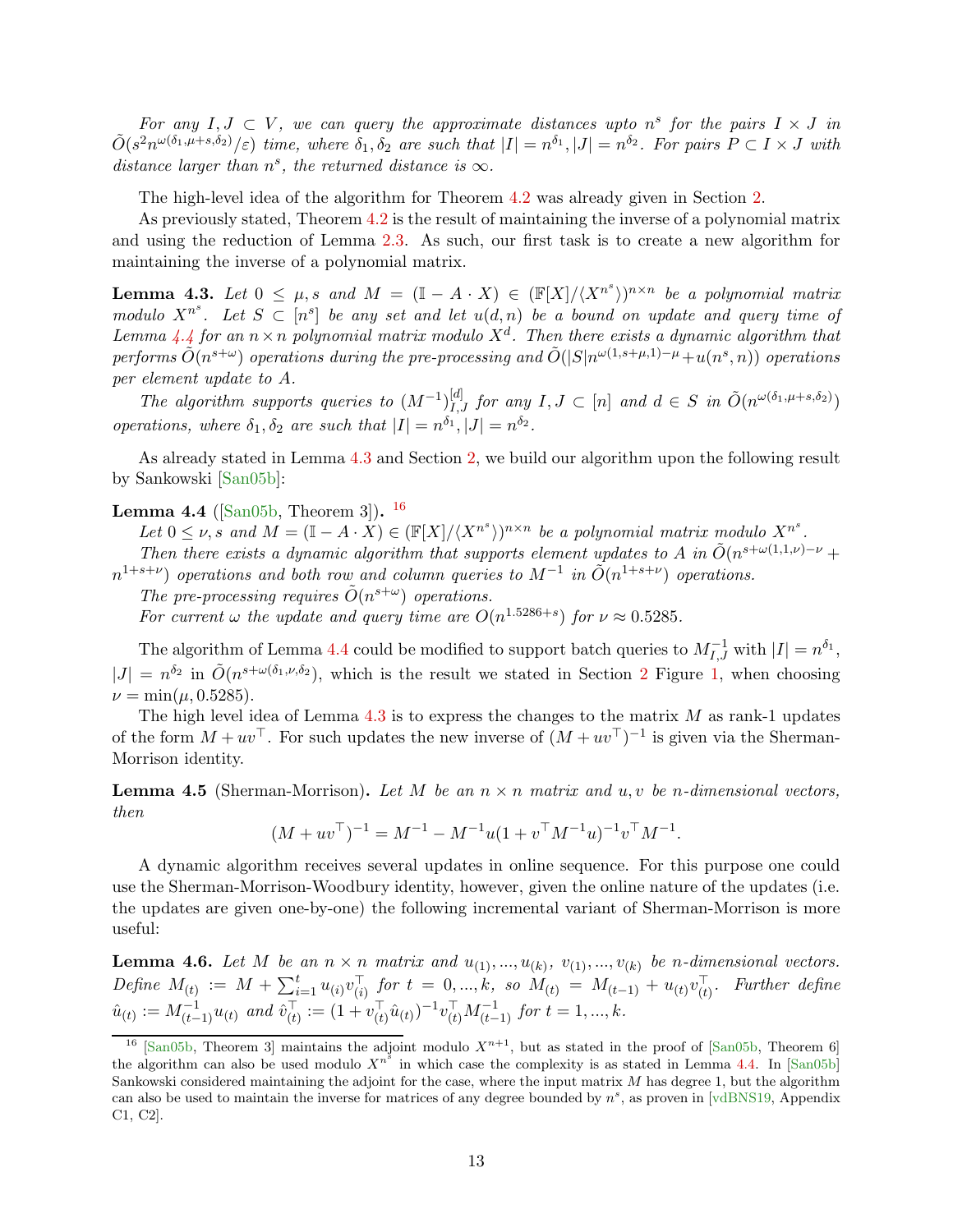Then for all for  $t = 0, ..., k$ 

$$
M_{(t)}^{-1} = M^{-1} - \sum_{i=1}^{t} \hat{u}_{(i)} \hat{v}_{(i)}^{\top}.
$$

Proof. Via Lemma [4.5](#page-14-4) we know

$$
M_{(t)}^{-1} = (M_{(t-1)} + u_{(t)}v_{(t)}^{\top})^{-1}
$$
  
=  $M_{(t-1)}^{-1} - M_{(t-1)}^{-1}u_{(t)}(1 + v_{(t)}^{\top}M_{(t-1)}^{-1}u_{(t)})^{-1}v_{(t)}^{\top}M_{(t-1)}^{-1}$   
=  $M_{(t-1)}^{-1} - \hat{u}_{(t)}(1 + v_{(t)}^{\top}\hat{u}_{(t)})^{-1}v_{(t)}^{\top}M_{(t-1)}^{-1}$   
=  $M_{(t-1)}^{-1} - \hat{u}_{(t)}\hat{v}_{(t)}^{\top}$ 

so by induction  $M_{(t)}^{-1} = M^{-1} - \sum_{i=1}^{t} \hat{u}_{(i)} \hat{v}_{(i)}^{\top}$ , because  $M_{(0)}^{-1} = M^{-1}$ .

We now have all tools available to prove Lemma [4.3.](#page-14-2)

*Proof of Lemma [4.3.](#page-14-2)* We will first give the high-level idea: Let  $M$  be the input matrix during the pre-processing and  $M_{(k)}$  be the matrix after k updates. We will express the element updates to M via rank-1 updates, so for every update we receive a pair of vectors  $u, v$ , i.e. adding  $p \in \mathbb{F}[X]$  to entry  $(i, j)$  of  $M_{(k)}$  is the same as adding the outer-product  $uv^{\top}$  for  $u = f \cdot e_i$ ,  $v = g \cdot e_j$  and some  $f, g \in \mathbb{F}[X]/\langle X^{n^s} \rangle$  with  $f \cdot g = p$ .

This means after k updates, we are tasked with maintaining the inverse of  $M_{(k)} = M +$  $\sum_{i=1}^k u_{(i)}v_{(i)}^{\top}$ , where  $u_{(i)}, v_{(i)}$  is the pair of vectors that specify the *i*th update, and each vector  $u_{(i)}$ ,  $v_{(i)}$  has only one non-zero entry.

Thanks to Lemma [4.6](#page-14-0) we know

$$
(M + \sum_{i=1}^{k} u_{(i)} v_{(i)}^{\top})^{-1} = M^{-1} - \sum_{i=1}^{k} \hat{u}_{(i)} \hat{v}_{(i)}^{\top}.
$$

The high-level idea is to compute the vectors  $\hat{u}_{(i)}$ ,  $\hat{v}_{(i)}$  after every update. These vectors are useful for the following reason: Let  $\hat{U}, \hat{V}$  be the  $k \times n$  matrices, where the *i*th column is  $\hat{u}_{(i)}$  and  $\hat{v}_{(i)}$  respectively. Then  $\sum_{i=1}^{k} \hat{u}_{(i)} \hat{v}_{(i)}^{\top} = \hat{U} \hat{V}^{\top}$  and thus

$$
((M + \sum_{i=1}^{k} u_{(i)} v_{(i)}^{\top})^{-1})^{[d]} = (M^{-1})^{[d]} - (\hat{U}\hat{V}^{\top})^{[d]}.
$$

So by applying Lemma [2.6](#page-10-0) to the product  $\hat{U}\hat{V}^{\top}$ , we can easily answer the queries.

To make sure the matrices  $\hat{U}, \hat{V}$  do not become too large, we will reset the algorithm after  $n^{\mu}$ updates.

**Pre-processing** We initialize Lemma [4.4](#page-14-1) for matrix M and we compute  $(M^{-1})^{[k]}$  for every  $k \in S$ . This is done by computing  $M^{-1}$  in  $\tilde{O}(n^{s+\omega})$  operations.

**Update** Assume we handle the k<sup>th</sup> update, i.e. we receive the pair  $u_{(k)}, v_{(k)}$  and have  $M_{(k)} =$  $u(k)v_{(k)}^{\dagger}$ . The update routine consists of the following steps:

1. Compute  $\hat{u}_{(k)} := M_{(k-1)}^{-1} u_{(k)}$  and  $\hat{v}_{(k)} := (1 + v_{(k)}^{\top} \hat{u}_{(k)})^{-1} v_{(k)}^{\top} M_{(t-1)}^{-1}$  as defined in Lemma [4.6.](#page-14-0)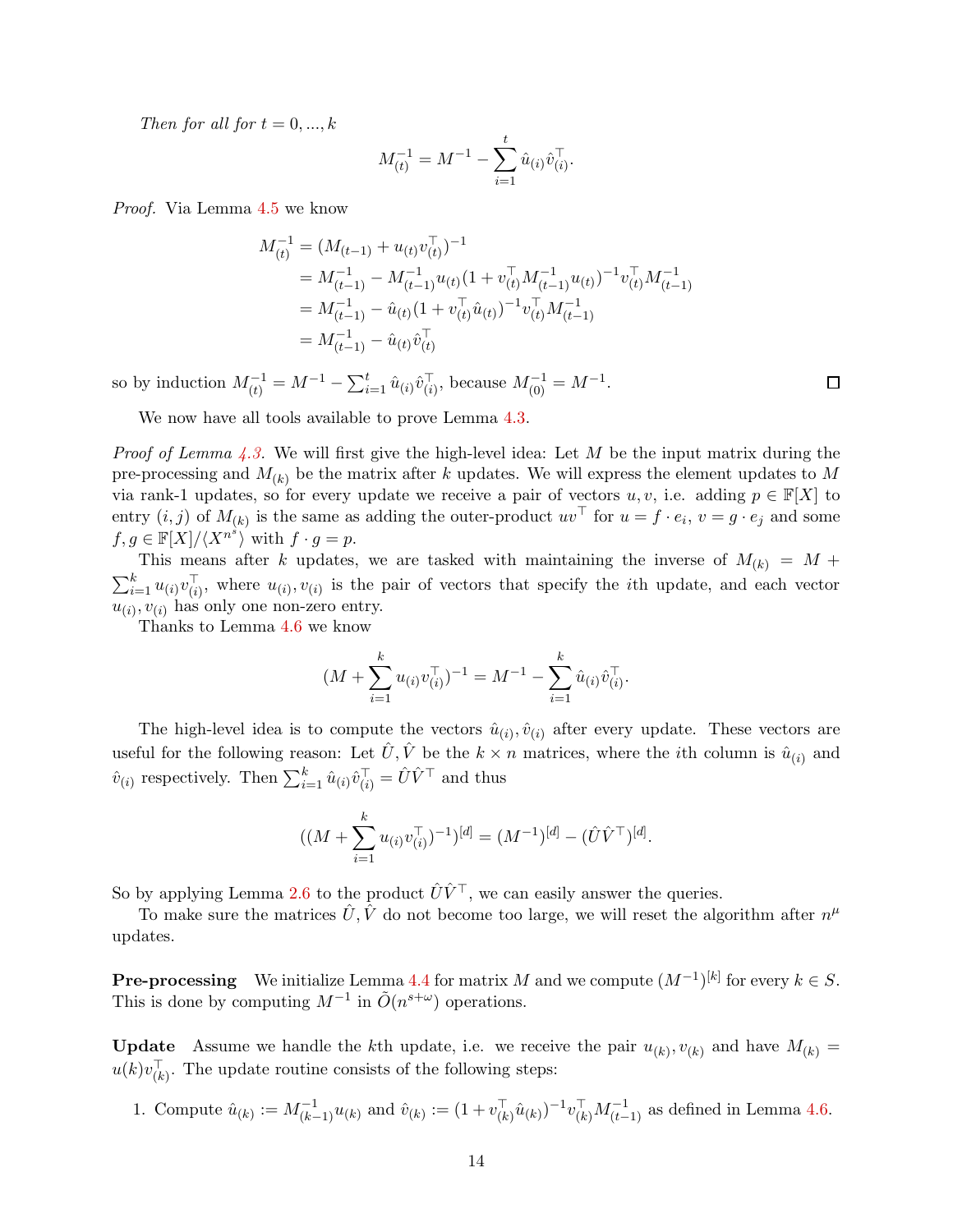- <span id="page-16-1"></span><span id="page-16-0"></span>2. Let  $\hat{U}, \hat{V}$  be the  $n \times k$  matrices, where the *i*th columns is  $\hat{u}_{(i)}, \hat{v}_{(i)}$  respectively.
- 3. Update the algorithm of Lemma [4.4.](#page-14-1)

Note that the data-structure of Lemma [4.4](#page-14-1) is always updated at the end in step [3.](#page-16-0) Thus at the start of the kth update, we can query rows and columns of  $M_{(k-1)}^{-1}$  via the data-structure of Lemma [4.4.](#page-14-1)

This allows us to compute  $\hat{u}_{(k)} := M_{(k-1)}^{-1} u_{(k)}$  in  $\tilde{O}(n^{1+s} + u(n^s, n)) = \tilde{O}(u(n^s, n))$  operations as follows: The vector  $u_{(k)}$  has only one non-zero element, so  $M_{(k-1)}^{-1}u_{(k)}$  is just one column of  $M_{(k-1)}^{-1}$ scaled by the non-zero entry of  $u_{(k)}$ . The column can be queried via Lemma [4.4](#page-14-1) in  $O(u(n^s, n))$ operations, and multiplying each of the *n* entries of that column by the non-zero entry of  $u_{(k)}$  needs  $\tilde{O}(n^s)$  operations. Thus a total of  $\tilde{O}(n^{1+s} + u(n^s, n))$  operations is required, which can be bounded by  $\tilde{O}(u(n^s, n)).$ 

Likewise,  $\hat{v}_{(k)} := (1 + v_{(k)}^{\top} \hat{u}_{(k)})^{-1} v_{(k)}^{\top} M_{(\underbrace{t-1})}^{-1}$  can be computed in  $\tilde{O}(u(n^s, n))$  operations: The vector  $v_{(k)}$  has just one non-zero entry, so  $v_{(k)}^{\top} M_{(t-1)}^{-1}$  is just one row of  $M_{(t-1)}^{-1}$ , scaled by the nonzero entry of  $v_{(k)}$ . This can be computed in the same way as  $M_{(k-1)}^{-1}u_{(k)}$ , except that, instead of a columns, we now query a row of  $M_{(t-1)}^{-1}$  in  $O(u(n^s, n))$  operations via Lemma [4.4.](#page-14-1) The polynomial  $(1 + v_{(k)}^{\top} \hat{u}_{(k)})^{-1}$  can be computed in  $\tilde{O}(n^{1+s})$  as we have an inner product of two *n* dimensional vectors of degree  $n^s$ , and inverting the resulting degree d polynomial needs only  $\tilde{O}(n^s)$  operations. Note that the inverse  $(1+v_{(k)}^{\top}\hat{u}_{(k)})^{-1}$  exists, because we can assume, without loss of generality, that  $v_{(k)}$  is of the form  $X \cdot v$  for some  $v \in (\mathbb{F}[X]/\langle X^{n^s} \rangle)^n$ , so  $v_{(k)}$  has no constant terms. This is because, by assumption of Lemma [4.3,](#page-14-2) element updates to  $M = \mathbb{I} - X \cdot A$  are actually element updates to A, which is multiplied with X. Hence  $(1 + v_{(k)}^{\dagger} \hat{u}_{(k)}) = 1 + X \cdot p(X)$ , for some polynomial  $p(X)$ , and it is thus invertible (see preliminaries about inverting polynomials).

For step [2,](#page-16-1) note that  $\hat{u}_{(i)}$ ,  $\hat{v}_{(i)}$  for  $i < k$  were already computed during the previous updates. So for each update, the matrices  $\hat{U}, \hat{V}$  change by just adding one column, given by  $\hat{u}_{(k)}$  and  $\hat{v}_{(k)}$ respectively. This means step [2](#page-16-1) requires only  $O(n^{1+s})$  operations.

In summary, an update requires  $\tilde{O}(u(n^s, n))$  operations, because the  $\tilde{O}(n^{1+s})$  term is subsumed.

Query When we want to compute the submatrix  $((M + \sum_{i=1}^{k} u_{(i)}v_{(i)}^{\top})^{-1})_{I,J}^{[d]}$  for some  $d \in S$  and  $I, J \subset [n]$ , then we need to compute  $(\hat{U}_{I,[k]} \hat{V}_{[k],J}^{\top})^{[d]}$  and subtract it from  $(M^{-1})_{I,J}^{[d]}$ . The latter is known because of the pre-processing and the former can be computed in  $\tilde{O}(n^{\omega(\delta_1,s+\mu,\delta_2)})$  operations via Lemma [2.6,](#page-10-0) where  $\delta_1, \delta_2$  are such that  $|I| = n^{\delta_1}, |J| = n^{\delta_2}$ .

**Reset** After upto  $n^{\mu}$  updates, we reset the algorithm. For this we must compute  $((M + \sum_{i=1}^{k} u_{(i)}v_{(i)}^{\top}))^{-1})^{[d]}$ for all  $d \in S$ . Afterward we set  $M \leftarrow M + \sum_{i=1}^{k} u_{(i)} v_{(i)}^{\top}$ .

The matrices  $((M + \sum_{i=1}^{k} u_{(i)}v_{(i)}^{\top})^{-1})^{[d]}$  can be computed the same way as in the query phase for  $I = J = [n]$  in  $\tilde{O}(|S|n^{\omega(1,s+\mu,1)})$  operations. This leads to an amortized update complexity of  $\tilde{O}(|S|n^{\omega(1,s+\mu,1)-\mu}+u(n^s,n))$  operations per update. This can be made worst-case via the standardtechnique of running two copies of this algorithm in parallel and spreading out the reset computation over several updates. While one copy of the algorithm is performing the reset, the other copy is able to answer the queries. For a formal proof of this standard-technique see Appendix [A.](#page-35-0)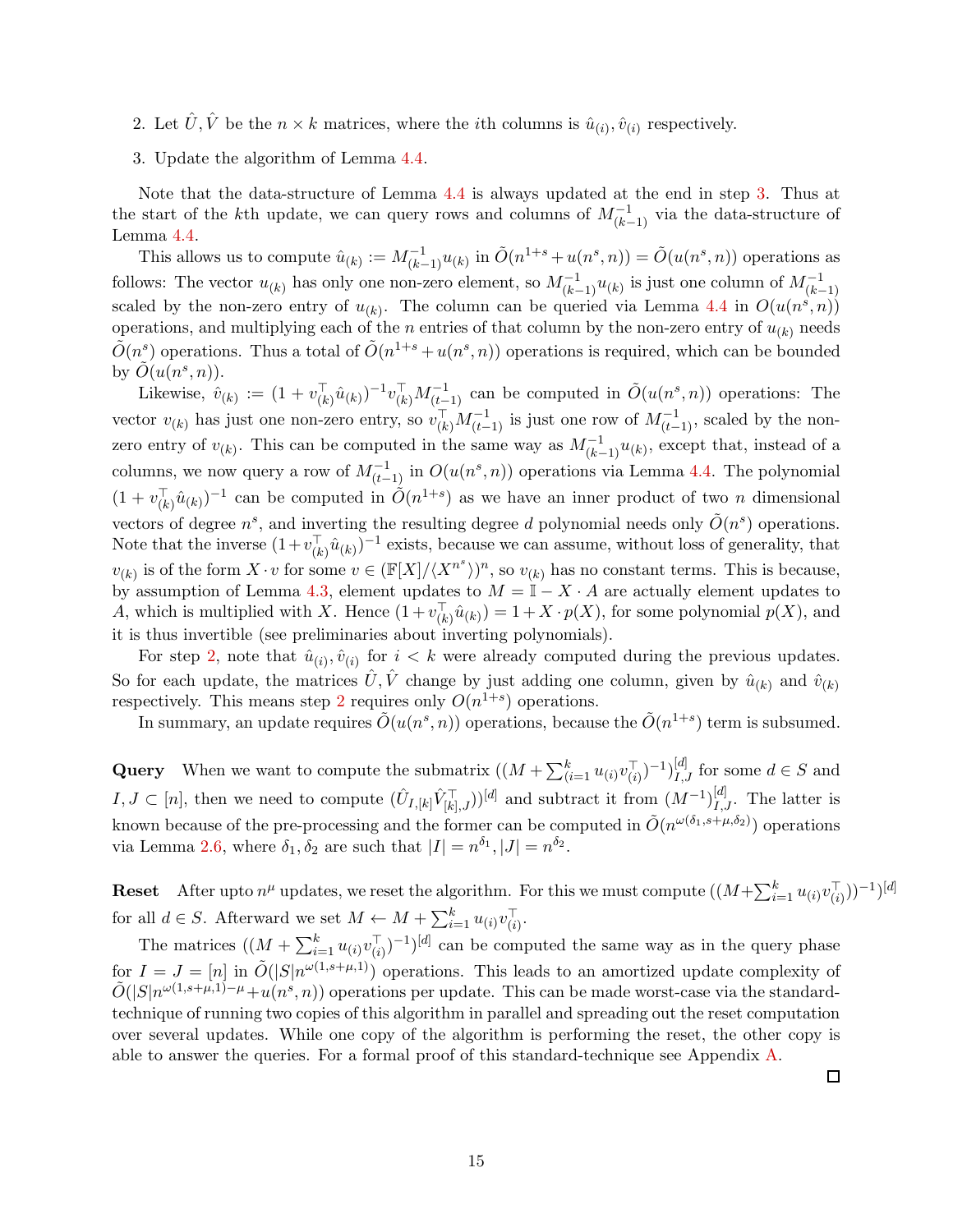<span id="page-17-4"></span><span id="page-17-1"></span>Now that Lemma [4.4](#page-14-1) is proven, we can finally apply the reduction from Lemma [2.3](#page-9-2) to obtain data-structures for distance problems.

**Corollary 4.7.** Let  $0 \leq \mu$ , s and let G be an n-node graph with positive integer weights. Let  $S \subset [n^s]$ be any subset. Let  $u(d, n)$  be a bound on update and query time of Lemma [4.4](#page-14-1) for an  $n \times n$  matrix modulo  $X^d$ . Then there exists a Monte Carlo dynamic algorithm with  $\tilde{O}(sn^{s+\omega})$  pre-processing and  $\tilde{O}(|S|sn^{\omega(1,s+\mu,1)-\mu}+su(n^s,n))$  worst-case update time for each edge update.

For any  $I, J \subset V$  and  $k \in S$ , we can query for the pairs  $I \times J$  the boolean matrix, which answers for all  $s \in I$ ,  $t \in J$ , if the distance from s to t is at most k. Each such query requires  $\tilde{O}(sn^{\omega(\delta_1,\mu+s,\delta_2)})$  time, where  $\delta_1, \delta_2$  are such that  $|I|=n^{\delta_1}, |J|=n^{\delta_2}$ .

*Proof.* Let G be the given graph and  $A(G)$  be the matrix as defined in Lemma [2.3,](#page-9-2) then for  $M := \mathbb{I} - A(G)$  we have that  $(M^{-1})_{u,v}^{[k]} \neq 0$  if and only if  $dist(u, v) \geq k$ . Thus we simply maintain  $M^{-1}$  via Lemma [4.4,](#page-14-1) where each edge update to G corresponds to an element update to  $A(G)$ .

The extra factor s in the complexity of Corollary [4.7](#page-17-1) compared to Lemma [4.4](#page-14-1) comes from the fact that we now measure the time instead of arithmetic operations. For Lemma [2.3](#page-9-2) to hold with high probability, we must use  $\mathbb{F} = \mathbb{Z}_p$  where the prime p has bit-length  $\Theta(s \log n)$ , so one arithmetic operation requires  $\tilde{O}(s)$  time in the standard model.

Corollary [4.7](#page-17-1) works for some arbitrary set  $S \subset [n^s]$ . To prove Theorem [4.2,](#page-13-2) we are only left with specifying the correct set S for Corollary [4.7.](#page-17-1)

*Proof of Theorem [4.2.](#page-13-2)* Theorem [4.2](#page-13-2) is directly implied by Corollary [4.7](#page-17-1) by letting  $S = \{ \lfloor (1+\varepsilon)^k \rfloor \mid \lceil k \rceil \}$  $0 \leq k \leq \lceil \log_{(1+\varepsilon)} n^s \rceil \}.$ 

We simply run Corollary [4.7](#page-17-1) and whenever we ask for the distances of some pairs  $I \times J \subset V \times V$ , we query for every  $k \in S$ , if the distance is at most k. This way we obtain  $(1 + \varepsilon)$ -approximate distances, of distance upto  $n<sup>s</sup>$ .

The complexity of Theorem [4.2](#page-13-2) is the same as Corollary [4.7.](#page-17-1) We have  $|S| = O(s/\varepsilon \log n)$ , so the update time is  $\tilde{O}(s^2 n^{\omega(1,s+\mu,1)-\mu}/\varepsilon + su(n^s,n))$  and the query time is  $\tilde{O}(s^2 n^{\omega(\delta_1,\mu+s,\delta_2)}/\varepsilon)$ .

#### <span id="page-17-0"></span>4.2 Approximate Distances for Real Weights

In the previous subsection we handled the case of graphs with positive integer edge weights. We now extend the results to the case of real edge weights. The technique is based on the integer rounding trick used in [\[Zwi02,](#page-34-1) Lemma 8.1, Theorem 8.2].

<span id="page-17-2"></span>**Theorem 4.8.** Let  $0 < \varepsilon, 0 \leq \delta$ . Given a dynamic algorithm that maintains  $(1 + \delta)$ -approximate distances upto  $3h/\varepsilon$  on graphs with integer weights, then there exists a dynamic algorithm for  $(1 + \delta)(1 + \varepsilon)$ -approximate h-hop distances on graphs with real weights from [1, W]. The update, query and pre-processing complexity all increase by a factor of  $O(\log (W n))$ .

Before proving Theorem [4.8,](#page-17-2) we observe that it immediately implies Theorem [4.1.](#page-13-3)

*Proof of Theorem [4.1.](#page-13-3)* We can use Theorem [4.2](#page-13-2) to maintain  $(1 + \varepsilon)$ -approximate distances upto  $3n^{s}/\varepsilon$ . Via Theorem [4.8](#page-17-2) we then obtain  $(1+\varepsilon)^{2}$ -approximate  $n^{s}$ -hop distances for real weighted graphs. By choosing a slightly smaller approximation factor, we can also obtain  $(1+\varepsilon)$ -approximate  $n<sup>s</sup>$ -hop distances.

<span id="page-17-3"></span>Compared to Theorem [4.2](#page-13-2) the complexities increase by a factor of  $O(\varepsilon^{-1} \log \varepsilon^{-1} \log(nW)).$ Here the factor  $O(\varepsilon^{-1} \log \varepsilon^{-1})$  comes from maintaining the distance upto  $O(n^s/\varepsilon)$  and the factor  $O(log(nW))$  comes from Theorem [4.8.](#page-17-2)  $\Box$ 

 $\Box$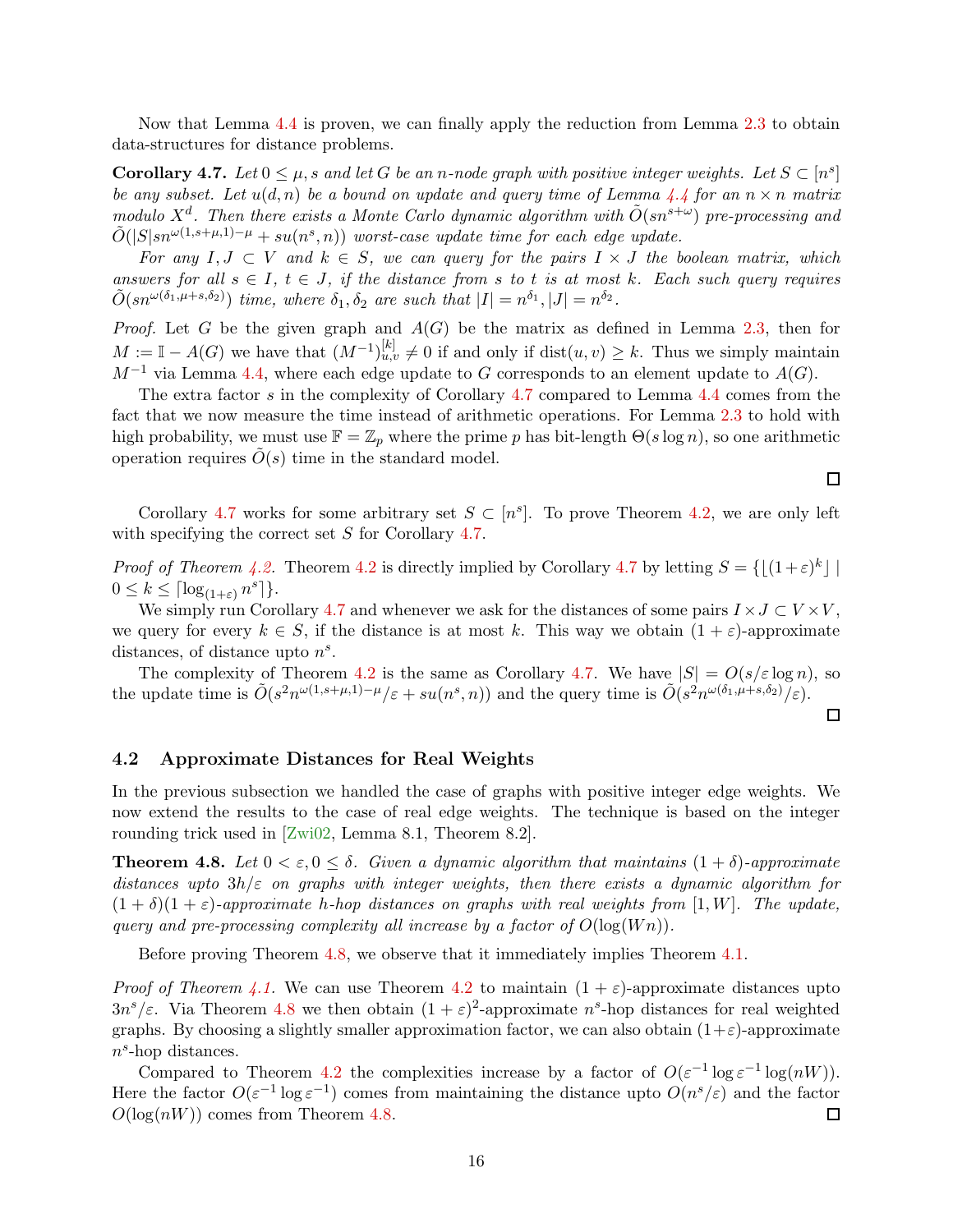**Lemma 4.9.** Let  $G = (V, E)$  be a graph with n nodes and real edge weights from [1, W]. For any  $0 < A, B$  define  $G' = (V, E')$  to be the graph with  $E' = \{(u, v) \in E \mid c_{u,v} \leq B\}$  and integer edge weights  $c'_{u,v} = \lceil A c_{u,v} / B \rceil$ .

Then for any path from s to t in G of length  $dist_G(s,t) \leq B$  let h be the number of hops. We have  $dist_G(s,t) \leq (B/A) \text{dist}_{G'}(s,t) \leq dist_G(s,t) + (B/A)h$ .

*Proof.* Since  $dist_G(s,t) \leq B$ , all edges used by the path in G also exist in G'. Because of the rounding, we have  $dist_G(s, t) \leq (B/A) dist_{G'}(s, t)$  and each used edge can cause an error of at most  $B/A$ , so  $(B/A) dist_{G'}(s, t) \leq dist_G(s, t) + (B/A)h$ .  $B/A$ , so  $(B/A)$  dist<sub>G'</sub> $(s, t) \leq$  dist<sub>G</sub> $(s, t) + (B/A)h$ .

<span id="page-18-2"></span>**Lemma 4.10.** Let  $0 \leq s$ ,  $\varepsilon > 0$  and let  $G = (V, E)$  be a graph with n nodes and real edgeweights from [1,W]. Define  $\lceil \log_2 nW \rceil$  graphs  $G_i$  as in Lemma [4.9](#page-17-3) for  $B_i = 2^i$ ,  $A = 2n^s 1/\varepsilon$  for  $i = 1, ..., \lfloor \log_2 nW \rfloor$ .

Then for any pair  $s, t \in V$  we have  $dist_G(s,t) \leq min_i(B_i/A) dist_{G_i}(s,t)$  and if the shortest  $st$ -path uses at most  $n<sup>s</sup>$  hops, then we also have

$$
\min_i(B_i/A)\operatorname{dist}_{G_i}(s,t) \le (1+\varepsilon)\operatorname{dist}_G(s,t).
$$

Proof. The first inequality

 $\operatorname{dist}_{G}(s,t) \leq \min_{i} (B_{i}/A) \operatorname{dist}_{G_{i}}(s,t)$ 

follows directly from Lemma [4.9.](#page-17-3) The second inequality follows from the following observation: Let i be such that  $2^{i-1} \leq dist_G(s,t) \leq 2^i$  and let h be the number of hops for the shortest st-path. Then this path in G also exists in  $G_i$  and  $(B_i/A)$  dist $_{G_i}(s,t) \leq \text{dist}_G(s,t) + (B_i/A)h \leq$  $dist_G(s,t)+\varepsilon dist_G(s,t)n^{-s}h$ . So if the number of hops h is at most  $n^s$ , then we obtain the promised  $(1 + \varepsilon)$ -approximation.

*Proof of Theorem [4.8.](#page-17-2)* Consider the graphs  $G_i$  for  $i = 1, ..., \lfloor \log nW \rfloor$  from Lemma [4.10.](#page-18-2) The largest  $n^s$ -hop distance in any  $G_i$  is bounded by  $n^s A = 3n^s/\varepsilon$ . So when the dynamic algorithm for integer weights can maintain the distance upto  $3n^{s}/\varepsilon$ , then it can maintain  $n^{s}$ -hop distances for all graphs  $G_i$  for  $i = 1, ..., \lceil \log nW \rceil$ .

Thus we let the given algorithm run on all  $G_i$  and for any distance query, we return  $\min_i(B_i/A)\operatorname{dist}_{G_i}(s,t)$ as in Lemma [4.10.](#page-18-2) This yields  $(1+\varepsilon)(1+\delta)$ -approximate  $n^s$ -hop distances, because the distances in each  $G_i$  are only maintained  $(1 + \delta)$ -approximately. 囗

Non-oblivious adversaries Note that all the graph algorithm of Section [4](#page-13-0) work against nonoblivious adversaries, i.e. updates are allowed to depend on the query results. The only random choices are the random field elements for the non-zero entries of the matrix in Corollary [4.7.](#page-17-1) The correct return values of Corollary [4.7](#page-17-1) are uniquely determined by the input graph and the queryinput  $(I, J, k)$ . The actual values, returned by Corollary [4.7](#page-17-1), are correct with high probability, so with high probability the returned values for any query do not leak any information about the random choices.

### <span id="page-18-0"></span>5 Results for All-Pairs-Distances

In this section we will prove the result of Theorem [1.2,](#page-2-5) as presented in the introduction. The result is split into two theorems, one for directed, weighted graphs and one for undirected graphs with small integer weights.

<span id="page-18-1"></span>For directed, weighted graphs we will prove the following: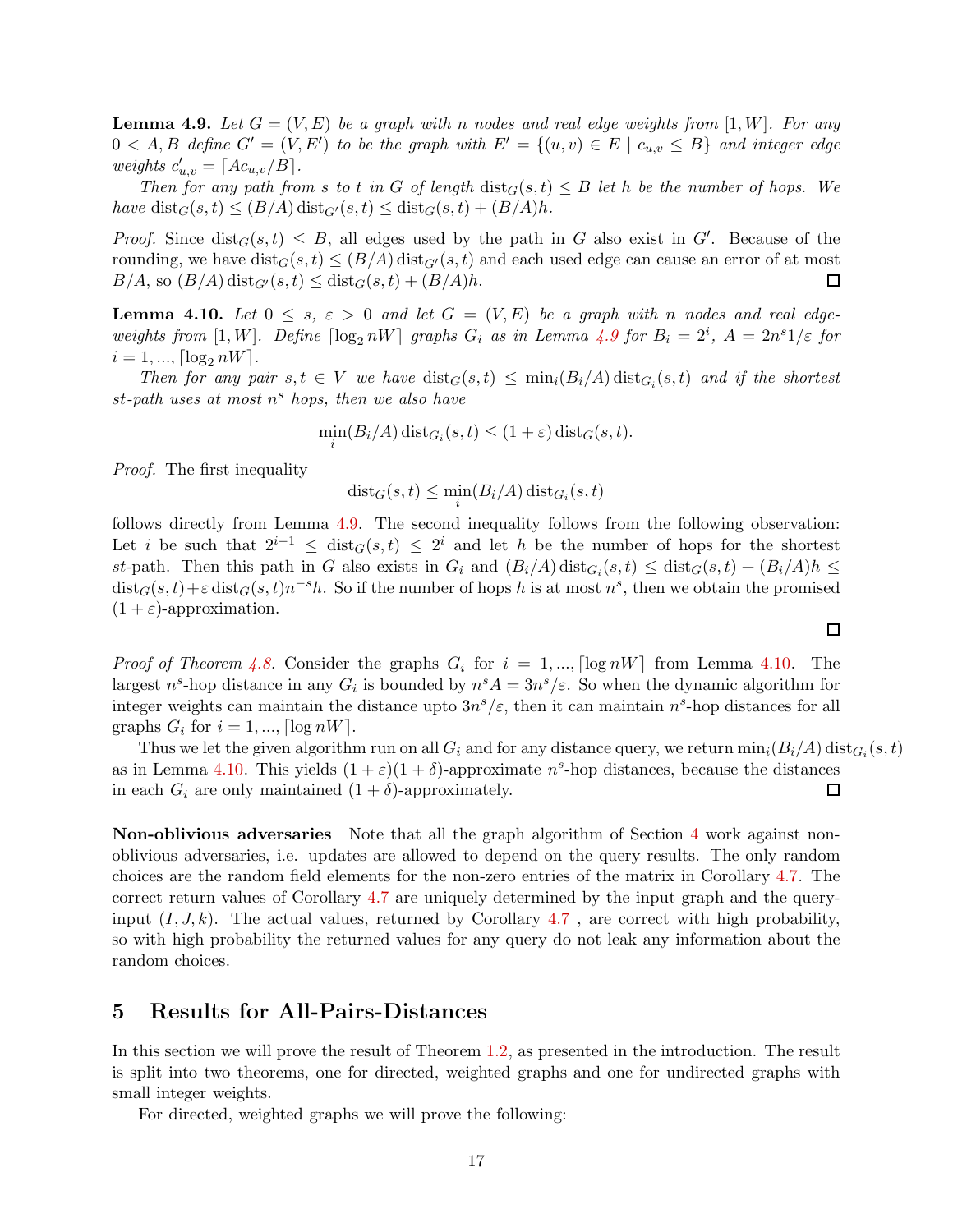<span id="page-19-4"></span>**Theorem 5.1** (Approximate APSP, Real weights, Directed, Queries). Let G be a directed graph with n nodes and real weights from [1,W]. Then for any  $0 \le s \le 1$  and  $\varepsilon > 0$  there exists a Monte Carlo dynamic algorithm that maintains  $(1 + \varepsilon)$ -approximate all-pairs-distances of G in  $\tilde{O}((n^{1.5286+s}/\varepsilon+n^{\omega(1,1,1-s)+1-2s}/\varepsilon^2+n^{\omega(1-s,1-s,1)}/\varepsilon^2)\log W)$  update time. We can query for any  $I, J \subset V$  the distances of the pairs  $I \times J$  in  $\tilde{O}(n^{\omega(\delta_1, 1 - s, \delta_2)}/\varepsilon^2 \log W)$  time, where  $\delta_1, \delta_2$  are such that  $|I| = n^{\delta_1}, |J| = n^{\delta_2}$ . The pre-processing requires  $\tilde{O}(n^{s+\omega}/\varepsilon \log W)$  time.

For current  $\omega$  and  $s \approx 0.334$ ,  $\mu \approx 0.316$  the update time is  $\tilde{O}(n^{1.863}/\varepsilon^2 \log W)$ , with query time for a single pair is  $\tilde{O}(n^{0.666}/\varepsilon^2 \log W)$ . The pre-processing time is  $\tilde{O}(n^{2.708} \log W)$ .

<span id="page-19-0"></span>For undirected graphs we will show the following result:

**Theorem 5.2** (Approximate APSP, Unweighted (or with  $W$ ), Undirected, Queries). Let G be a directed graph with n nodes and integer weights from  $\{1, ..., W\}$  where  $W = n^{\ell}$ . Then for any  $0 \leq$  $s \leq 1$  and  $\varepsilon > 0$  there exists a Monte Carlo dynamic algorithm that maintains  $(1 + \varepsilon)$ -approximate all-pairs-distances of G in  $\tilde{O}(n^{\omega(1,1,s+\mu+\ell)+\mu}/\varepsilon+u(n^{s+\ell},n)+n^{\omega(1-s,s+\mu+\ell,1)}/\varepsilon^2+n^{(1-s)\omega}/\varepsilon^{1+\omega})$ update time. We can query for any  $I, J \subset V$  the distances of the pairs  $I \times J$  in  $\tilde{O}(n^{\omega(\delta_1, s+\mu+\ell,\delta_2)}/\varepsilon)$ time, where  $\delta_1, \delta_2$  are such that  $|I| = n^{\delta_1}, |J| = n^{\delta_2}$ . The pre-processing requires  $\tilde{O}(W n^{s+\omega}/\varepsilon)$  time.

For current  $\omega$  the pre-processing and update time for an unweighted graph are  $\tilde{O}(n^{2.621}/\varepsilon)$  and  $\tilde{O}(n^{1.823}/\varepsilon^{3.373})$  respectively with  $s \approx 0.248$  and  $\mu \approx 0.202$ . The query time for a single pair is  $O(n^{0.45}/\varepsilon).$ 

The high-level idea of all our algorithms is to maintain distances for short hop paths using Theorem [4.1](#page-13-3) (and Theorem [4.2](#page-13-2) for integer edge weights), and use hitting set arguments to compute distances for large hop paths.

<span id="page-19-1"></span>Hitting set arguments, as introduced in [\[UY91\]](#page-33-11), allow us to decompose paths with many hops into segments with fewer hops, specifically the following lemma will be an important tool:

#### **Lemma 5.3.** Let G be a graph with n nodes and let  $H \subset V$  be a random subset of size  $c^{\frac{n}{d}}$  $\frac{n}{d}\ln n$ .

With probability at least  $1-n^{2-c}$  we have that: For every  $s, t \in V$ , where the shortest st-path uses at least d hops, this shortest st-path can be decomposed into segments  $s \to h_1 \to h_2 \to \ldots \to h_k \to t$ , where  $h_i \in H$  for every  $i = 1, ..., k$  and each segment uses at most d hops.

This lemma implies, that to compute some shortest st-path with many hops, we only need to know the distances of paths with few hops between the pairs  $({s} \cup H) \times (H \cup {t})$ . The idea of these hitting-set arguments goes back to [\[UY91\]](#page-33-11). The proof for Lemma [5.3](#page-19-1) can be found in Appendix [D.](#page-37-0)

<span id="page-19-2"></span>The other important ingredient for this section are the following two results by [\[Zwi02\]](#page-34-1), which allows us to compute approximate (min, +)-products and approximate distances.

**Lemma 5.4** ( $\lbrack Zw102,$  Theorem 8.2)). Let G be a directed graph with n nodes and real edge weights in [1, W], then we can compute all-pairs-distances of G in  $\tilde{O}(n^{\omega}/\varepsilon \log W)$  time.

Or in other words, we can compute for any  $n \times n$  matrix D with entries in [1, W], a  $(1 + \varepsilon)$ approximation of the nth power of D using the  $(\min, +)$ -product.

<span id="page-19-3"></span>The original result  $[Zwi02,$  Theorem 8.1 for the approximate  $(min, +)$ -products is stated for square matrices, but it can also be used for rectangular matrices:

**Lemma 5.5** ([\[Zwi02,](#page-34-1) Theorem 8.1]). Let A be an  $n^a \times n^b$  and B be an  $n^b \times n^c$  matrix, each with real entries from [1, W], then we can compute a  $(1 + \varepsilon)$ -approximate  $(\min, +)$ -product  $A \star B$  in  $\tilde{O}(n^{\omega(a,b,c)}/\varepsilon \log W)$  time.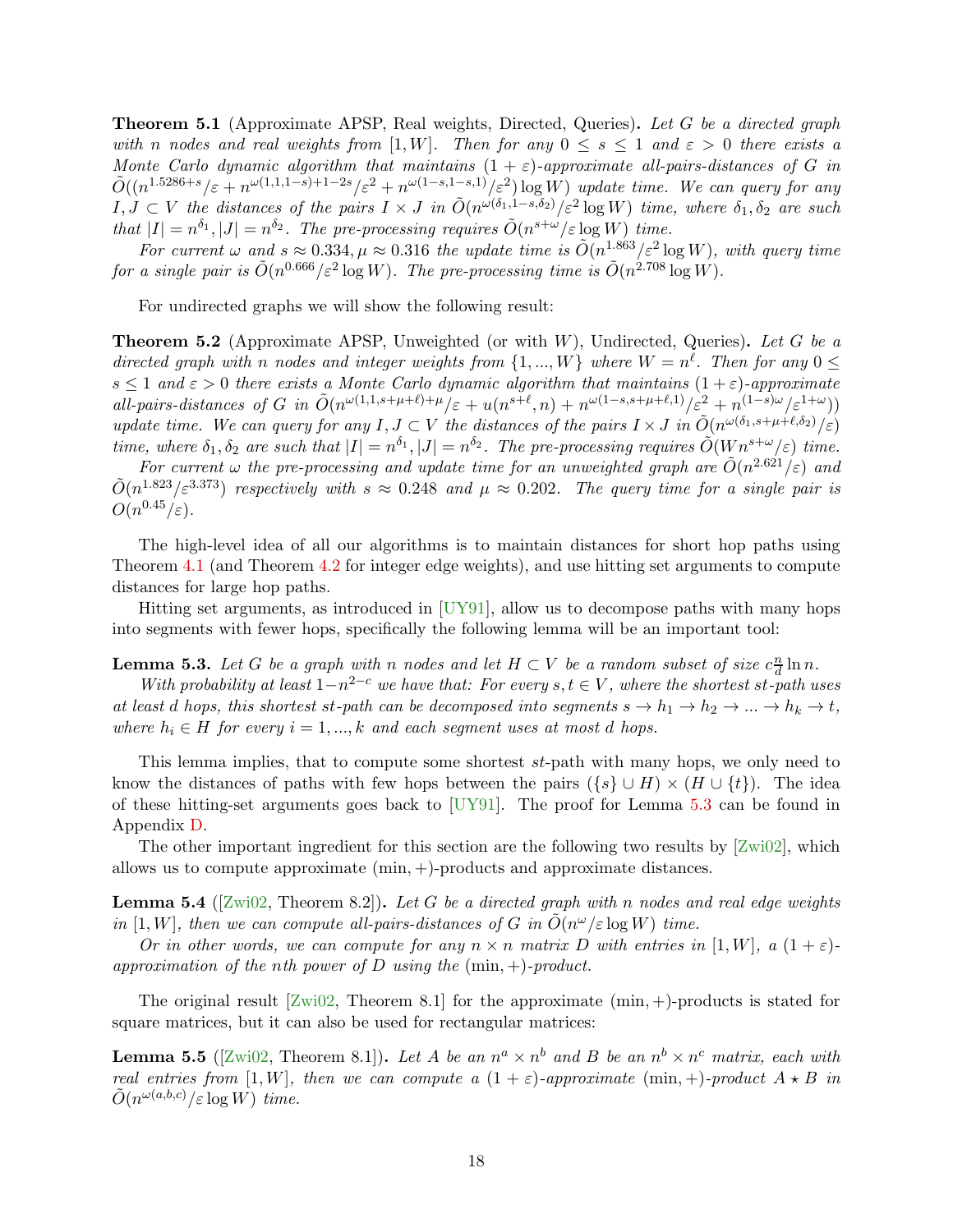#### <span id="page-20-0"></span>5.1 Weighted Approximate Distances (Proof of Theorem [5.1\)](#page-18-1)

<span id="page-20-2"></span>We will start with the results for weighted all-pairs-distances. The following lemma allows us to extend the short hop distances of Theorem [4.1](#page-13-3) to large hop distances.

**Lemma 5.6.** Let G be a directed graph with n nodes and real weights from  $[1, W]$ . Assume we are already given an  $(1 + \delta)$ -approximate h-hop distance matrix D. Let  $H \subset V$  be a random subset of size  $c(n/h) \ln n$ . Define

$$
\hat{D} := D_{V,H} \star D_{H,H}^{(\star|H|)} \star D_{H,V},\tag{1}
$$

<span id="page-20-1"></span> $\Box$ 

where  $\star$  is a (min, +)-product and  $(\star|H|)$  is the |H|th power using (min, +)-products.

Then for any  $u, v \in V$  we have  $dist_G(u, v) \leq \hat{D}_{u,v}$ . Further, with probability at least  $1-n^{2-c}$ , we have for any  $u, v \in V$ , where the shortest  $uv$ -path has at least h hops, that  $\hat{D}_{u,v} \leq (1+\delta) \text{dist}_{G}(u, v)$ . Consequently, we can obtain approximate all-pairs-distances for any number of hops, by taking the entry-wise minimum of  $D$  and  $D$ .

*Proof.* According to Lemma [5.3](#page-19-1) we have that  $(w.h.p)$  every shortest path using at least h hops can be decomposed into segments  $s \to h_1 \to h_2 \to \ldots \to t$  where each  $h_i \in H$  and each segment uses at most  $n<sup>s</sup>$  hops. Thus we obtain the distances of all pairs  $(u, v)$  where the shortest uv-path uses at least h hops, by computing the  $(\min, +)$ -product

$$
D_{V,H}\star D_{H,H}^{(\star|V|)}\star D_{H,V}
$$

where  $(\star|V|)$  refers to the |V|th power using the (min, +)-product. Note that the power  $D_{H,H}^{(\star|V|)}$ can be reduced to  $D_{H,H}^{(\star|H|)}$ , because the matrix  $D_{H,H}$  can be considered an edge weight matrix of a matrix on node set H and then  $D_{H,H}^{(\star|V|)}$  is the all-pairs-distance matrix. Since every shortest path in that graph can use at most  $|H|$  hops, the  $|H|$ th power is enough.

Note, for constant c and  $h = n^s$  (so  $|H| = \tilde{O}(n^{1-s})$ ) we can compute  $D_{H,H}^{(\star|H|)}$  approximately via Lemma [5.4](#page-19-2) in  $\tilde{O}(n^{(1-s)\omega}/\varepsilon \log W)$  time. The remaining products of [\(1\)](#page-20-1) can be computed approximately in  $\tilde{O}(n^{\omega(1,1-s,1)}/\varepsilon \log W)$  time via Lemma [5.5.](#page-19-3)

*Proof of Theorem [5.1.](#page-18-1)* We maintain the  $(1+\varepsilon)$ -approximate  $n^s$ -hop distances via Theorem [4.1.](#page-13-3) We want to compute [\(1\)](#page-20-1) of Lemma [5.6,](#page-20-2) but split the computation of the  $(\min, +)$ -product into two parts. After every update we sample a random set of nodes  $H \subset V$  of size  $\tilde{O}(n^{1-s})$  as in Lemma [5.6,](#page-20-2) and query the distances for the pairs  $H \times V$  and  $V \times H$ . Let  $D_{H,V}, D_{V,H}$  be the obtained distance matrices, then we compute a  $(1+\varepsilon)$ -approximation of the  $(\min, +)$ -product  $D_{V,H} \star D_{H,H}^{(\star|H|)}$  via Lemma [5.5.](#page-19-3) The update time is thus

$$
\tilde{O}\left(\underbrace{n^{\omega(1,s+\mu,1)-\mu}/\varepsilon^2 + u(n^s/\varepsilon,n)}_{\text{Theorem 4.1}}\right) \log W + \underbrace{n^{\omega(1,\mu+s,1-s)}/\varepsilon^2 \log W}_{\text{query } D_{V,H}, D_{H,V}} + \underbrace{n^{\omega(1-s,1-s,1)}/\varepsilon \log W}_{\text{compute } D_{H,H}^{(\star|H|)} \star D_{H,V}}.
$$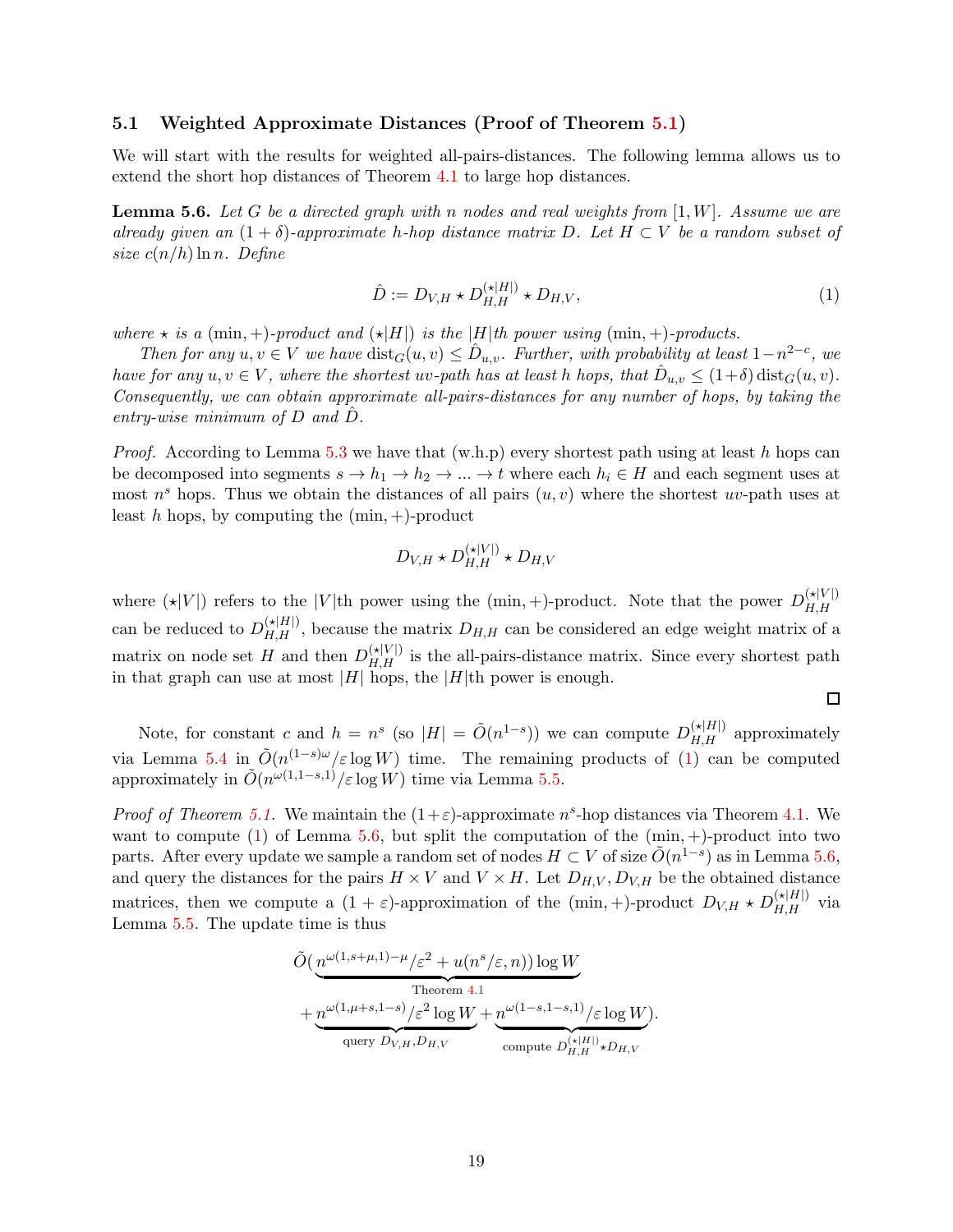<span id="page-21-2"></span>Queries When there is some query for the distances of the pairs  $I \times J$ , then we compute  $\hat{D}$  :=  $D_{I,H} \star D_{H,H}^{(\star|H|)} \star D_{H,J} = (D_{V,H} \star D_{H,H}^{(\star|H|)})_{I,H} \star D_{H,J}$ , where  $D_{V,H} \star D_{H,H}^{(\star|H|)}$  was already computed during the last update. Each entry yields the distance of the pair  $(u, v) \in I \times J$ , if the shortest uv-path uses at least  $n^s$  nodes (see Lemma [5.6\)](#page-20-2). Thus we also query the  $n^s$ -hop distances for the pairs  $I \times J$  via Theorem [4.1](#page-13-3) and return for each pair  $(u, v) \in I \times J$  the minimum of the two distances  $\hat{D}_{u,v}$  and  $D_{u,v}$ . The query time is thus

$$
\tilde{O}(\underbrace{n^{\omega(\delta_1,s+\mu,\delta2)}/\varepsilon^2 \log W}_{\text{query } D_{I,J}} + \underbrace{n^{\omega(\delta_1,1-s,\delta_2)}/\varepsilon \log W}_{\text{compute }\hat{D}},
$$

where  $\delta_1, \delta_2$  are such that  $n^{\delta_1} = |I|$  and  $n^{\delta_2} = |J|$ .

Technically this maintains a  $(1+\varepsilon)^2$  approximation, but we can simply choose a slightly smaller approximation for Theorem [4.1](#page-13-3) and Lemma [5.5](#page-19-3) to obtain a  $(1 + \varepsilon)$  approximation. Further, for  $1-s=\mu+s$  we obtain the update/query complexties as stated in Theorem [5.1.](#page-18-1)

Note that Theorem [4.1](#page-13-3) works against non-oblivious adversaries, so Theorem [5.1](#page-18-1) works against non-oblivious adversaries as well, because we sample a new random hitting-set H after every update.  $\Box$ 

<span id="page-21-1"></span>We can maintain all-pairs-distances explicitly, by querying all distance after every single update. Thus we obtain the following result:

**Theorem 5.7** (Approximate APSP, Real weights, Directed, Almost- $n^2$ ). Let G be a directed graph with n nodes and real weights from [1, W]. Then for any  $\varepsilon > 0$  there exists a Monte Carlo dynamic algorithm that maintains  $(1 + \varepsilon)$ -approximate all-pairs-distances of G in  $\tilde{O}(n^{\omega(1,1,0.5)}/\varepsilon^2 \log W)$ update time. The pre-processing requires  $\tilde{O}(n^{1/2+\omega}/\varepsilon \log W)$  time.

For current  $\omega$  the update time is  $\tilde{O}(n^{2.045}/\varepsilon^2 \log W)/GUI8$ .

*Proof.* Theorem [5.7](#page-21-1) is implied by Theorem [5.1,](#page-18-1) by performing a query to  $I = J = V$  after every update. In that case the update and query time are balanced for  $\mu = 0, s = 0.5$ , which yields  $\tilde{O}(n^{\omega(1,0.5,1)}/\varepsilon^2 \log W) = \tilde{O}(n^{2.044183}/\varepsilon^2 \log W)$  update time. □

<span id="page-21-0"></span>To obtain an algorithm for dynamic single-source distances, we could just use Theorem [5.1](#page-18-1) to query the distances from the source-node. However, the update time can be slightly improved as follows:

**Theorem 5.8** (Approximate SSSP, Real weights, Directed). Let G be a directed graph with n nodes and real weights from [1, W]. Then for any  $0 \leq s, \mu \leq 1$  and  $\varepsilon > 0$  there exists a Monte Carlo dynamic algorithm that maintains  $(1 + \varepsilon)$ -approximate all-pairs-distances of G in  $\tilde{O}((n^{1.5286+s} +$  $n^{\omega(1,1,s+\mu)-\mu}+n^{\omega(1-s,\mu+s,1)})/\varepsilon^2\log W$ ) update time. The pre-processing requires  $\tilde{O}(n^{s+\omega}/\varepsilon\log W)$ time.

For current  $\omega$  and  $s \approx 0.248$ ,  $\mu \approx 0.202$  the update time is  $\tilde{O}(n^{1.823}/\varepsilon^2 \log W)$ .

*Proof of Theorem [5.8.](#page-21-0)* Let  $v \in V$  be the source node for which we want to maintain single source distances. We maintain distances upto  $n<sup>s</sup>$  hops via Theorem [4.1.](#page-13-3)

After every update we sample a hitting-set  $H$  as in Lemma [5.6.](#page-20-2) We query the approximate h-hop distances  $D_{H\cup \{v\},V}$  via Theorem [4.1](#page-13-3) and construct a graph  $G_H$  with node set V and edges between every  $(u, w) \in (H \cup \{v\}) \times V$  with cost  $D_{u,w}$ .

Via Lemma [5.3](#page-19-1) we know that w.h.p. the single-source distances rooted at  $v$  in  $G_H$  are the same as in G, so we can compute them in  $O(|V||H|) = \tilde{O}(n^{2-s})$  time using Dijkstra. The time for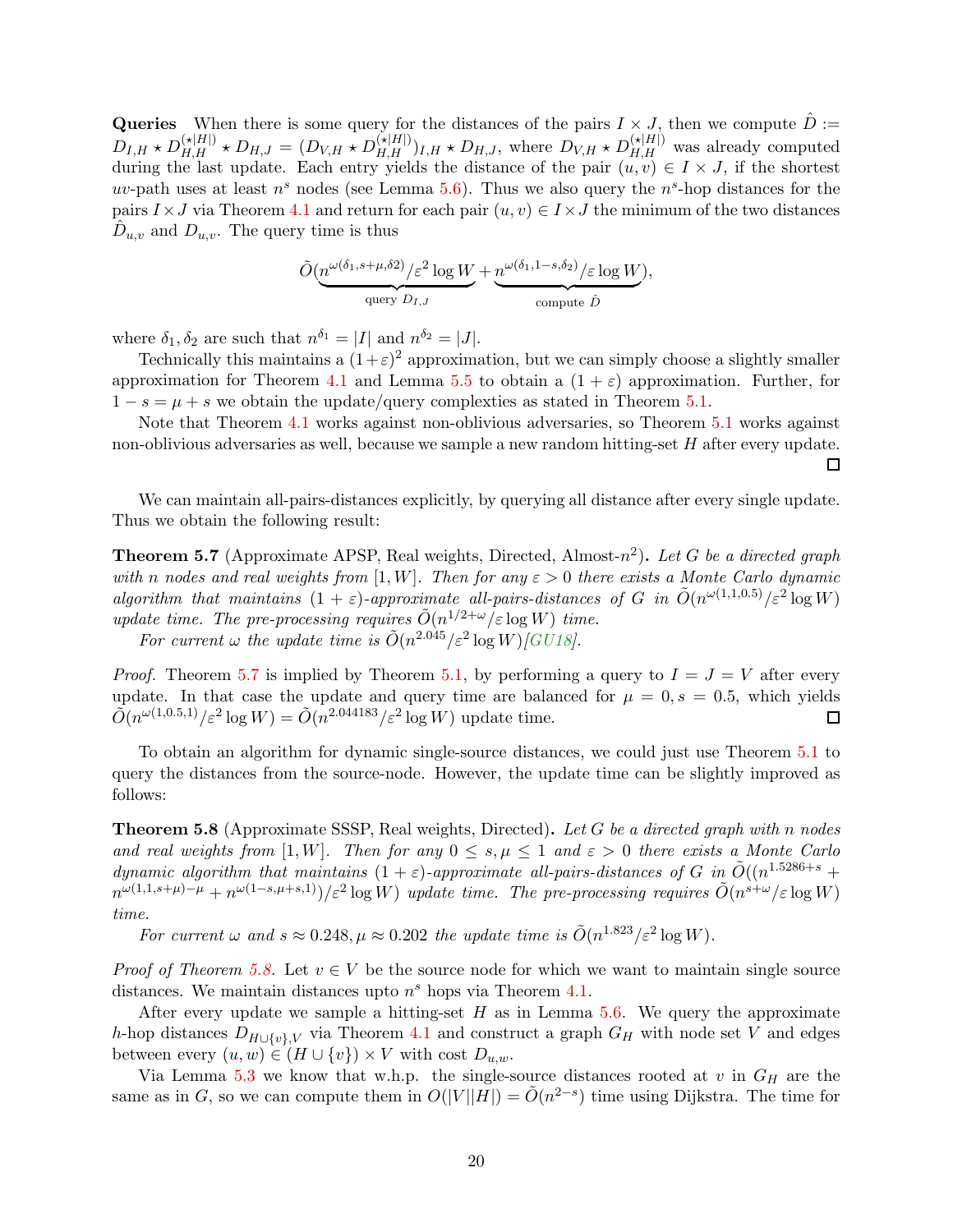<span id="page-22-2"></span>constructing  $G_H$  and running Dijkstra is subsumed by querying  $D_{H\cup\{v\},V}$ , so the update time for the single-source algorithm is  $\tilde{O}((n^{\omega(1,s+\mu,1)-\mu}/\varepsilon^2 + u(n^s/\varepsilon,n) + n^{\omega(1-s,s+\mu,1)}/\varepsilon^2) \log W).$ 

As Theorem [4.1](#page-13-3) works against non-oblivious adversaries, and we sample a new hitting-set H  $\Box$ after every update, Theorem [5.8](#page-21-0) works against non-oblivious adversaries as well.

#### <span id="page-22-0"></span>5.2 Unweighted Undirected Approximate Distances (Proof of Theorem [5.2\)](#page-19-0)

For undirected graphs we exploit the idea from  $\sqrt{RZ12}$ . The high-level idea is as follows: We have a hitting set H and want to compute the st-distance, while assuming the shortest path uses at least  $n^s$  hops. The path can be split into segments  $s \to h_1 \to \ldots \to h_k \to t$  but to find this path, we would usually need to figure out which element of H is  $h_1$ . In the case of unweighted, undirected graphs, this can be solved approximately by choosing any  $x, y \in H$  with distance  $dist(s, x)$ ,  $dist(y, t) \leq$  $n^{s}/2\varepsilon$ . Then we know  $dist(x, y) \leq dist(s, t) + n^{s}\varepsilon$ , because we can find a xy-path via the segments  $x \to s \to t \to y$ , and also have  $dist(s,t) \leq dist(x,y) + n^s \varepsilon$ , because we can fine a st-path via the segments  $s \to x \to y \to t$ . Thus we have  $(1 - \varepsilon)$  dist $(x, y) \leq$  dist $(s, t) \leq (1 + \varepsilon)$  dist $(x, y)$  for unweighted undirected graphs where the shortest  $st$ -path uses at least  $n<sup>s</sup>$  hops.

<span id="page-22-1"></span>**Lemma 5.9.** Let G be an undirected graph with n nodes and integer edge weights in  $\{1, 2, ..., W\}$ . Let  $H \subset V$  be a random subset of size  $2cn/(h\varepsilon) \ln h$  for some constant  $c > 0$ . Assume we are given  $(1+\varepsilon)$ -approximate distances  $D_{H\times V}$ , where all pairs u, v with  $dist_G(u, v) > Wh$  are allowed to have  $D_{u,v} > (1+\varepsilon)Wh.$ 

Then we can construct a distance oracle  $\hat{D}$  in  $\tilde{O}((n/h)^{\omega}/\varepsilon^{1+\omega})$  time, such that each query  $\hat{D}(u, v)$  for any  $u, v \in V$  requires only  $O(1)$  time, and with probability at least  $n^{2-c}$ :

- dist $_G(u, v) \leq \hat{D}_{u,v}$
- $\hat{D}_{u,v} \leq (1+\varepsilon)^3 \text{ dist}_G(u,v)$  if  $\text{dist}_G(u,v) \geq Wh$ .

*Proof.* According to Lemma [5.3,](#page-19-1) with probability at least  $n^{2-c}$ , every shortest path using at least 0.25hε hops can be decomposed into segments  $s \to h_1 \to h_2 \to \ldots \to t$  where each  $h_i \in H$  and each segment uses at most  $0.25h\varepsilon$  hops

Further, any h-hop path can have cost at most Wh, thus the given  $(1 + \varepsilon)$ -approximate distances upto Wh are also  $(1 + \varepsilon)$ -approximate h-hop distances. This means can compute  $(1 + \varepsilon)^2$ approximate distances for the pairs  $H \times H$  at extra cost  $\tilde{O}((n/h)^{\omega}/\varepsilon^{\omega+1})$  by computing  $\Delta := D_{H,H}^{(\star|H|)}$ .

Next, we assign each node  $v \in V$  some node  $x_v \in H$  with  $D_{v,x_v} \leq 0.25W$  hε. This requires only  $O(|H|n) = O(n^2/(h\varepsilon))$  time for all  $v \in V$  together. (We will later explain what happens to nodes, where no such  $x_v \in H$  exists.)

Note that this also implies  $dist(u, x_u)$ ,  $dist(v, x_v) \leq 0.25W$  he and since the graph is undirected, this leads to

$$
dist(x_u, x_v) \leq dist(x_u, u) + dist(u, v) + dist(v, x_v)
$$
  
\n
$$
\leq dist(u, v) + 0.5Wh\varepsilon,
$$
  
\n
$$
dist(u, v) \leq dist(u, x_u) + dist(x_u, x_v) + dist(x_v, v)
$$
  
\n
$$
\leq dist(x_u, x_v) + 0.5Wh\varepsilon.
$$

Thus for any pair u, v with  $dist(u, v) \geq Wh$  we have:

$$
dist(u, v) \le \Delta_{x_u, x_v} + 0.5Wh\varepsilon \le dist(u, v)(1 + \varepsilon)^3.
$$

If some node  $u \in V$  has no  $x_u \in H$ , then there also is no  $v \in V$  with  $Wh \leq \text{dist}(u, v) < \infty$ , as otherwise there should be some  $h \in H$  with  $dist(u, h) \leq W h \varepsilon$  along the path from u to v. Thus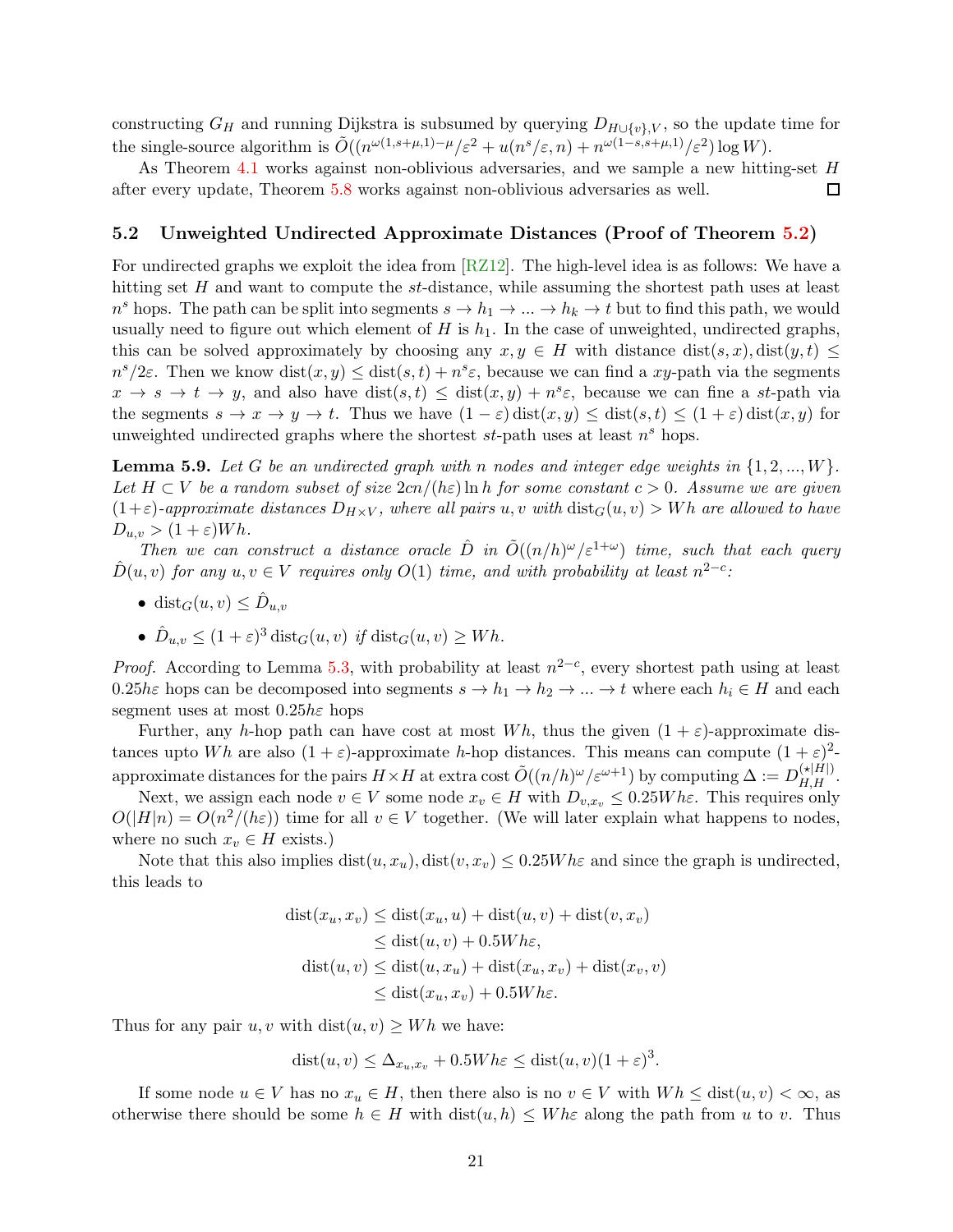for some distance query for a pair u, v, we either return  $\Delta_{x_u,x_v} + 0.5W h \varepsilon$  or  $\infty$  if there is no  $x_u$  or  $\Box$  $x_v$ .

*Proof of Theorem [5.2.](#page-19-0)* Let  $0 \le s \le 1$  be some parameter. We maintain the  $(1 + \varepsilon)$ -approximate distances D upto  $Wn^s$  via Theorem [4.2.](#page-13-2) After every update we also construct the distance oracle  $\hat{D}$  from Lemma [5.9](#page-22-1) for a new random hitting-set H of size  $\tilde{O}(n^{1-s}/\varepsilon)$ . To construct this oracle, we need to query the distances  $D_{H,V}$  for the pairs  $V \times H$ , so for  $W = n^{\ell}$  the update time becomes  $\tilde{O}(n^{\omega(1,1,s+\mu+\ell)+\mu}/\varepsilon+u(n^{s+\ell},n)+n^{\omega(1-s,s+\mu+\ell,1)}/\varepsilon^2+n^{(1-s)\omega}/\varepsilon^{1+\omega}),$ 

When answering some query for all pairs in some set  $I \times J$ , we compute  $D_{I,J}$  and take the entrywise minimum with  $\hat{D}_{I,J}$ . This way we obtain  $(1+\varepsilon)^3$  approximate distances in  $\tilde{O}(n^{\omega(\delta_1,s+\mu+\ell,\delta_2)})$ time. By choosing a slightly smaller approximation factor in Theorem [4.2](#page-13-2) and lemma [5.9](#page-22-1) this can be made  $(1 + \varepsilon)$ -approximate.

Note that Theorem [4.2](#page-13-2) works against non-oblivious adversaries, so Theorem [5.2](#page-19-0) works against non-oblivious adversaries as well, because we sample a new random hitting-set H after every update.  $\Box$ 

<span id="page-23-2"></span>**Theorem 5.10** (Approx APSP, Unweighted (or with W), Undirected,  $n^2$ ). Let G be an undirected graph with n nodes and integer weights from  $\{1, ..., W\}$ . Then for any  $0 < \varepsilon$  there exists a Monte Carlo dynamic algorithm that maintains  $(1 + \varepsilon)$ -approximate all-pairs-distances of G in  $\tilde{O}(W n^{1.844}/\varepsilon + n^2/\varepsilon^{1+\varepsilon})$  update time. The pre-processing requires  $\tilde{O}(W n^{2.53}/\varepsilon)$  time.

*Proof.* Theorem [5.10](#page-23-2) follows from Theorem [5.2](#page-19-0) by querying all distances for  $I = J = V$  after every update. For  $\mu = 0$  and maximum edge weight  $W = n^{\ell}$  the update time is

$$
\tilde{O}(n^{\omega(1,1,s+\ell)}/\varepsilon + n^{(1-s)\omega}/\varepsilon^{1+\omega}).
$$

By setting  $s = 1-2/\omega \approx 0.157$  we have  $n^{(1-s)\omega} = n^2$ . For small  $W = O(n^{0.156})$ , the update time can be bounded by  $\tilde{O}(n^2/\varepsilon^{1+\omega})$ , because  $\omega(1,1,s+\ell)=2$ . For  $W=\Omega(n^{0.156})$  the  $n^{\omega(1,1,0.157+\ell)}/\varepsilon$ term can be bounded by  $\tilde{O}(n^{\omega(1,1,0.157+\ell)}/\varepsilon) = \tilde{O}(n^{2+\ell-0.156}/\varepsilon) = \tilde{O}(Wn^{1.844}/\varepsilon)$ . Thus for any W, we have update time  $\tilde{O}(W n^{1.844}/\varepsilon + n^2/\varepsilon^{1+\varepsilon}).$ 

The pre-processing requires  $O(Wn^{\omega+s}) = O(Wn^{2.53})$  time.

### <span id="page-23-0"></span>6 Results for Diameter, Radius and Eccentricities

<span id="page-23-1"></span>In this section we will prove several results for dynamic diameter. The main result is the following nearly  $(1.5 + \varepsilon)$ -approximate algorithm for diameter and radius.

**Theorem 6.1** (Nearly  $(1.5 + \epsilon)$ -Approx Diameter/Radius, Unweighted (only), Directed, Sub- $n^2$ ). Let G be an unweighted directed graph with n nodes. Then for any  $0 \leq s, \mu \leq 1$  and  $\varepsilon > 0$  there exists a Monte Carlo dynamic algorithm that maintains a nearly  $(1.5 + \varepsilon)$ -approximation D of the diameter of G, such that

$$
\left(\frac{2}{3} - \varepsilon\right) \operatorname{diam}(G) - 1/3 \le \tilde{D} \le (1 + \varepsilon) \operatorname{diam}(G).
$$

The update time of the algorithm can be bounded by

$$
\tilde{O}((n^{\omega(1,1,s+\mu)-\mu}+n^{\omega(0.5,s+\mu,1)})/\varepsilon +n^{1.5286+s}+n^{\omega(1-s,\mu+s,1-s)}/\varepsilon^2+n^{(1-s)\omega}/\varepsilon^{1+\omega}).
$$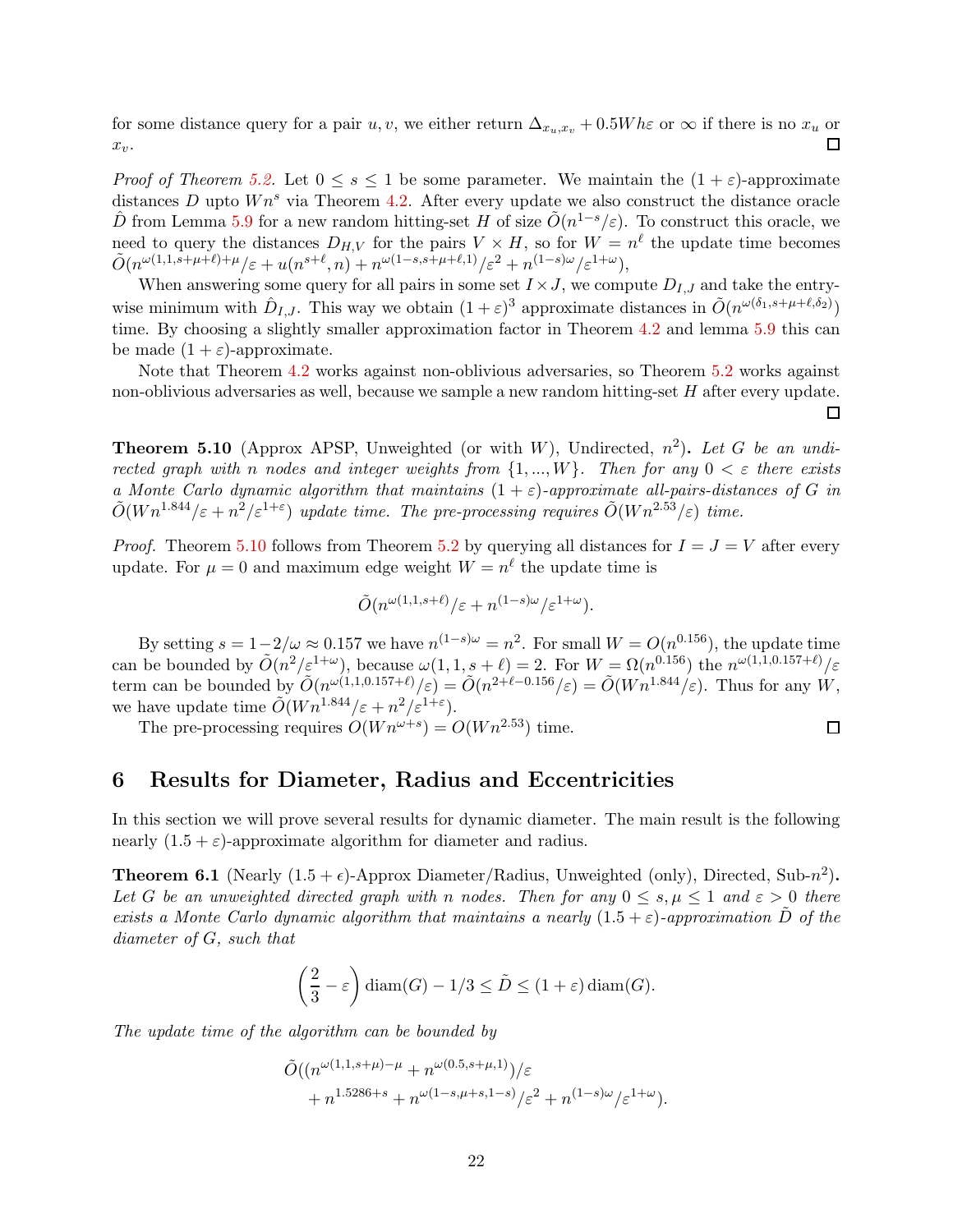<span id="page-24-5"></span>The pre-processing requires  $\tilde{O}(n^{s+\omega}/\varepsilon)$  time. If the graph is undirected, then we can also maintain a nearly  $(1.5 + \varepsilon)$ -approximate radius  $\ddot{R}$ , such that

radius
$$
(G)/(1 + \varepsilon) \le \tilde{R} \le (1.5 + \varepsilon)
$$
 radius $(G) + 2/3$ ,

For current  $\omega$  and  $\mu \approx 0.4s \approx 0.25$  the update time is  $O(n^{1.779}/\varepsilon^{1+\omega})$ .

We will prove this result in Section [6.2.](#page-26-0) There we will also present results for dynamic eccentricities. Before proving Theorem [6.1](#page-23-1) in Section [6.2,](#page-26-0) we will prove some results for large diameter graphs in Section [6.1,](#page-24-1) which can also be used to maintain a  $(1 + \varepsilon)$ -approximation.

<span id="page-24-4"></span>Many of the results we prove and use in this section hold only for strongly connected graphs, which is why we require the following lemma:

**Lemma 6.2** ([\[vdBNS19,](#page-33-9) Corollary C.17], [\[San04,](#page-33-1) Theorem 3]). For every  $\mu > 0$  there exists a Monte Carlo dynamic algorithm that can detect if a graph is strongly connected. The update time per edge update is  $O(n^{\omega(1,1,\mu)-\mu}+n^{1+\mu})=O(n^{1.5286})$  and the pre-processing requires  $O(n^{\omega})$  time.<sup>[17](#page-24-2)</sup>

By running this dynamic algorithm in parallel, we can detect if the graph is no longer strongly connected, in which case our dynamic diameter result will simply return  $\infty$ .

#### <span id="page-24-1"></span>6.1 Unweighted Approximate Diameter (Proof of Theorems [6.1](#page-23-1) and [6.4\)](#page-24-0)

The high-level idea for unweighted,  $(1+\varepsilon)$ -approximate diameters is very simple: For diameter less than  $n^s$ , we can find the diameter by computing all-pairs-distances via Theorem [4.2.](#page-13-2) If the diameter is larger than  $n^s$ , then for a random hitting set the longest shortest path can be decomposed into segments  $s \to h_1 \to \dots \to h_k \to t$ , where  $h_i \in H$  are hitting-set nodes and each segment has length at most  $n^s \varepsilon$ . Thus we can find an approximate diameter by looking only for the longest path between the nodes H.

<span id="page-24-3"></span>**Lemma 6.3.** Let G be an n-node graph with integer edge weights from  $\{1, 2, ..., W\}$ .

Let  $H = \{h_1, h_2, ...\} \subset V$  be a random subset of size  $c2n/(d\varepsilon^2) \ln n$ . Define  $G_H$  to be the graph on node set H and edge set  $\{(u, v) \mid \text{dist}_G(u, v) \leq W d\}$  with cost  $c_{u, v} = \text{dist}_G(u, v)$ .

Then with probability at least  $1 - n^{2-c}$  we have:

$$
diam(G) \leq diam(G_H) + Wd\varepsilon
$$
  
 
$$
\leq (1+\varepsilon) diam(G) \text{ if } diam(G) \geq Wd.
$$

If the graph is undirected, we additionally also have

radius
$$
(G)
$$
  $\leq$  radius $(G_H)$  + 0.5 $Wd\varepsilon$   
 $\leq (1 + \varepsilon)$  radius $(G)$  *if* radius $(G)$   $\geq Wd$ 

<span id="page-24-0"></span>We will prove Lemma [6.3](#page-24-3) later in this section. For now we use it to show how to maintain a  $(1 + \varepsilon)$ -approximation of the diameter.

**Theorem 6.4** (Approximate Diameter, Unweighted (or with W), Directed,  $n^2$ ). Let G be a directed graph with n nodes and integer weights from  $\{1, ..., W\}$  and let  $\ell$  be such that  $W = n^{\ell}$ . Then for any  $\varepsilon > 0$  there exists a Monte Carlo dynamic algorithm that maintains  $(1 + \varepsilon)$ -approximate diameter of G in  $\tilde{O}(W n^{1.844}/\varepsilon + n^2/\varepsilon^{1+\omega})$  update time. The pre-processing requires  $\tilde{O}(W n^{2.53}/\varepsilon)$  time.

<span id="page-24-2"></span><sup>&</sup>lt;sup>17</sup> Note that the update complexity is subsumed by Lemma [4.4.](#page-14-1) All algorithms in Section [4](#page-13-0) use Lemma [4.4,](#page-14-1) so running Lemma [6.2](#page-24-4) in parallel does not further affect their complexity.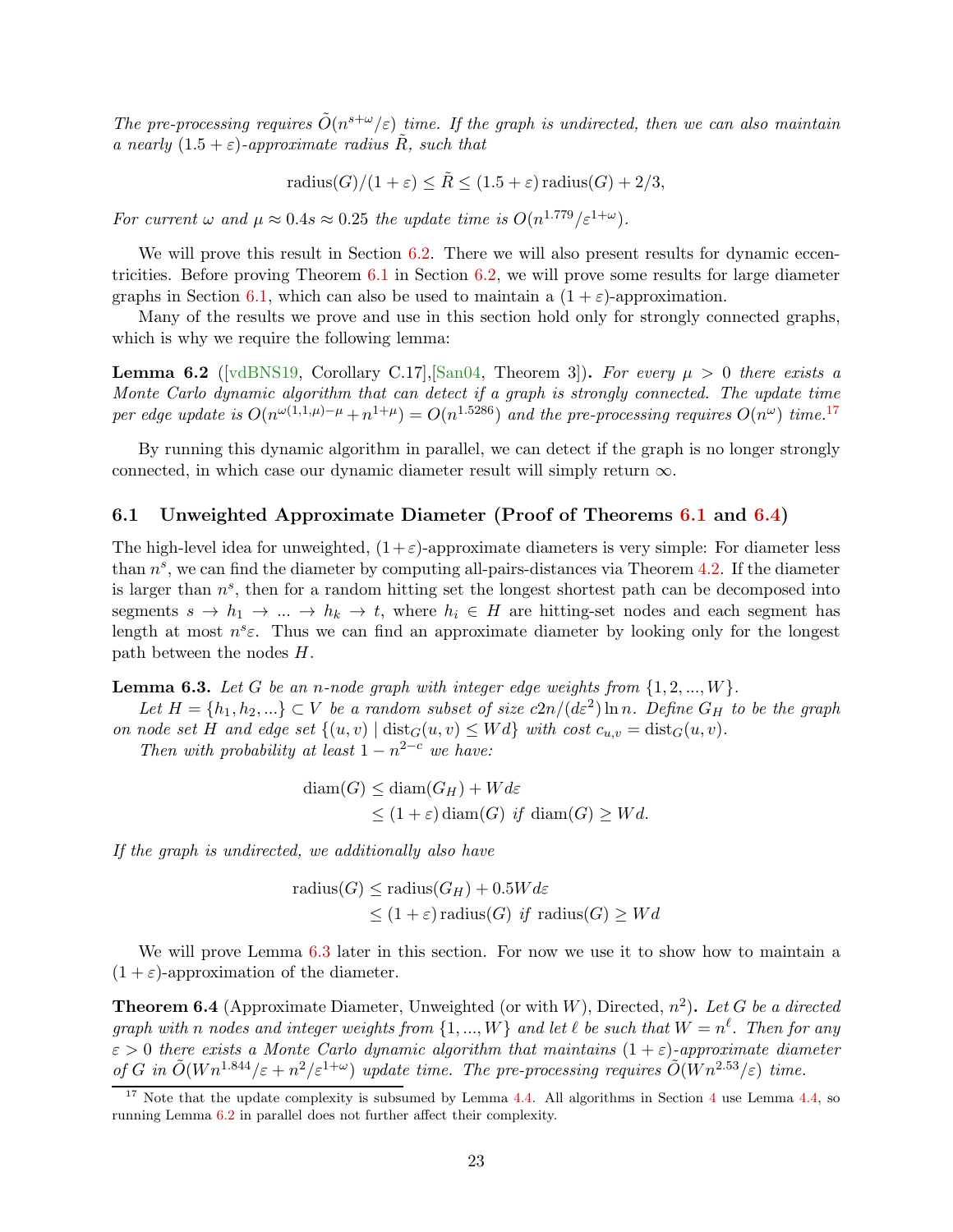*Proof.* Let  $0 \leq s \leq 1$  be some parameter. We maintain the  $(1 + \varepsilon)$ -approximate  $n<sup>s</sup>$ -hops distances via Theorem [4.2](#page-13-2) (by maintaining the distances upto  $Wn^s = n^{s+\ell}$  for  $n^{\ell} = W$ ). After every update we query all distances via  $I = J = V$ . Thus every update requires  $\tilde{O}(n^{\omega(1,1,s+\ell)}/\varepsilon)$  time per update by choosing  $\mu = 0$ .

We also obtain a pair  $P \subset V \times V$  of pairs with distance greater than  $Wn^s$  (i.e. all pairs where the returned distance is  $\infty$ ). If this set is empty, then we can get the diameter by looking at the longest distance we computed. If the set is non-empty, then we know the diameter must be larger than  $Wn^s$ .

We also run Lemma [6.2](#page-24-4) in parallel to check if the graph is strongly connected. If it is not strongly connected, then we return  $\infty$  as diameter. Otherwise, if the graph is strongly connected, then we can use Lemma [6.3](#page-24-3) to compute an approximation of the diameter. For this we sample a random set  $H \subset V$  of size  $\tilde{O}(n^{1-s}/\varepsilon)$  and construct the graph  $G_H$  as in Lemma [6.3](#page-24-3) in  $\tilde{O}(n^{2-2s}/\varepsilon^2)$ time.

We can compute the approximate diameter of  $G_H$  by computing  $(1 + \varepsilon)$ -approximate all-pairsdistances in  $\tilde{O}(n^{(1-s)\omega}/\varepsilon^{1+\omega})$  time using Lemma [5.3.](#page-19-1) (Note that we only have approximate distances of G when constructing  $G_H$ , so technically we obtain a  $(1+\varepsilon)^3$ -approximation of diam(G), but we can just choose  $\varepsilon$  to be small enough.)

The update time is thus  $O(n^{\omega(1,1,s+\ell)}/\varepsilon+n^{(1-s)\omega}/\varepsilon^{1+\omega})$ , which can be bounded by  $\tilde{O}(Wn^{1.844}/\varepsilon+n^{(1-s)\omega}/\varepsilon^{1+\omega})$  $n^2/\varepsilon^{\omega+1}$ ). (For details, see the proof of Theorem [5.10,](#page-23-2) where the same term was bounded.)

Note that the algorithm works against non-oblivious adversaries, because (w.h.p.) the result from Theorem [4.2](#page-13-2) does not leak any information about the random choices and we can sample a new hitting set in Lemma [6.3](#page-24-3) for every update.  $\Box$ 

We are left with proving Lemma [6.3.](#page-24-3)

*Proof of Lemma [6.3.](#page-24-3)* The main idea is to decompose paths in G via Lemma [5.3](#page-19-1) and then map them to paths in  $G_H$  and bound their length.

Let H be the random set of size  $c2n/(d\varepsilon^2)$ , then with probability at least  $1-n^{2-c}$ , every shortest path (using at least d hops) can be decomposed into segments  $s \to h_1 \to h_2 \to \ldots \to h_k \to t$  where each  $h_i \in H$  and the segments have at most  $\varepsilon d/2$  hops.

Thus for  $u, v \in H$  we have  $dist_G(s,t) = dist_{G_H}(u, v)$  and for every  $s, t \in V$  with  $dist_G(s,t) \ge$ Wd, there exist  $u, v \in H$  such that  $dist_{G_H}(u, v) \leq dist_G(s, t) \leq dist_G(u, v) + W d\varepsilon = dist_{G_H}(u, v) +$  $W d\varepsilon$ .

Approximating the Diameter Let  $s, t \in V$  be the pairs such that  $dist_G(s,t) = diam(G)$  and the shortest st-path uses at least d hops, and let  $s_H, t_H \in H$  be the first and last node from H along the shortest st-path. Then  $dist_G(s_H, t_H) \leq dist_G(s,t) \leq dist_G(s_H, t_H) + W d\varepsilon$  and

$$
\begin{aligned}\n\text{diam}(G) &\leq \text{dist}_G(s_H, t_H) + Wd\varepsilon \\
&= \text{dist}_{G_H}(s_H, t_H) + Wd\varepsilon \leq \text{diam}(G_H), \\
\text{diam}(G_H) &= \max_{u,v \in H} \text{dist}_{G_H}(u, v) = \max_{u,v \in H} \text{dist}_G(u, v) \\
&\leq \max_{u,v \in V} \text{dist}_G(u, v) = \text{diam}(G).\n\end{aligned}
$$

So if  $\text{diam}(G) \geq Wd$ , then  $\text{diam}(G_H) + Wd\varepsilon$  is a  $(1+\varepsilon)$ -approximation of  $\text{diam}(G)$ .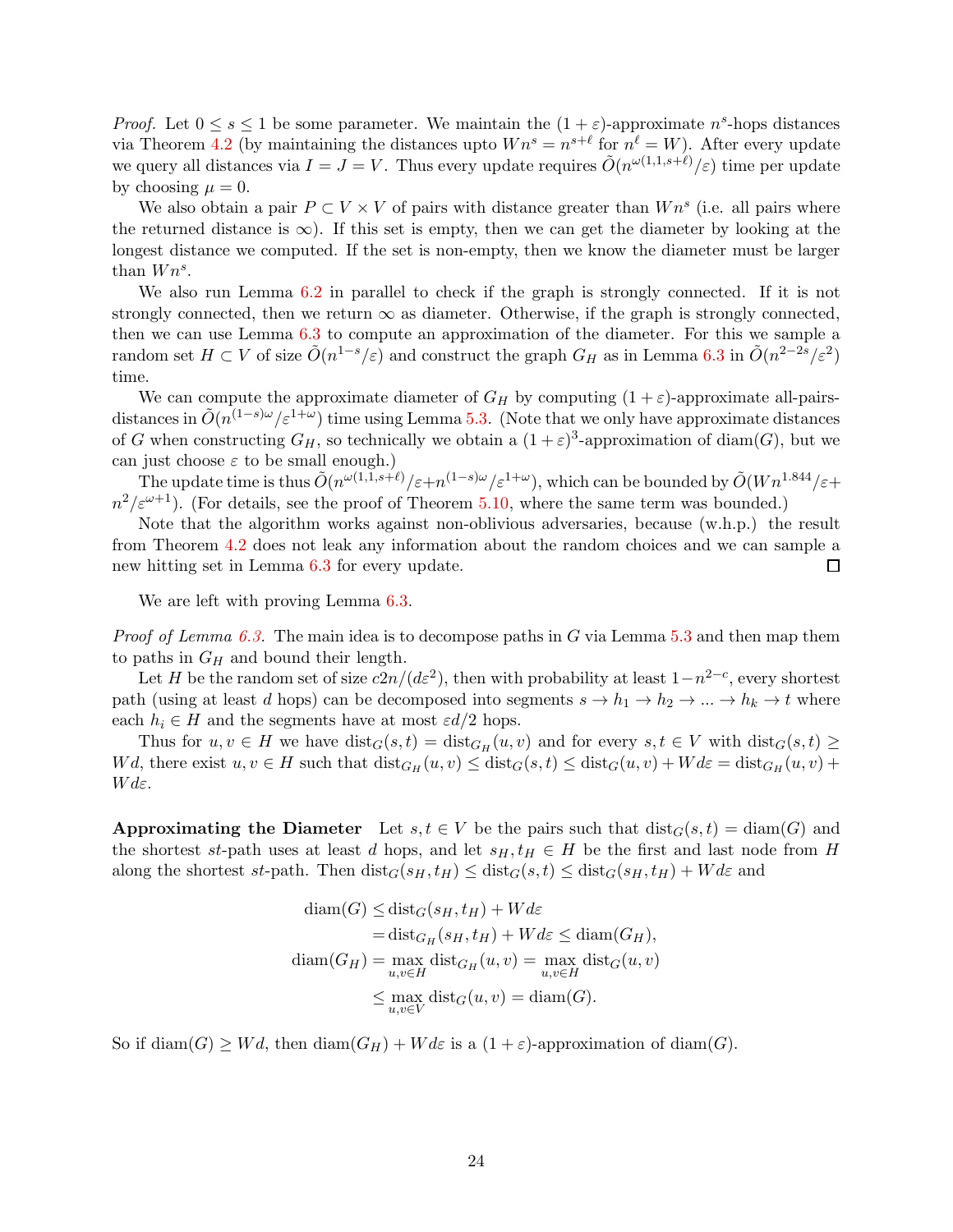<span id="page-26-3"></span>Approximating the Radius For the radius we can use the same arguments as for the diameter:

radius(G) = 
$$
\min_{s \in V} \max_{t \in V} \text{dist}_G(s, t) \leq \min_{s \in H} \max_{t \in V} \text{dist}_G(s, t)
$$
  
\n $\leq \min_{s \in H} \max_{t \in H} \text{dist}_G(s, t) + 0.5W d\varepsilon$   
\n $= \min_{s \in H} \max_{t \in H} \text{dist}_{G_H}(s, t) + 0.5W d\varepsilon$   
\n $= \text{radius}(G_H) + 0.5W d\varepsilon$ 

If the graph is undirected we can also get a bound from the other direction as follows: Let  $s \in V$  be the node such that radius( $G$ ) =  $\max_{v \in V} \text{dist}_G(s, v)$  and assume radius( $G$ )  $\geq Wd$ , then w.h.p. there is a  $s_H \in H$  with  $dist_G(s_h, s) \leq 0.5W d\varepsilon$  and thus  $max_{v \in V} dist_G(s_H, v) \leq max_{v \in V} dist_G(s, v) +$  $0.5Wd\varepsilon$ . This leads to the following bound:

radius
$$
(G_H)
$$
 = min max dist<sub>G<sub>H</sub></sub> (s, t)  
\n= min max dist<sub>G</sub> (s, t)  
\n= min max dist<sub>G</sub> (s, t)  
\n $\leq$  min max dist<sub>G</sub> (s, t)  
\n $\leq$  min max dist<sub>G</sub> (s, t) + 0.5W d<sub>E</sub>  
\n $\leq$  min max dist<sub>G</sub> (s, t) + 0.5W d<sub>E</sub>  
\n= radius $(G)$  + 0.5W d<sub>E</sub>

Thus for undirected graphs with radius( $G \geq Wd$  we have radius( $G \leq$  radius( $G_H$ ) + 0.5W  $d\varepsilon \leq$ radius(G) +  $Wd\varepsilon \leq (1+\varepsilon)$  radius(G), so radius(G<sub>H</sub>) + 0.5W d $\varepsilon$  is a  $(1+\varepsilon)$ -approximation of the radius.  $\Box$ 

#### <span id="page-26-0"></span>6.2 Unweighted 1.5 Approximate Diameter

The following result is from [\[RW13,](#page-33-6) Lemma 4], where Roditty and V. Williams present a static algorithm to compute a nearly 1.5-approximation of the diameter in unweighted graphs in  $\tilde{O}(m\sqrt{n})$ time. The high level idea is to compute BFS trees originating at  $\tilde{O}(\sqrt{n})$  uniformly at random chosen nodes  $S \subset V$ , then find the node w furthest away from the nodes S and compute another BFS tree for this distant node v and its  $\sqrt{n}$  nearest neighbors. The largest computed distance of all BFS trees then yields a nearly 1.5-approximation of the diameter.

We simply simulate their algorithm by querying the single-source (and single-sink) distances via Theorem [4.2](#page-13-2) instead of performing the breadth-first-searches.

The original proof of [\[RW13,](#page-33-6) Lemma 4] assumes exact distances (i.e. the distances obtained by running BFS), but the result also holds when we are given  $(1 + \varepsilon)$ -approximate distances instead, in which case we obtain a nearly  $(1.5 + \varepsilon)$ -approximate diameter. The proof of the following Theorem [6.5](#page-26-1) is in Appendix [E,](#page-37-1) because it is identical to  $\overline{RW13}$ , Lemma 4, except that we need to slightly adapt some inequalities to verify that the algorithm does indeed work when using  $(1 + \varepsilon)$ approximate distances.

<span id="page-26-1"></span>**Theorem 6.5** (Based on [\[RW13,](#page-33-6) Lemma 4]). Let G be a directed unweighted graph with diameter  $D = 3h + z$ , where  $h \geq 0$  and  $z \in \{0, 1, 2\}$ . Let  $0 < \varepsilon \leq 1$  and let  $\tilde{D}$  be the approximate diameter returned by Algorithm [6.6.](#page-26-2)

<span id="page-26-2"></span>Then we have w.h.p.  $\min\{(2-3\varepsilon)h + z, 2h+1\} \leq \tilde{D} \leq (1+\varepsilon)D$ , which can also be written as  $(\frac{2}{3} - \varepsilon)D - \frac{1}{3} \leq \tilde{D} \leq (1 + \varepsilon)D.$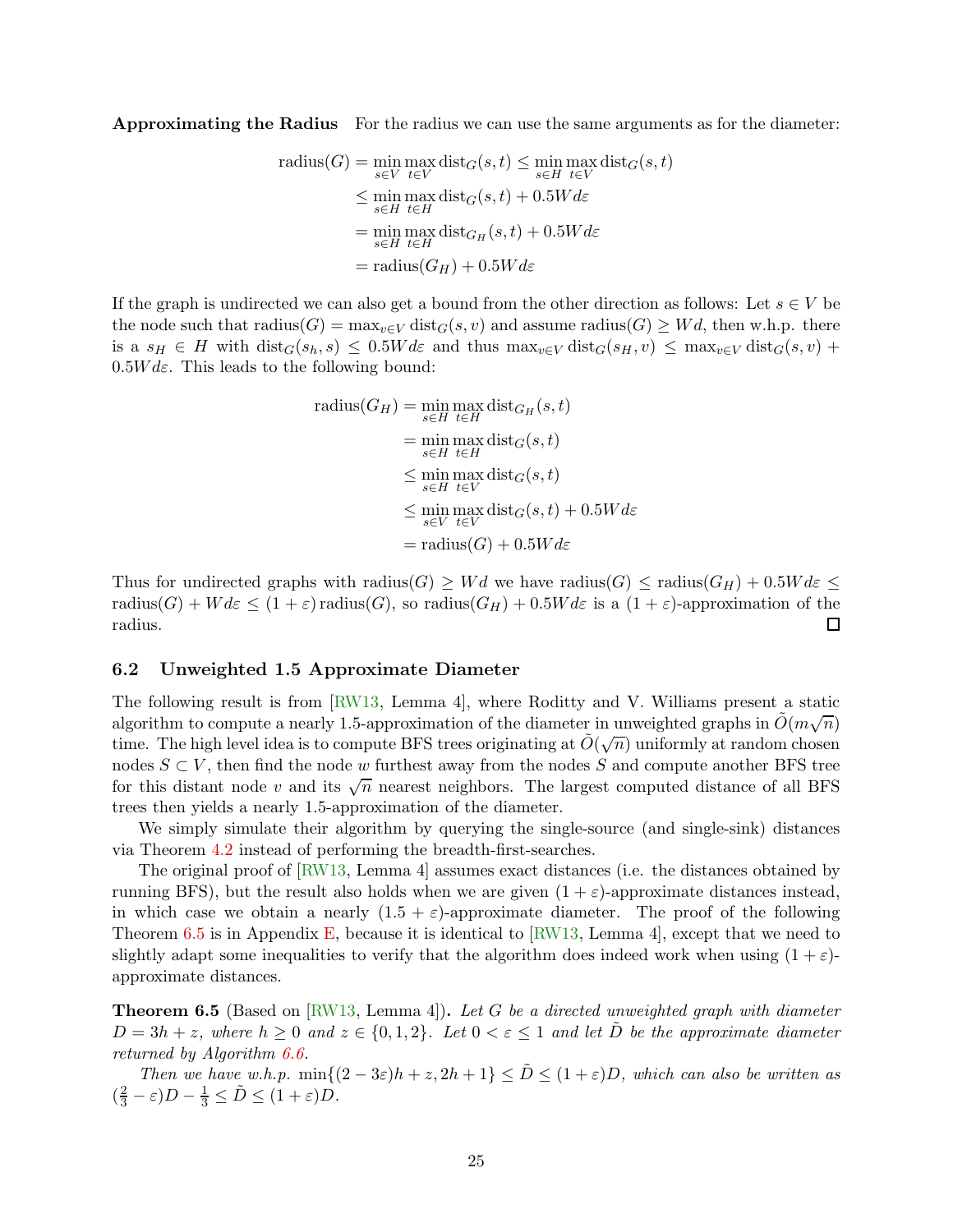<span id="page-27-1"></span>**Algorithm 6.6.** Assume we are given a  $(1 + \varepsilon)$ -approximate distance matrix  $\tilde{d}$ . This matrix does not need to be given explicitly, it is enough if we can query rows/columns, so  $\tilde{d}$  could be some distance oracle.<sup>[18](#page-27-0)</sup>

- 1. Let  $S \subset V$  be a random set of vertices of size  $\tilde{\Theta}(\sqrt{n})$ .
- 2. Query  $(1 + \varepsilon)$ -approximate distances from/to the nodes in S, so  $\tilde{d}(s, u)$  for all  $s \in S, u \in V$ .
- 3. Let  $w \in V$  be the node with largest (approximate) distance to S, i.e. for all  $u \in V$  we have  $\min_{s \in S} \tilde{d}(w, s) \geq \min_{s \in S} \tilde{d}(u, s).$
- 4. Query the distance from/to w, i.e. we query  $\tilde{d}(u, w)$  and  $\tilde{d}(w, u)$  for every  $u \in V$ .
- 5. Let  $W \subset V$  be a set of size  $\sqrt{n}$  such that  $\tilde{d}(w, u) \leq \tilde{d}(\underline{w}, v)$  for all  $u \in W$  and  $v \in V \setminus W$ . Ties are broken by node index. (The set W are the  $\sqrt{n}$  approximately closest nodes to w.)
- 6.  $\tilde{D} := \max_{v \in V, u \in S \cup W \cup \{w\}} {\{\tilde{d}(u, v), \tilde{d}(v, u)\}},$  i.e. the largest of all so far computed distances.

*Proof of Theorem [6.1.](#page-23-1)* Let  $0 \leq s$  be some parameter. We run Theorem [4.2,](#page-13-2) which allows us to query  $(1 + \varepsilon)$ -approximate distances upto  $n^s$ , and we also run Lemma [6.2](#page-24-4) in parallel to check, if the graph is strongly connected.

If it is not strongly connected, then we know the diameter is  $\infty$ . Otherwise we proceed by running Theorem [6.5](#page-26-1) as described in the next paragraph.

Case 1, Simulating [\[RW13\]](#page-33-6) We use the approximate distances of Theorem [4.2](#page-13-2) to run The-orem [6.5](#page-26-1) (Algorithm [6.6\)](#page-26-2). Note that Theorem 6.5 performs the following queries: (i)  $\tilde{O}(\sqrt{n})$ sources/sinks (set S) (ii) one source/sink (node w) (iii)  $\sqrt{n}$  sources/sinks (set W). The time required for all queries (i), (ii), (iii) together is  $\tilde{O}(n^{\omega(0.5,\mu+s,1)})$ .

Note that Theorem [4.2](#page-13-2) only maintains distances upto  $n<sup>s</sup>$ . If some distance of a queried pair is larger than  $n^s$ , then we can detect that, but we do not receive the actual distance. In such a case we know that the diameter must be larger than  $n^s$ , so we abort Algorithm [6.6](#page-26-2) and instead compute the diameter differently.

**Case 2,** diam(G)  $\geq n^s$  If Algorithm [6.6](#page-26-2) fails, because some computed distance is larger than  $n^s$ , then we also know that  $\text{diam}(G) \geq n^s$ . This means we can now use Lemma [6.3](#page-24-3) instead. Let H be the random set of nodes that Lemma [6.3](#page-24-3) uses, then querying the distances of the pairs  $H \times H$ requires  $\tilde{O}(n^{\omega(1-s,\mu+s,1-s)}/\varepsilon^2)$  time, as  $|H| = \tilde{O}(n^{1-s}/\varepsilon)$ .

Hence the total time for running Lemmas [6.3](#page-24-3) and [5.4](#page-19-2) to approximate the diameter becomes  $\tilde{O}(n^{\omega(1-s,\mu+s,1-s)}/\varepsilon^2+n^{(1-s)\omega}/\varepsilon^{1+\omega})$  time.

Update time The update time complexity for approximating the diameter is:

$$
\tilde{O}\left(\underbrace{n^{\omega(1,s+\mu,1)-\mu}/\varepsilon+u(n^s,n)}_{\text{Theorem 4.2}}+\underbrace{n^{\omega(0.5,\mu+s,1)}/\varepsilon}_{\text{Algorithm 6.6}}\right) \newline +\underbrace{n^{\omega(1-s,\mu+s,1-s)}/\varepsilon^2}_{\text{pairs }H\times H}+\underbrace{n^{(1-s)\omega}/\varepsilon^{1+\omega}}_{\text{Lemma 6.3 and 5.4}}\right)
$$

<span id="page-27-0"></span><sup>&</sup>lt;sup>18</sup> The result of the queries must be fixed, i.e. it is not allowed to depend on the order in which we query the results. More formally, we require that for every  $k_1, k_2$  and  $u_1, v_1, ..., u_{k_1}, v_{k_1}, u'_1, v'_1, ..., u'_{k_2}, v'_{k_2}, s, t \in V$ , the two sequences  $\tilde{d}(u_1, v_1), ..., \tilde{d}(u_{k_1}, v_{k_1}), \tilde{d}(s, t)$  and  $\tilde{d}(u'_1, v'_1), ..., \tilde{d}(u'_{k_2}, v'_{k_2}), \tilde{d}(s, t)$  both return the same result for  $\tilde{d}(s, t)$ .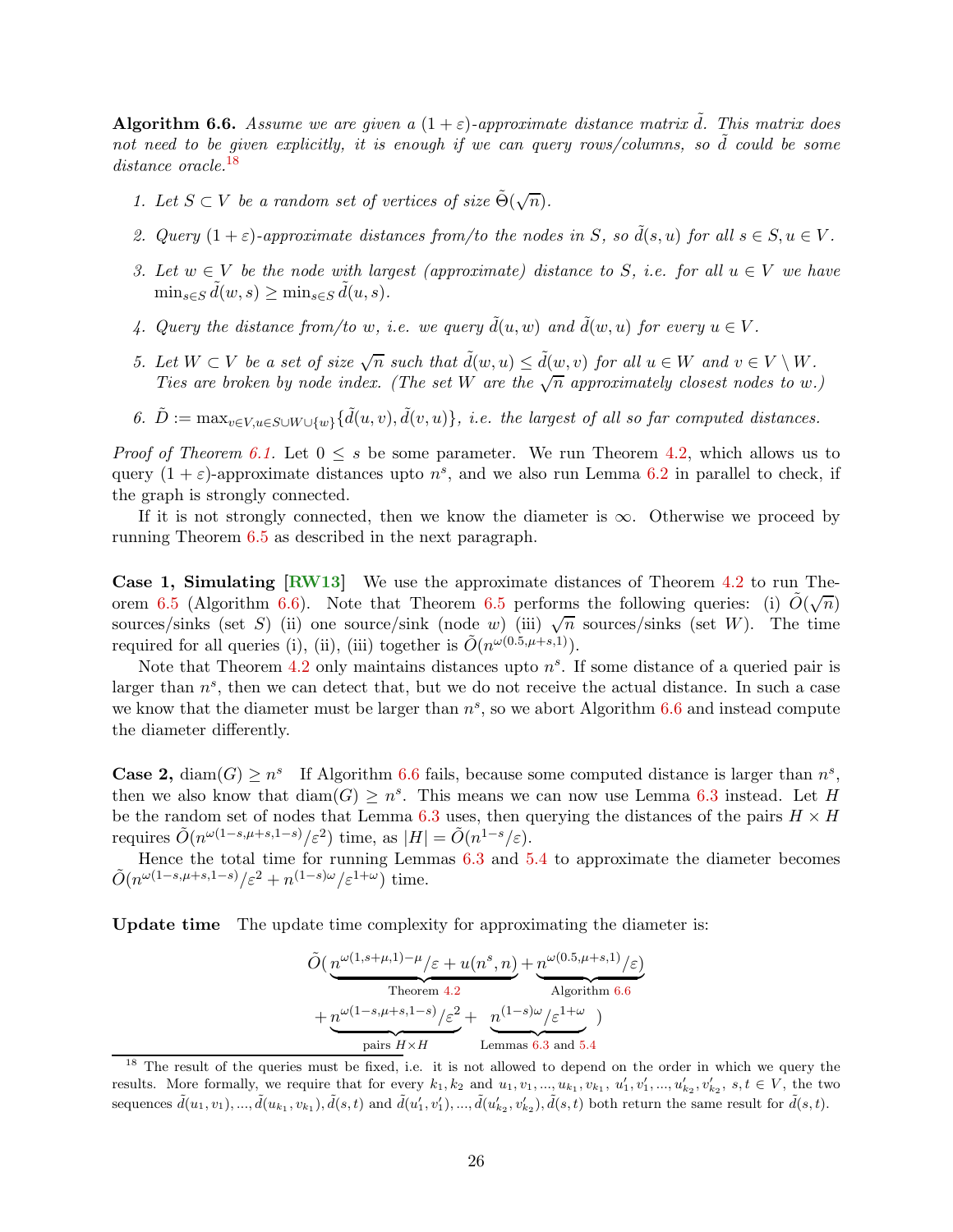<span id="page-28-1"></span>Radius The algorithm works almost identically, if we want to maintain the diameter. If during the last step of Algorithm [6.6](#page-26-2) we set  $\tilde{R} := \min_{v \in S \cup W \cup \{w\}} \max_{u \in V} {\{\tilde{d}(u, v)\}}$ , then  $\tilde{R}$  is a nearly  $(1.5 + \varepsilon)$ -approximation of the radius (see Lemma [E.2\)](#page-38-0).

We again have to consider the two cases  $\text{radius}(G) > n^s$  and  $\text{radius}(G) \leq n^s$ .

- By running Lemma [6.2,](#page-24-4) we can detect if radius( $G$ ) =  $\infty$ , because then the graph is not connected. If the graph is connected, we proceed to the next case:
- Let r be the node with the property radius( $G$ ) =  $\max_{v \in V} \text{dist}(r, v)$ , then for any  $u, v \in V$  we have  $dist(u, v) \leq dist(u, r) + dist(r, v) \leq 2$  radius(G). Hence it is enough to run Theorem [4.2](#page-13-2) for distances upto  $2n^s$  and compute  $\tilde{R}$  via the adaption to Algorithm [6.6](#page-26-2) (Lemma [E.2\)](#page-38-0). If during some distance query to Theorem [4.2](#page-13-2) we realize that the distance is larger than  $2n^s$ , then we know the radius is larger than  $n<sup>s</sup>$ . We then cancel Algorithm [6.6](#page-26-2) and go to the next case.
- $n^s \leq$  radius(*G*)  $< \infty$ : This case is identical to the case where the diameter is more than  $n^s$ . We simply use Lemmas  $6.3$  and  $5.4$  to obtain an approximation of the radius.

Note that Theorem [4.2](#page-13-2) works against non-oblivious adversaries, so Theorem [6.1](#page-23-1) works against non-oblivious adversaries as well, because we sample a new random hitting-set S in Algorithm [6.6](#page-26-2) after every update.  $\Box$ 

We can also maintain nearly  $(5/3 + \varepsilon)$ -approximate eccentricities, by dynamically maintaining  $(1 + \varepsilon)$ -approximate distances and simulating a variant of the static algorithm for approximating eccentricities of  $[CLR+14]$ . The static algorithm would usually perform BFS searches, but instead we query the distances via our dynamic algorithm.

<span id="page-28-0"></span>**Theorem 6.7.** Let G be an unweighted, undirected n-node graph. Then for any  $0 < \varepsilon$ ,  $0 \leq \mu \leq 1$ ,  $0 \leq s < 0.5$ , there exists a Monte Carlo dynamic algorithm that maintains nearly  $(3/5 + \varepsilon)$ approximate eccentricities  $\tilde{ecc}(\cdot)$ , such that for every v:

$$
\left(\frac{3}{5} - \varepsilon\right) \operatorname{ecc}(v) - 4/7 \le \tilde{ecc}(v) \le \operatorname{ecc}(v)
$$

The update time is

$$
\tilde{O}(n^{\omega(1,s+\mu,1)-\mu}/\varepsilon+u(n^s,n))/\varepsilon +n^{\omega(1,\mu+s,1-s)}/\varepsilon^2+n^{(1-s)\cdot\omega}/\varepsilon^{\omega+1}),
$$

and the pre-processing requires  $\tilde{O}(n^{\omega+s})$  time (both complexities are the same as in Theorem [5.2\)](#page-19-0). For current  $\omega$  the pre-processing and update time are  $\tilde{O}(n^{2.621})$  and  $\tilde{O}(n^{1.823}/\varepsilon^{3.373})$  respectively with  $s \approx 0.248$  and  $\mu \approx 0.202$ .

*Proof.* We simulate a variant of the static algorithm for approximating eccentricities of  $\text{[CLR+14]}$ as defined in Lemma [E.3.](#page-39-0) For that we need to query the distances of  $\tilde{O}(\sqrt{n})$  source nodes to every other node. As the graph is undirected this can be done using the dynamic algorithm of Theorem [5.2.](#page-19-0) The query time for this many sources is  $\tilde{O}(n^{\omega(0.5,s+\mu,1)})$ , which together with the update time of Theorem [5.2](#page-19-0) results in our dynamic eccentricities algorithm having the update time

$$
\tilde{O}(n^{\omega(1,s+\mu,1)-\mu}/\varepsilon+u(n^s,n))/\varepsilon
$$
  
+ $n^{\omega(1,\mu+s,1-s)}/\varepsilon^2+n^{(1-s)\cdot\omega}/\varepsilon^{\omega+1}+n^{\omega(0.5,s+\mu,1)}).$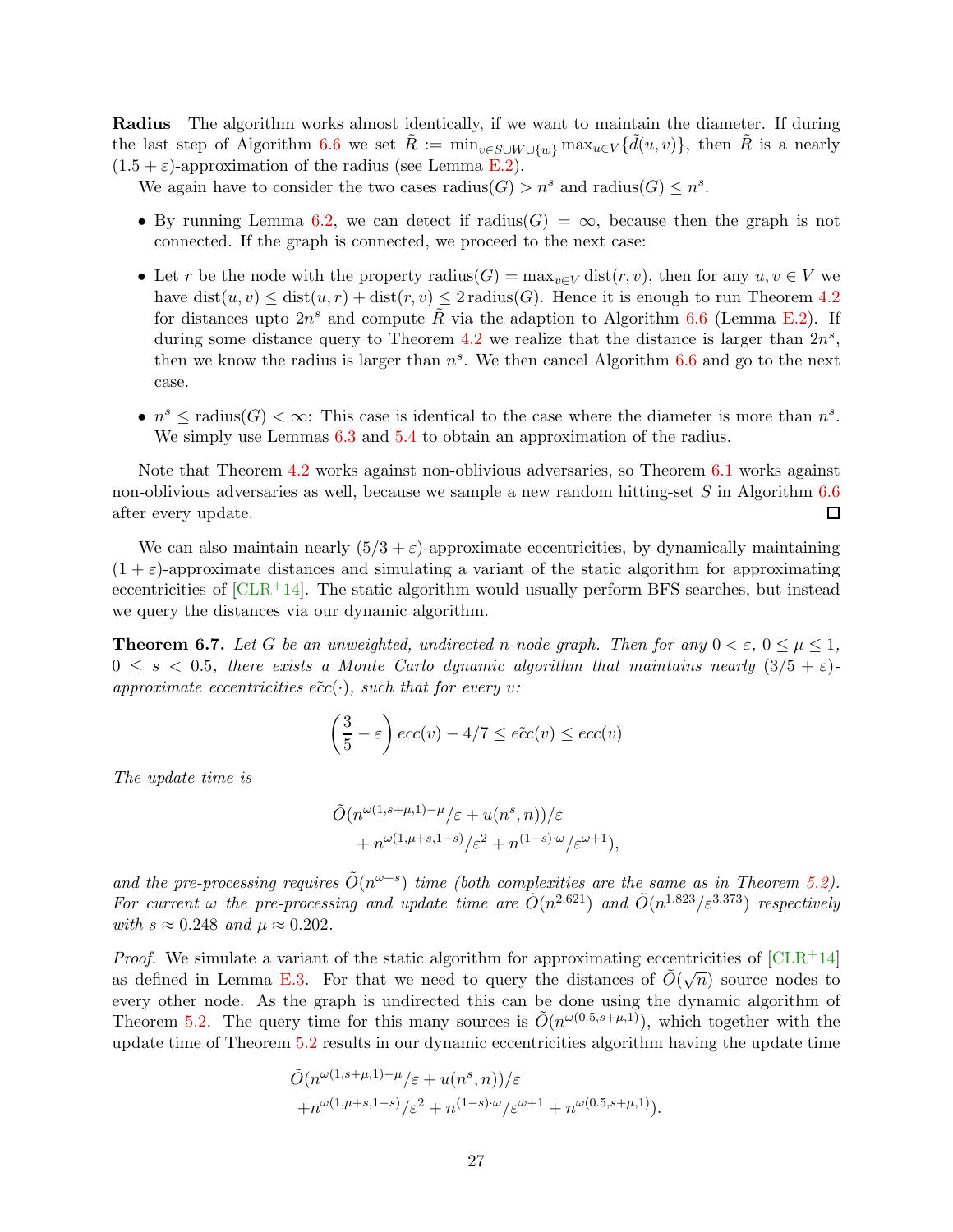<span id="page-29-4"></span>Note that  $u(n^s, n) > n^{1.5+s}$ , even if  $\omega = 2$ , hence we can only obtain a subquadratic algorithm for  $s < 0.5$ . With this observation the  $n^{\omega(0.5, s+\mu, 1)}$  term is subsumed by  $n^{\omega(1,\mu+s,1-s)}/\varepsilon^2$ . So the update time of Theorem [6.7](#page-28-0) is the same as Theorem [5.2.](#page-19-0)

Note that Theorem [5.2](#page-19-0) works against non-oblivious adversaries, so Theorem [6.7](#page-28-0) works against non-oblivious adversaries as well, because we sample a new random hitting-set S in Lemma [E.3](#page-39-0) after every update.  $\Box$ 

### <span id="page-29-0"></span>7 Open Problems

An obvious open problem is to improve our bounds and proving matching conditional lower bounds. Improving our bounds with amortization should already be interesting (except for APSP). Another intriguing question is whether fast matrix multiplication is really needed to get the bounds we achieve here. Note that a conditional lower bound of Abboud and V. Williams [\[AW14\]](#page-30-5) suggests that this is the case for SSSP on directed graphs<sup>[19](#page-29-3)</sup>. We are not aware of similar lower bounds for other problems.

Whether the bounds similar to ours hold without the  $\epsilon$  term remains open (e.g. exact SSSP and APSP). A subquadratic update time for exact unweighted SSSP and exact weighted st-shortest paths will be very interesting. A subquadratic update time for exact weighted SSSP will be surprising, since such bound has already been ruled out for algorithms with  $n^{3-\epsilon}$  proprocessing time [\[AW14\]](#page-30-5). Of course, showing  $O(n^2)$  worst-case update time for maintaining APSP exactly remains a major open problem.

Finally, note that our algorithms can only maintain distances but cannot report the corresponding paths. Supporting such operation is interesting, especially doing for APSP in the same time complexity as Demetrescu and Italiano's algorithm [\[DI04\]](#page-31-1).

### Acknowledgment

The authors would like to thank André Nusser for detecting some errors in the previous version.

This project has received funding from the European Research Council (ERC) under the European Unions Horizon 2020 research and innovation programme under grant agreement No 715672. Danupon Nanongkai was also partially supported by the Swedish Research Council (Reg. No. 2015-04659).

### References

- <span id="page-29-1"></span>[ACC+18] Moab Arar, Shiri Chechik, Sarel Cohen, Cliff Stein, and David Wajc. Dynamic matching: Reducing integral algorithms to approximately-maximal fractional algorithms. In ICALP, volume 107 of LIPIcs, pages 7:1–7:16. Schloss Dagstuhl - Leibniz-Zentrum fuer Informatik, 2018. (cit. on p. [3\)](#page-4-3)
- <span id="page-29-2"></span>[ACIM99] Donald Aingworth, Chandra Chekuri, Piotr Indyk, and Rajeev Motwani. Fast estimation of diameter and shortest paths (without matrix multiplication). SIAM J. Comput., 28(4):1167–1181, 1999. announced at SODA'96. (cit. on p. [5\)](#page-6-1)

<span id="page-29-3"></span> $19$ In particular, under the Boolean Matrix Multiplication (BMM) conjecture, there is no "combinatorial" algorithm with  $n^{3-\epsilon}$  preprocessing time and  $n^{2-\epsilon}$  update time even for st-Reachability (maintaining the reachability between two nodes)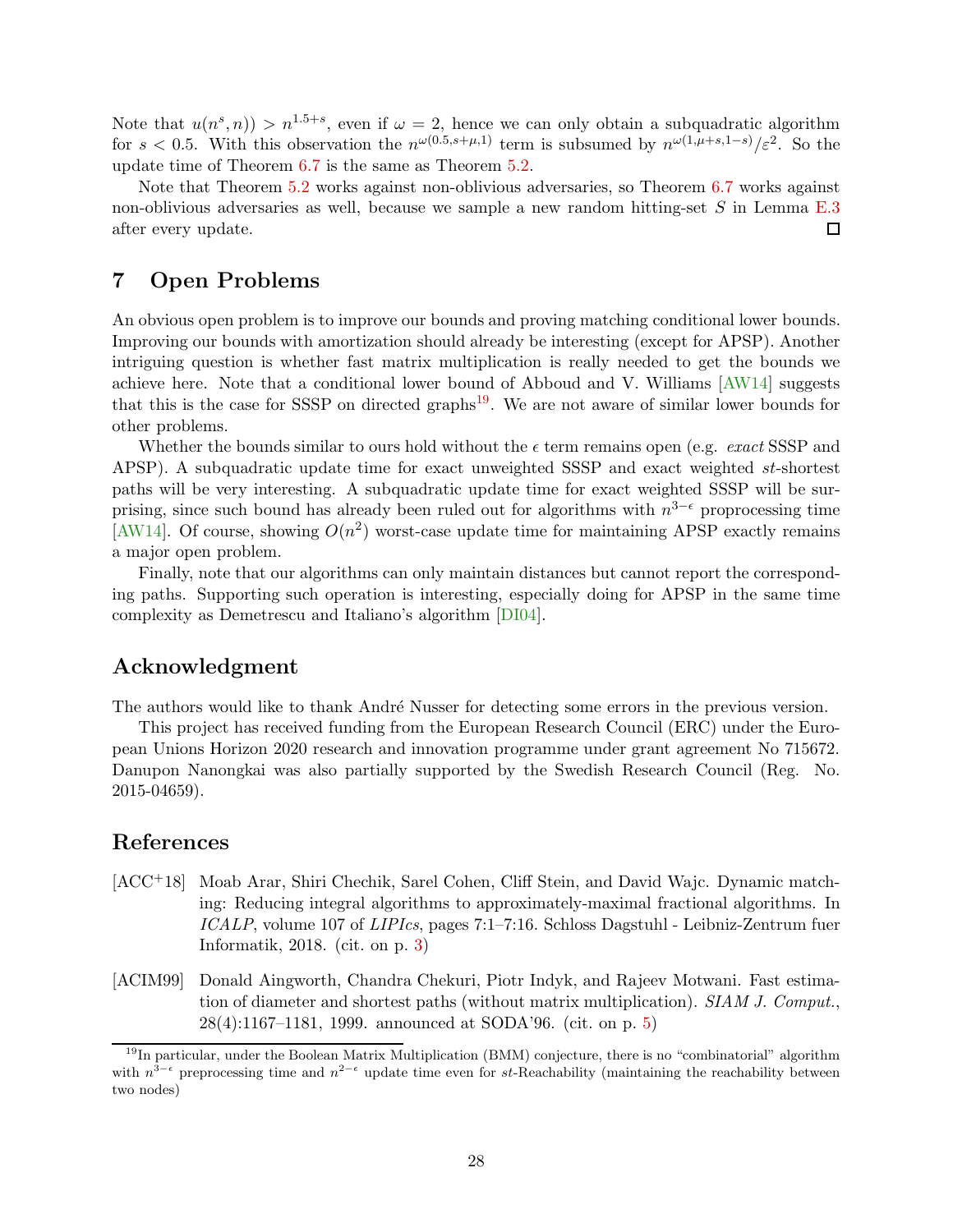- <span id="page-30-1"></span>[ACK17] Ittai Abraham, Shiri Chechik, and Sebastian Krinninger. Fully dynamic all-pairs shortest paths with worst-case update-time revisited. In SODA, pages 440–452. SIAM, 2017. (cit. on p. [1,](#page-2-6) [3,](#page-4-3) [4\)](#page-5-1)
- <span id="page-30-9"></span>[AHR+18] Bertie Ancona, Monika Henzinger, Liam Roditty, Virginia Vassilevska Williams, and Nicole Wein. Algorithms and hardness for diameter in dynamic graphs. CoRR, abs/1811.12527, 2018. (cit. on p. [4,](#page-5-1) [5\)](#page-6-1)
- <span id="page-30-5"></span>[AW14] Amir Abboud and Virginia Vassilevska Williams. Popular conjectures imply strong lower bounds for dynamic problems. In FOCS, pages 434–443. IEEE Computer Society, 2014. (cit. on p. [3,](#page-4-3) [6,](#page-7-3) [28\)](#page-29-4)
- <span id="page-30-2"></span>[BC16] Aaron Bernstein and Shiri Chechik. Deterministic decremental single source shortest paths: beyond the o(mn) bound. In  $STOC$ , pages 389–397. ACM, 2016. (cit. on p. [2\)](#page-3-5)
- <span id="page-30-0"></span>[Ber09] Aaron Bernstein. Fully dynamic (2 + epsilon) approximate all-pairs shortest paths with fast query and close to linear update time. In FOCS, pages 693–702. IEEE Computer Society, 2009. (cit. on p. [1\)](#page-2-6)
- <span id="page-30-12"></span>[Ber16] Aaron Bernstein. Maintaining shortest paths under deletions in weighted directed graphs.  $SIAM$  J. Comput.,  $45(2):548-574$ , 2016. announced at STOC'13. (cit. on p. [6\)](#page-7-3)
- <span id="page-30-3"></span>[Ber17] Aaron Bernstein. Deterministic partially dynamic single source shortest paths in weighted graphs. In *ICALP*, volume 80 of *LIPIcs*, pages 44:1–44:14. Schloss Dagstuhl - Leibniz-Zentrum fuer Informatik, 2017. (cit. on p. [2\)](#page-3-5)
- <span id="page-30-6"></span>[BFH19] Aaron Bernstein, Sebastian Forster, and Monika Henzinger. A deamortization approach for dynamic spanner and dynamic maximal matching. In SODA, pages 1899–1918. SIAM, 2019. (cit. on p. [3,](#page-4-3) [4,](#page-5-1) [5\)](#page-6-1)
- <span id="page-30-7"></span>[BHN17] Sayan Bhattacharya, Monika Henzinger, and Danupon Nanongkai. Fully dynamic approximate maximum matching and minimum vertex cover in  $O(\log^3 n)$  worst case update time. In SODA, pages 470–489. SIAM, 2017. (cit. on p. [3\)](#page-4-3)
- <span id="page-30-8"></span>[BK16] Greg Bodwin and Sebastian Krinninger. Fully dynamic spanners with worst-case update time. In ESA, volume 57 of LIPIcs, pages 17:1–17:18. Schloss Dagstuhl - Leibniz-Zentrum fuer Informatik, 2016. (cit. on p. [3\)](#page-4-3)
- <span id="page-30-4"></span>[BR11] Aaron Bernstein and Liam Roditty. Improved dynamic algorithms for maintaining approximate shortest paths under deletions. In SODA, pages 1355–1365. SIAM, 2011. (cit. on p. [2\)](#page-3-5)
- <span id="page-30-10"></span>[BRS+18] Arturs Backurs, Liam Roditty, Gilad Segal, Virginia Vassilevska Williams, and Nicole Wein. Towards tight approximation bounds for graph diameter and eccentricities. In STOC, pages 267–280. ACM, 2018. (cit. on p. [5\)](#page-6-1)
- <span id="page-30-11"></span>[CG18] Keerti Choudhary and Omer Gold. Diameter spanner, eccentricity spanner, and approximating extremal graph distances: Static, dynamic, and fault tolerant. CoRR, abs/1812.01602, 2018. (cit. on p. [5\)](#page-6-1)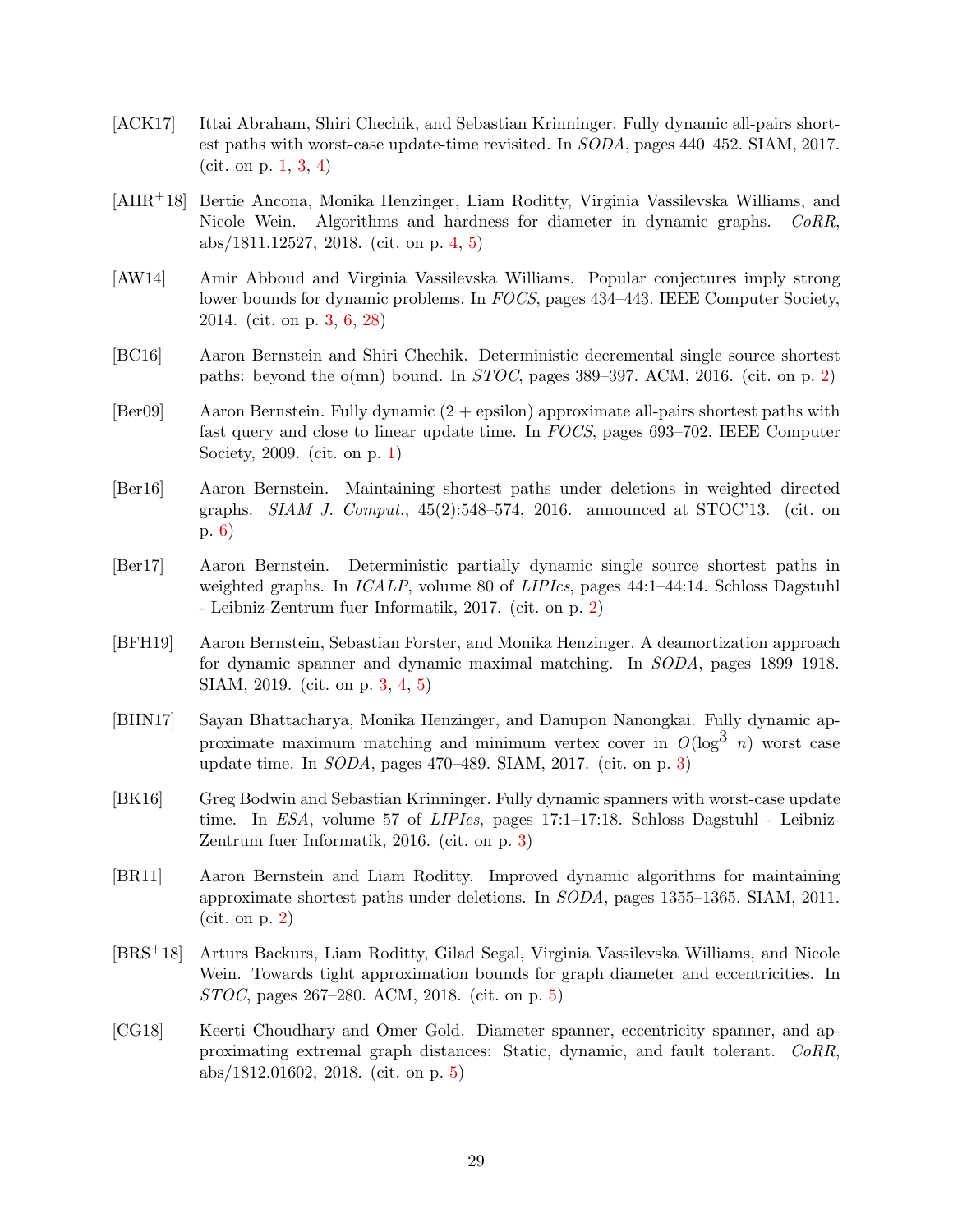- <span id="page-31-8"></span>[CGR16] Massimo Cairo, Roberto Grossi, and Romeo Rizzi. New bounds for approximating extremal distances in undirected graphs. In SODA, pages 363–376. SIAM, 2016. (cit. on p. [5\)](#page-6-1)
- <span id="page-31-9"></span>[CGS15] Marek Cygan, Harold N. Gabow, and Piotr Sankowski. Algorithmic applications of baur-strassen's theorem: Shortest cycles, diameter, and matchings. J. ACM, 62(4):28:1– 28:30, 2015. Announced at FOCS'12. (cit. on p. [6,](#page-7-3) [34\)](#page-35-2)
- <span id="page-31-7"></span>[CLR+14] Shiri Chechik, Daniel H. Larkin, Liam Roditty, Grant Schoenebeck, Robert Endre Tarjan, and Virginia Vassilevska Williams. Better approximation algorithms for the graph diameter. In SODA, pages 1041–1052. SIAM, 2014. (cit. on p. [5,](#page-6-1) [27,](#page-28-1) [36,](#page-37-2) [38\)](#page-39-1)
- <span id="page-31-6"></span>[CLRS09] Thomas H. Cormen, Charles E. Leiserson, Ronald L. Rivest, and Clifford Stein. Intro-duction to Algorithms, 3rd Edition. MIT Press, 2009. (cit. on p. [4\)](#page-5-1)
- <span id="page-31-5"></span>[CS18] Moses Charikar and Shay Solomon. Fully dynamic almost-maximal matching: Breaking the polynomial worst-case time barrier. In *ICALP*, volume 107 of *LIPIcs*, pages 33:1– 33:14. Schloss Dagstuhl - Leibniz-Zentrum fuer Informatik, 2018. (cit. on p. [3\)](#page-4-3)
- <span id="page-31-1"></span>[DI04] Camil Demetrescu and Giuseppe F. Italiano. A new approach to dynamic all pairs shortest paths. J.  $ACM$ ,  $51(6):968-992$ , 2004. Announced at STOC'03. (cit. on p. [1,](#page-2-6) [2,](#page-3-5) [4,](#page-5-1) [28\)](#page-29-4)
- <span id="page-31-11"></span>[DI05] Camil Demetrescu and Giuseppe F. Italiano. Trade-offs for fully dynamic transitive closure on dags: breaking through the  $o(n^2)$  barrier. J. ACM, 52(2):147-156, 2005. announced at FOCS'00. (cit. on p. [6\)](#page-7-3)
- <span id="page-31-3"></span>[ES81] Shimon Even and Yossi Shiloach. An on-line edge-deletion problem. J. ACM, 28(1):1–4, 1981. (cit. on p. [2\)](#page-3-5)
- <span id="page-31-10"></span>[EW04] David Eppstein and Joseph Wang. Fast approximation of centrality. J. Graph Algo-rithms Appl., 8:39–45, 2004. announced at SODA'01. (cit. on p. [6,](#page-7-3) [41,](#page-42-1) [42\)](#page-43-0)
- <span id="page-31-2"></span>[Gal14] François Le Gall. Powers of tensors and fast matrix multiplication. In *ISSAC*, pages 296–303. ACM, 2014. (cit. on p. [2,](#page-3-5) [11\)](#page-12-2)
- <span id="page-31-13"></span>[GU18] Francois Le Gall and Florent Urrutia. Improved rectangular matrix multiplication using powers of the coppersmith-winograd tensor. In SODA, pages 1029–1046. SIAM, 2018. (cit. on p. [11,](#page-12-2) [20,](#page-21-2) [35\)](#page-36-1)
- <span id="page-31-12"></span>[GW12] Fabrizio Grandoni and Virginia Vassilevska Williams. Improved distance sensitivity oracles via fast single-source replacement paths. In FOCS, pages 748–757. IEEE Computer Society, 2012. (cit. on p. [6\)](#page-7-3)
- <span id="page-31-0"></span>[HK95] Monika Rauch Henzinger and Valerie King. Fully dynamic biconnectivity and transitive closure. In FOCS, pages 664–672. IEEE Computer Society, 1995. (cit. on p. [1\)](#page-2-6)
- <span id="page-31-4"></span>[HKN13] Monika Henzinger, Sebastian Krinninger, and Danupon Nanongkai. Sublinear-time maintenance of breadth-first spanning tree in partially dynamic networks. In ICALP (2), volume 7966 of Lecture Notes in Computer Science, pages 607–619. Springer, 2013. (cit. on p. [2\)](#page-3-5)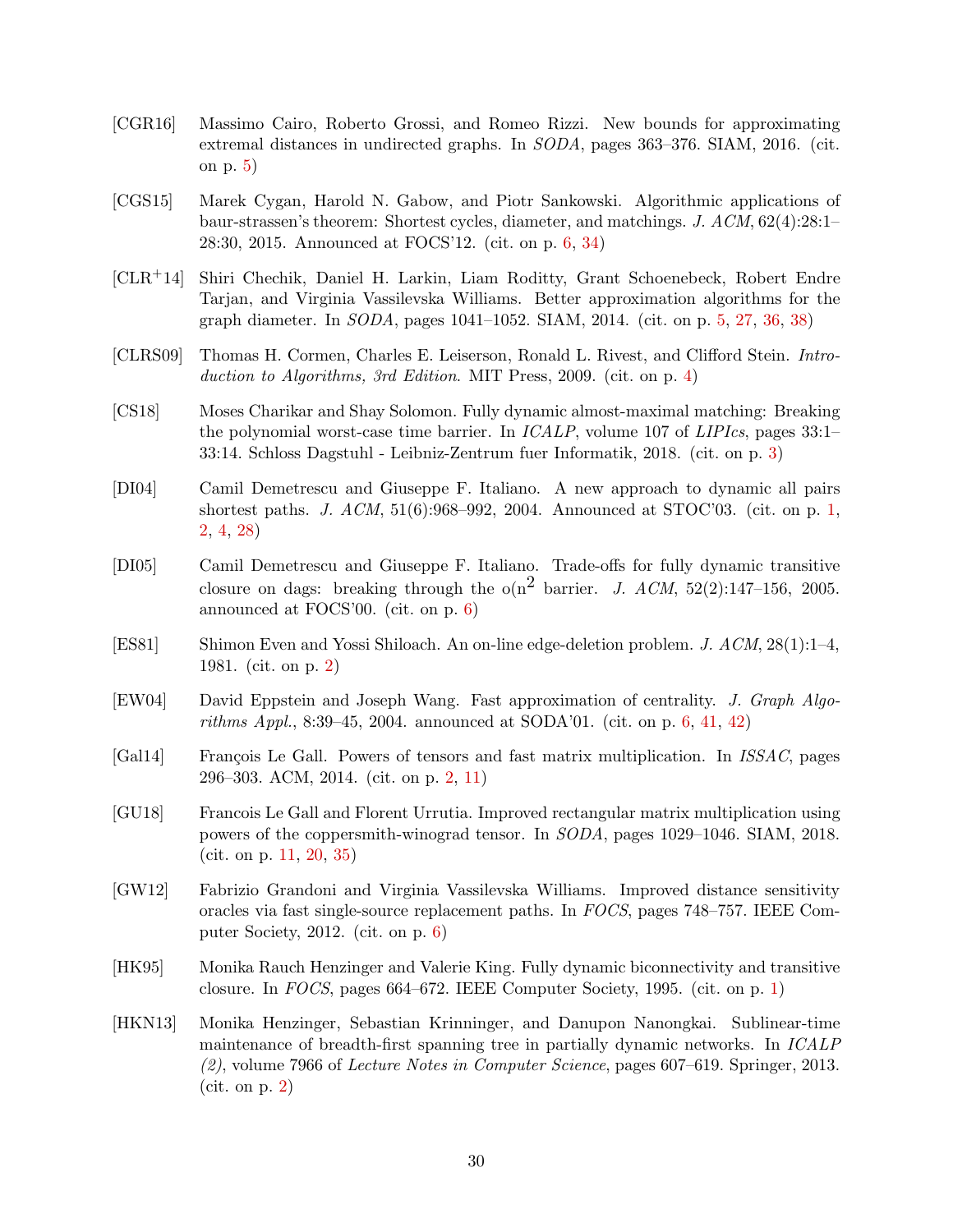- <span id="page-32-2"></span>[HKN14a] Monika Henzinger, Sebastian Krinninger, and Danupon Nanongkai. Sublinear-time decremental algorithms for single-source reachability and shortest paths on directed graphs. In STOC, pages 674–683. ACM, 2014. (cit. on p. [2\)](#page-3-5)
- <span id="page-32-3"></span>[HKN14b] Monika Henzinger, Sebastian Krinninger, and Danupon Nanongkai. A subquadratictime algorithm for decremental single-source shortest paths. In  $SODA$ , pages 1053–1072. SIAM, 2014. (cit. on p. [2\)](#page-3-5)
- <span id="page-32-0"></span>[HKN16] Monika Henzinger, Sebastian Krinninger, and Danupon Nanongkai. Dynamic approximate all-pairs shortest paths: Breaking the  $O(mn)$  barrier and derandomization.  $SIAM$ J. Comput., 45(3):947–1006, 2016. Announced at FOCS'13. (cit. on p. [1,](#page-2-6) [5\)](#page-6-1)
- <span id="page-32-1"></span>[HKN18] Monika Henzinger, Sebastian Krinninger, and Danupon Nanongkai. Decremental singlesource shortest paths on undirected graphs in near-linear total update time. J. ACM, 65(6):36:1–36:40, 2018. Announced at FOCS'14 and ICALP'15. (cit. on p. [2,](#page-3-5) [5\)](#page-6-1)
- <span id="page-32-9"></span>[HKNS15] Monika Henzinger, Sebastian Krinninger, Danupon Nanongkai, and Thatchaphol Saranurak. Unifying and strengthening hardness for dynamic problems via the online matrix-vector multiplication conjecture. In STOC, pages 21–30. ACM, 2015. (cit. on p. [4\)](#page-5-1)
- <span id="page-32-8"></span>[Joh77] Donald B. Johnson. Efficient algorithms for shortest paths in sparse networks. J. ACM, 24(1):1–13, 1977. (cit. on p. [4\)](#page-5-1)
- <span id="page-32-6"></span>[KKM13] Bruce M. Kapron, Valerie King, and Ben Mountjoy. Dynamic graph connectivity in polylogarithmic worst case time. In SODA, pages 1131–1142. SIAM, 2013. (cit. on p. [3\)](#page-4-3)
- <span id="page-32-7"></span>[KKPS14] Tsvi Kopelowitz, Robert Krauthgamer, Ely Porat, and Shay Solomon. Orienting fully dynamic graphs with worst-case time bounds. In  $ICALP$  (2), volume 8573 of Lecture Notes in Computer Science, pages 532–543. Springer, 2014. (cit. on p. [3\)](#page-4-3)
- <span id="page-32-13"></span>[Kou08] Ioannis Koutis. Faster algebraic algorithms for path and packing problems. In ICALP (1), volume 5125 of Lecture Notes in Computer Science, pages 575–586. Springer, 2008. (cit. on p. [35\)](#page-36-1)
- <span id="page-32-10"></span>[Mad10] Aleksander Madry. Faster approximation schemes for fractional multicommodity flow problems via dynamic graph algorithms. In STOC, pages 121–130. ACM, 2010. (cit. on p. [6\)](#page-7-3)
- <span id="page-32-12"></span>[Nan14] Danupon Nanongkai. Distributed approximation algorithms for weighted shortest paths. In STOC, pages 565–573. ACM, 2014. (cit. on p. [6\)](#page-7-3)
- <span id="page-32-5"></span>[NS17] Danupon Nanongkai and Thatchaphol Saranurak. Dynamic spanning forest with worstcase update time: adaptive, las vegas, and  $o(n^{1/2 - \epsilon})$ -time. In *STOC*, pages 1122–1129. ACM, 2017. (cit. on p. [3\)](#page-4-3)
- <span id="page-32-4"></span>[NSW17] Danupon Nanongkai, Thatchaphol Saranurak, and Christian Wulff-Nilsen. Dynamic minimum spanning forest with subpolynomial worst-case update time. In FOCS, pages 950–961. IEEE Computer Society, 2017. (cit. on p. [3\)](#page-4-3)
- <span id="page-32-11"></span>[RT85] Prabhakar Raghavan and Clark D. Thompson. Provably good routing in graphs: Regular arrays. In  $STOC$ , pages 79–87. ACM, 1985. (cit. on p. [6\)](#page-7-3)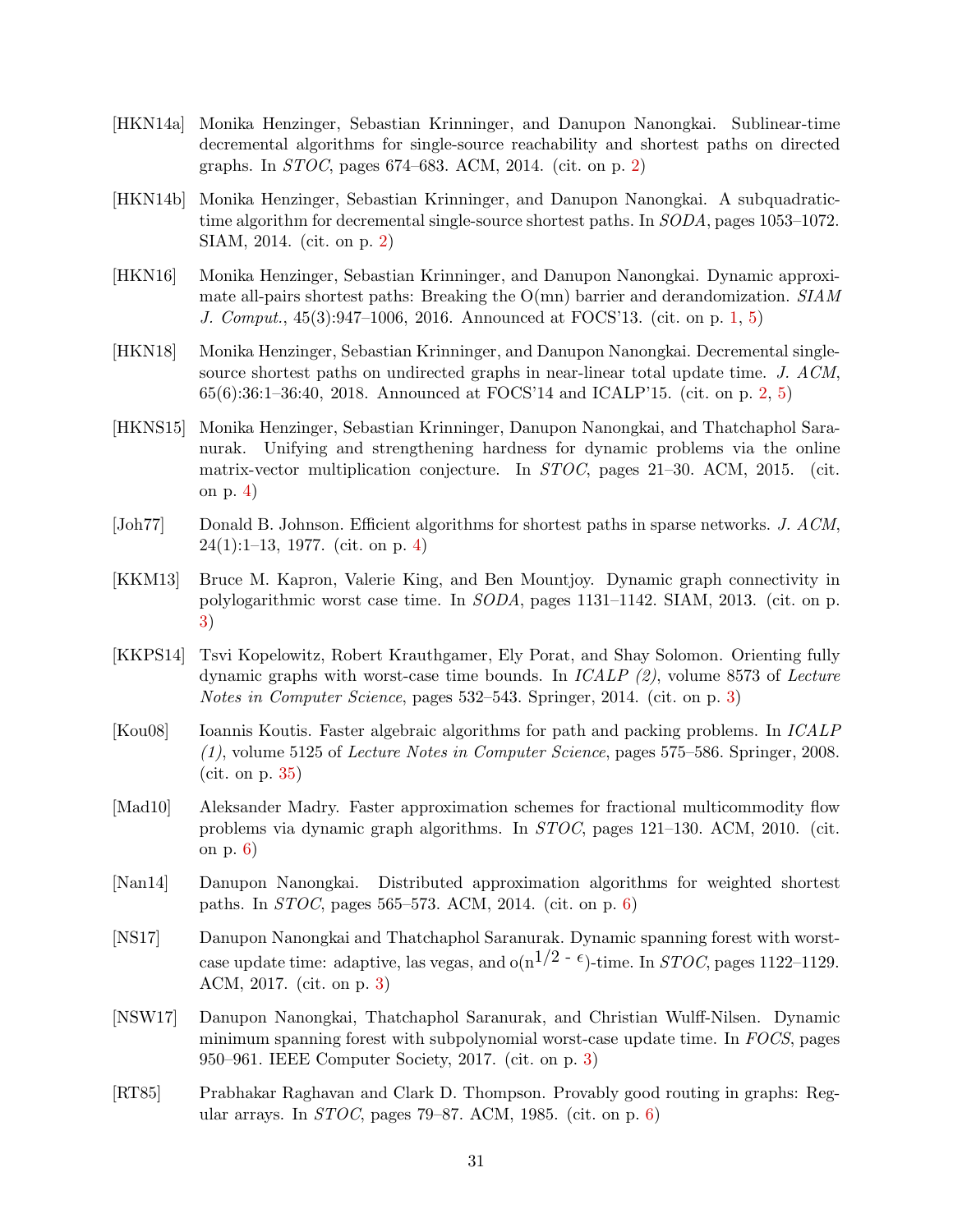- <span id="page-33-6"></span>[RW13] Liam Roditty and Virginia Vassilevska Williams. Fast approximation algorithms for the diameter and radius of sparse graphs. In STOC, pages 515–524. ACM, 2013. (cit. on p. [4,](#page-5-1) [5,](#page-6-1) [25,](#page-26-3) [26,](#page-27-1) [36\)](#page-37-2)
- <span id="page-33-5"></span>[RZ11] Liam Roditty and Uri Zwick. On dynamic shortest paths problems. Algorithmica, 61(2):389–401, 2011. announced at ESA'04. (cit. on p. [3\)](#page-4-3)
- <span id="page-33-0"></span>[RZ12] Liam Roditty and Uri Zwick. Dynamic approximate all-pairs shortest paths in undirected graphs.  $SIAM$  J. Comput., 41(3):670–683, 2012. Announced at FOCS'04. (cit. on p. [1,](#page-2-6) [21\)](#page-22-2)
- <span id="page-33-1"></span>[San04] Piotr Sankowski. Dynamic transitive closure via dynamic matrix inverse (extended abstract). In FOCS, pages 509–517. IEEE Computer Society, 2004. (cit. on p. [1,](#page-2-6) [6,](#page-7-3) [23\)](#page-24-5)
- <span id="page-33-13"></span>[San05a] Piotr Sankowski. Shortest paths in matrix multiplication time. In ESA, volume 3669 of Lecture Notes in Computer Science, pages 770–778. Springer, 2005. (cit. on p. [34\)](#page-35-2)
- <span id="page-33-2"></span>[San05b] Piotr Sankowski. Subquadratic algorithm for dynamic shortest distances. In COCOON, volume 3595 of *Lecture Notes in Computer Science*, pages 461–470. Springer, 2005. (cit. on p. [1,](#page-2-6) [4,](#page-5-1) [6,](#page-7-3) [7,](#page-8-3) [8,](#page-9-5) [9,](#page-10-1) [10,](#page-11-0) [13,](#page-14-5) [34\)](#page-35-2)
- <span id="page-33-14"></span>[Sch80] Jacob T. Schwartz. Fast probabilistic algorithms for verification of polynomial identities. J.  $ACM$ ,  $27(4)$ :701–717, 1980. (cit. on p. [35\)](#page-36-1)
- <span id="page-33-12"></span>[SM50] Jack Sherman and Winifred J Morrison. Adjustment of an inverse matrix corresponding to a change in one element of a given matrix. The Annals of Mathematical Statistics, 21(1):124–127, 1950. (cit. on p. [9\)](#page-10-1)
- <span id="page-33-7"></span>[SZ99] Avi Shoshan and Uri Zwick. All pairs shortest paths in undirected graphs with integer weights. In FOCS, pages 605–615. IEEE Computer Society, 1999. (cit. on p. [5\)](#page-6-1)
- <span id="page-33-3"></span>[Tho05] Mikkel Thorup. Worst-case update times for fully-dynamic all-pairs shortest paths. In STOC, pages 112–119. ACM, 2005. (cit. on p. [1,](#page-2-6) [3,](#page-4-3) [4\)](#page-5-1)
- <span id="page-33-11"></span>[UY91] Jeffrey D. Ullman and Mihalis Yannakakis. High-probability parallel transitive-closure algorithms.  $SIAM$  J. Comput.,  $20(1):100-125$ , 1991. Announced at SPAA'90. (cit. on p. [7,](#page-8-3) [18\)](#page-19-4)
- <span id="page-33-9"></span>[vdBNS19] Jan van den Brand, Danupon Nanongkai, and Thatchaphol Saranurak. Dynamic matrix inverse: Improved algorithms and matching conditional lower bounds. FOCS, 2019. (cit. on p. [6,](#page-7-3) [8,](#page-9-5) [13,](#page-14-5) [23,](#page-24-5) [34\)](#page-35-2)
- <span id="page-33-10"></span>[vdBS19] Jan van den Brand and Thatchaphol Saranurak. Sensitive distance and reachability oracles for large batch updates. FOCS, 2019. (cit. on p. [6,](#page-7-3) [34\)](#page-35-2)
- <span id="page-33-15"></span>[Wil09] Ryan Williams. Finding paths of length k in  $\sigma^*(2^k)$  time. Inf. Process. Lett., 109(6):315– 318, 2009. (cit. on p. [35\)](#page-36-1)
- <span id="page-33-8"></span>[Wil11] Virginia Vassilevska Williams. Faster replacement paths. In SODA, pages 1337–1346. SIAM, 2011. (cit. on p. [6\)](#page-7-3)
- <span id="page-33-4"></span>[Wil12] Virginia Vassilevska Williams. Multiplying matrices faster than coppersmith-winograd. In STOC, pages 887–898. ACM, 2012. (cit. on p. [2,](#page-3-5) [11\)](#page-12-2)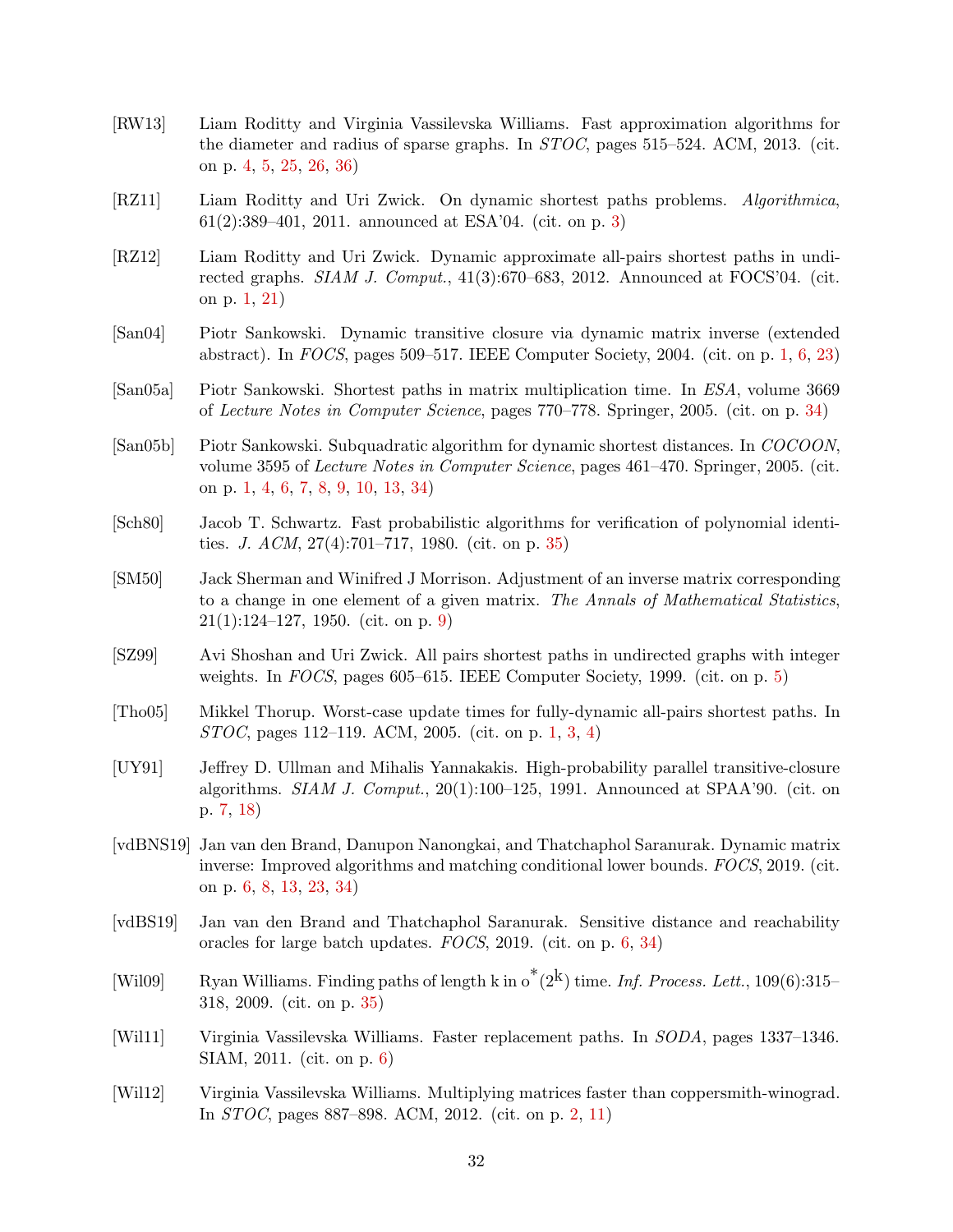- <span id="page-34-0"></span>[WNP19] Christian Wulff-Nilsen and Maximilian Probst. Fully-dynamic all-pairs shortest paths: Improved worst-case time and space bounds. Manuscript, 2019. Accepted to SODA'20. (cit. on p. [3\)](#page-4-3)
- <span id="page-34-4"></span>[Woo50] Max A Woodbury. Inverting modified matrices. Memorandum report, 42(106):336, 1950. (cit. on p. [9\)](#page-10-1)
- <span id="page-34-2"></span>[Wul17] Christian Wulff-Nilsen. Fully-dynamic minimum spanning forest with improved worstcase update time. In  $STOC$ , pages 1130–1143. ACM, 2017. (cit. on p. [3\)](#page-4-3)
- <span id="page-34-3"></span>[WY13] Oren Weimann and Raphael Yuster. Replacement paths and distance sensitivity oracles via fast matrix multiplication. ACM Trans. Algorithms,  $9(2):14:1-14:13$ , 2013. (cit. on p. [6\)](#page-7-3)
- <span id="page-34-5"></span>[Zip79] Richard Zippel. Probabilistic algorithms for sparse polynomials. In EUROSAM, volume 72 of Lecture Notes in Computer Science, pages 216–226. Springer, 1979. (cit. on p. [35\)](#page-36-1)
- <span id="page-34-6"></span>[ZLS15] Wei Zhou, George Labahn, and Arne Storjohann. A deterministic algorithm for inverting a polynomial matrix. J. Complexity,  $31(2):162-173$ ,  $2015$ . (cit. on p. [40\)](#page-41-0)
- <span id="page-34-1"></span>[Zwi02] Uri Zwick. All pairs shortest paths using bridging sets and rectangular matrix multiplication. J. ACM, 49(3):289–317, 2002. Announced at FOCS'98. (cit. on p. [3,](#page-4-3) [6,](#page-7-3) [7,](#page-8-3) [16,](#page-17-4) [18\)](#page-19-4)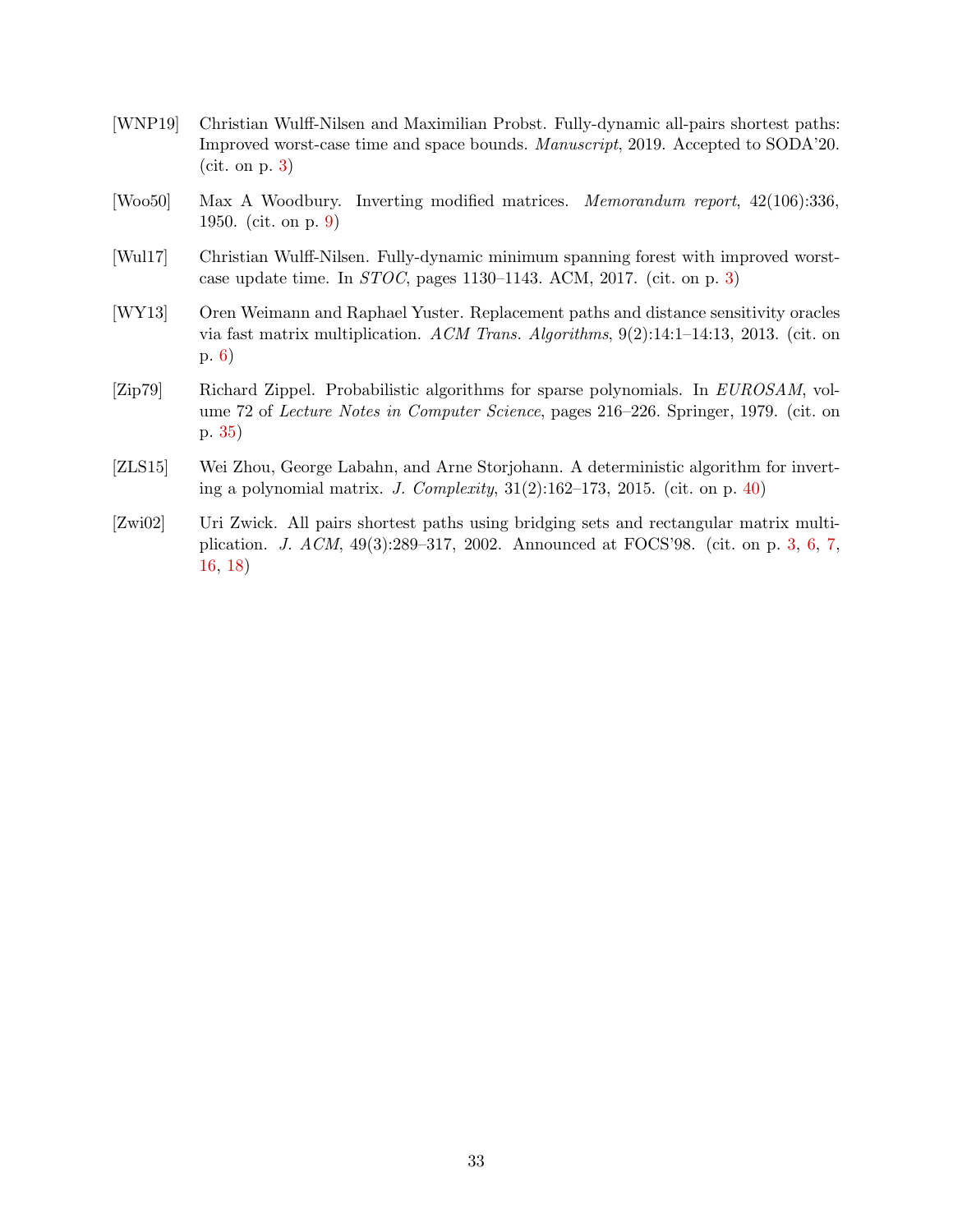### <span id="page-35-3"></span><span id="page-35-2"></span><span id="page-35-0"></span>A Worst-Case Standard Technique

**Theorem A.1.** Let A be a dynamic algorithm with reset time  $O(r)$ , update time  $O(u(t))$  and query time  $O(q(t))$ , where t is the number of past updates, since the last reset or initialization.

For every  $\mu \in \mathbb{N}$  there is an algorithm W with worst-case update complexity  $O(u(\mu) + r/\mu)$  and query complexity  $O(q(\mu))$ .

If we were interested in amortized complexity, Theorem [A.1](#page-35-3) would be trivial by simply reset the algorithm after every  $\mu$  updates.

*Proof of Theorem [A.1.](#page-35-3)* For simplicity assume  $\mu$  is a multiple of 4. We maintain two copies of A in parallel, where each copy will have the following life-cycle:

- 1. For the next  $\mu/4$  updates, the copy performs its reset operation. This means for every of the next  $\mu/4$  updates the algorithm will perform  $O(r)/(\mu/4) = O(r/\mu)$  operations of the reset routine.
- 2. The reset routine was started  $\mu/4$  updates in the past, so the last  $\mu/4$  updates were not yet applied to the copy. To fix this we will always perform two queued updates for each of the next  $\mu/4$  updates. This means we have  $2 \cdot O(u(\mu/2)) = O(u(\mu))$  cost per update and after  $\mu/4$  updates the copy has caught up with all queued updates.
- 3. For the next  $\mu/2$  rounds the copy can perform updates normally in  $O(q(\mu))$  time and is able to answer queries in  $O(q(\mu))$  time.
- 4. The copy now has received a total of  $\mu$  updates and needs to reset again, so jump back to step 1.

Note that during this cycle, each copy is alternating between being unavailable (resetting + catching up) and being available (performing current updates/answering current queries) for a sequence of  $\mu/2$  rounds each. Thus we simply need two copies of the algorithm that are phase shifted, then one copy is always available for the queries.

Both copies are initialized at the same time, and the phase-shift can easily be obtained by simply resetting the first copy directly after the initialization. So copy 1 starts with phase 1 while copy 2 starts with phase 3.

口

### <span id="page-35-1"></span>B Reduction from Distances to Polynomial Matrix Inverse

Obtaining the distances in graphs via computing the inverse (or adjoint) of a polynomial matrix is a commonly used technique [\[San05b,](#page-33-2) [San05a,](#page-33-13) [CGS15,](#page-31-9) [vdBNS19,](#page-33-9) [vdBS19\]](#page-33-10). Usually the reduction yields the exact distances. Here we prove a variant of that reduction that allows us to obtain upper bounds on the distance, which can then be used to obtain approximate distances.

We first repeat the reduction Lemma [2.3](#page-9-2) as given in Section [2.](#page-7-0)

**Lemma B.1.** Let G be a directed graph with positive integer edge weights  $(c_{u,v})_{(u,v)\in E}$  and let d be some positive integer. We define  $A(G) \in (\mathbb{F}[X]/\langle X^h \rangle)^{n \times n}$ , such that  $A(G)_{u,v} = a_{u,v} X^{c_{u,v}}$  for each edge  $(u, v)$ ,  $A(G)_{v, v} = a_{v, v} X$  for every  $v \in V$ , and  $A_{u, v} = 0$  otherwise. Here each  $a_{u, v}$  is an independent and uniformly at random chosen element from  $\mathbb{F}$ . <sup>[20](#page-35-4)</sup>

<span id="page-35-4"></span><sup>&</sup>lt;sup>20</sup> Note that for  $c_{u,v} \ge d$  we have  $A_{u,v} = 0$ , as if the edge would not exist.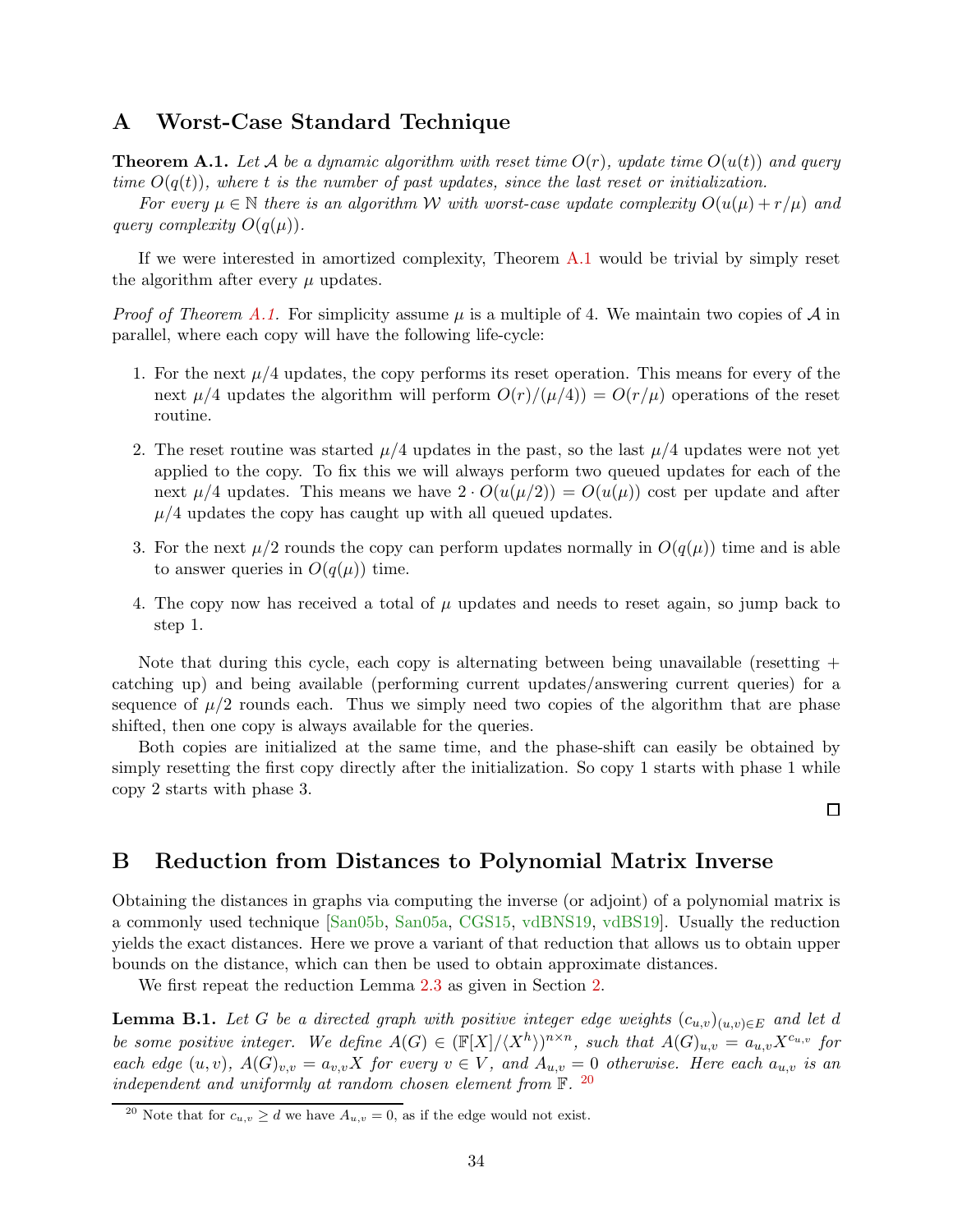<span id="page-36-1"></span>Then the matrix  $M = \mathbb{I} - A(G)$  is invertible and with probability at least  $1 - dn^2/|F|$  the following property holds:

For every  $u, v \in V$  and  $0 \le d < h$  the entry  $(M^{-1})_{u, v}^{[d]} \ne 0$  if and only if  $dist(u, v) \le d$ .

*Proof.* For now assume  $A(G)_{v,v} = 0$ , which is a slightly simpler case. Let  $W_{s,t}^k$  be the set of walks from s to t in G using exactly k steps, and given a walk  $w = (v_0, v_1, ..., v_k)$  define  $c_w$  to be the distance of the walk, so  $c_w := \sum_{i=1}^k c_{v_{i-1}, v_i}$ . Further define  $a_w := \prod_{i=1}^k a_{v_{i-1}, v_i}$ , then

$$
A(G)_{s,t}^k = \sum_{(v_0, v_1, \dots, v_k) \in W_{s,t}^k} \prod_{i=1}^k a_{v_{i-1}, v_i} X^{c_{v_{i-1}, v_i}} = \sum_{w \in W_{s,t}^k} a_w X^{c_w}.
$$

Thus the coefficient of  $X^d$  of  $\sum_{i=0}^{h-1} (A(G)^i)_{s,t}$  is the sum of all  $a_w$ , where w are st-walks of distance d, using less than h steps. This coefficient can be considered a polynomial P in  $(a_{u,v})_{(u,v)\in E}$ of degree at most  $h$ . This polynomial  $p$  is the zero-polynomial, if and only if no such  $st$ -walk exists. We can now apply the Schwartz-Zippel Lemma [\[Sch80,](#page-33-14) [Zip79\]](#page-34-5): When evaluating the polynomial P of degree at most h, where the input  $(a_{u,v})_{u,v\in E}$  are independent and uniformly at random chosen elements from  $\mathbb F$ , then with probability at most  $h/|\mathbb F|$  the polynomial evaluates to zero, even though it is not the zero-polynomial.

Thus via union bound, with probability at least  $1 - \frac{hn^2}{\mathbb{F}}$ , we have that for every  $s, t \in V$ and  $0 \leq d < h$  the entry  $(\mathbb{I} - A(G))_{s,t}^{[d]} = \sum_{i=0}^{h-1} (A(G)^i)_{s,t}^{[d]}$  is non-zero, if and only if there exists a walk from  $u$  to  $v$  of distance exactly  $\ddot{d}$ .

Now note that having extra entries  $A(G)_{v,v} = a_{v,v}X$  is equivalent to adding self-loops of cost 1 to every node. By adding these self-loops there always exists an st-walk of distance d for any  $d \geq \text{dist}(s, t).$ 

Note that our reduction uses walks, i.e. nodes and edges are allowed to be used more than once. In [\[Kou08,](#page-32-13) [Wil09\]](#page-33-15) a similar reduction was used to obtain simple paths of length  $k$  (where nodes/edges are used only once per path). There the matrix  $A(G) \in \mathbb{F}[(X_v)_{v \in V}]$  was multivariate and  $A(G)_{u,v} = X_u$  for every edge  $(u, v)$ . The matrix  $A(G)^k$  can then be used to find k-paths.

## <span id="page-36-0"></span>C Bounding  $\omega(\cdot,\cdot,\cdot)$

We can use the upper bounds from [\[GU18\]](#page-31-13) for  $\omega(1,1,k)$  to get upper bounds on any  $\omega(a,b,c)$  via the following routine. Without loss of generality assume  $a \geq b \geq c$ , otherwise rename/reorder the variables.

```
1: if a = b = c then
2: return a \cdot \omega3: end if
4: if a = b then
5: return a \cdot \omega(1, 1, c/a)6: end if
7: if b = c then
8: return b \cdot \omega(1, 1, a/b) [GU18] also proved bounds for \omega(1, 1, k) where k > 1.)
9: end if
10: return \min\{(a-b)+b\cdot\omega(1,1,c/b), (b-c)+c\cdot\omega(1,1,a/c)\}
```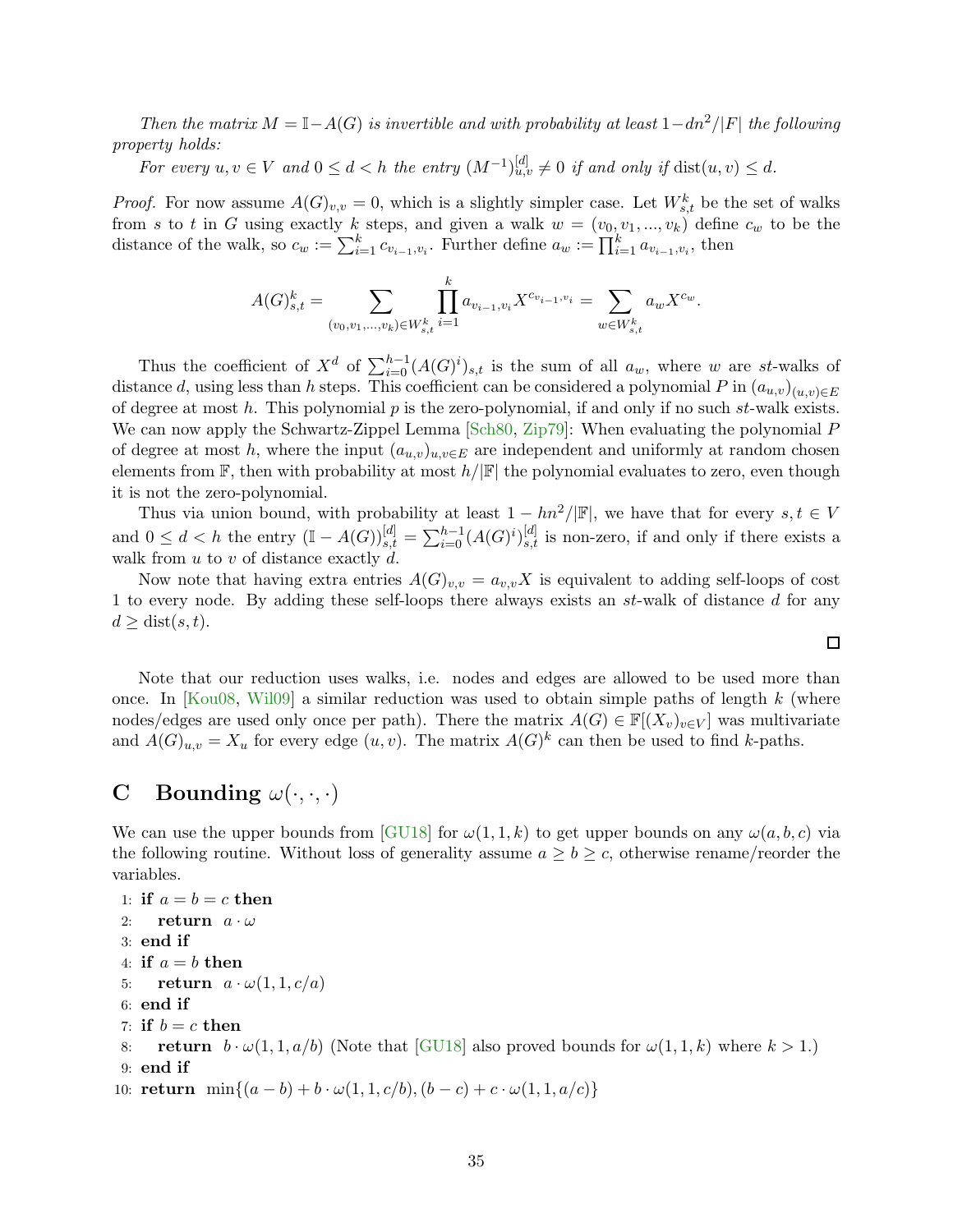<span id="page-37-2"></span>Using this bound on  $\omega(a, b, c)$ , one can use an optimization program to balance the terms of the complexities of our algorithms.<sup>[21](#page-37-3)</sup> For instance for the complexity  $O(n^{1+\nu} + n^{\omega(1,1,\nu)-\nu})$  of Lemma [4.4](#page-14-1) for  $s = 0$ , we have to compute  $\min_{0 \leq \varepsilon \leq 1} \max\{1 + \nu, \omega(1, 1, \nu) - \nu\}$  in order to get the smallest possible update complexity.

### <span id="page-37-4"></span><span id="page-37-0"></span>D Hitting-Set Arguments

**Lemma D.1.** Let G be a graph with n nodes and let  $H \subset V$  be a uniformly chosen random subset of size  $c \frac{n}{d}$  $\frac{n}{d}\ln n$ .

Then for any path  $P = (v_1, ..., v_l)$  with  $l \geq d$  there exists  $1 \leq i \leq d$  such that  $v_i \in H$  with probability at least  $1 - n^{-c}$ .

*Proof.* The probability of there being no  $1 \leq i \leq d$  with  $v_i \in H$  is at most  $(1-|H|/n)^d \leq e^{-|H|d/n} =$  $1 - n^{-c}$ .  $\Box$ 

*Proof of Lemma [5.3.](#page-19-1)* From Lemma [D.1](#page-37-4) via union bound over all pairs  $(u, v) \in V^2$ , we obtain the following statement:

With probability at least  $1 - n^{2-c}$ , we have that for every shortest path  $P = (v_1, ..., v_l)$  with  $l \geq d$  there exists  $1 \leq i \leq d$  such that  $v_i \in H$ .

Since every segment of a shortest path is itself a shortest path, we also have that, given a shortest path  $P = (s, ..., t)$  with  $l \geq d$ , the path be decomposed into segments  $s \to h_1 \to h_2 \to ... \to h_k \to t$ , where  $h_i \in H$  for every  $i = 1, ..., k$  and each segment uses at most d hops.

 $\Box$ 

Non-oblivious adversaries All algorithms that build on top of the results of Section [4,](#page-13-0) use hitting-set arguments. The answer of queries (e.g. the quality of the approximation) could leak information about which nodes were sampled as hitting-sets. However, we can simply sample a new hitting set after every edge update. This way adversaries can not break the algorithm by choosing their updates according to the output of queries.

### <span id="page-37-1"></span>E Approximate Diameter, Radius and Eccentricities

In this section we prove that we can use the static diameter algorithm from  $\lfloor \text{RW13} \rfloor$  even if the given distances are only  $(1+\varepsilon)$ -approximate. The proof for diameter is identical to [\[RW13\]](#page-33-6), we just verify that it does not break when given approximate distances. We also verify that our modification to the eccentricities algorithm from  $\text{[CLR+14]}$  works with approximate distances.

<span id="page-37-5"></span>For a subset  $U \subset V$  we write  $dist(v, U) := min_{u \in U} dist(v, u)$  and we call this the distance of node  $v$  to set  $S$ .

**Lemma E.1.** Let  $\tilde{d}(u, v)$  be  $(1 + \varepsilon)$ -approximate distances between any u an v. We write  $N(v)$  for the set of size  $\sqrt{n}$ , such that  $\tilde{d}(v, u) \leq \tilde{d}(v, w)$  for all  $u \in N(v)$ ,  $w \in V \setminus N(v)$ . We will break ties by choosing nodes with smallest index first.

If choose set  $S \subset V$  uniformly at random with size  $c\sqrt{n}\log n = \tilde{O}(\sqrt{n})$  for some constant c, then with probability at least  $n^{1-c}$  we have  $N(v) \cap S \neq \emptyset$  for all  $v \in V$ .

<span id="page-37-3"></span><sup>&</sup>lt;sup>21</sup> An online version for bounds on  $\omega(a, b, c)$  is available at <https://people.kth.se/~janvdb/matrix.html>.<br>he optimization program we used was implemented in python and is available at The optimization program we used was implemented in python and is available at [https://people.kth.se/~janvdb/shortestpaths\\_complexity.zip](https://people.kth.se/~janvdb/shortestpaths_complexity.zip).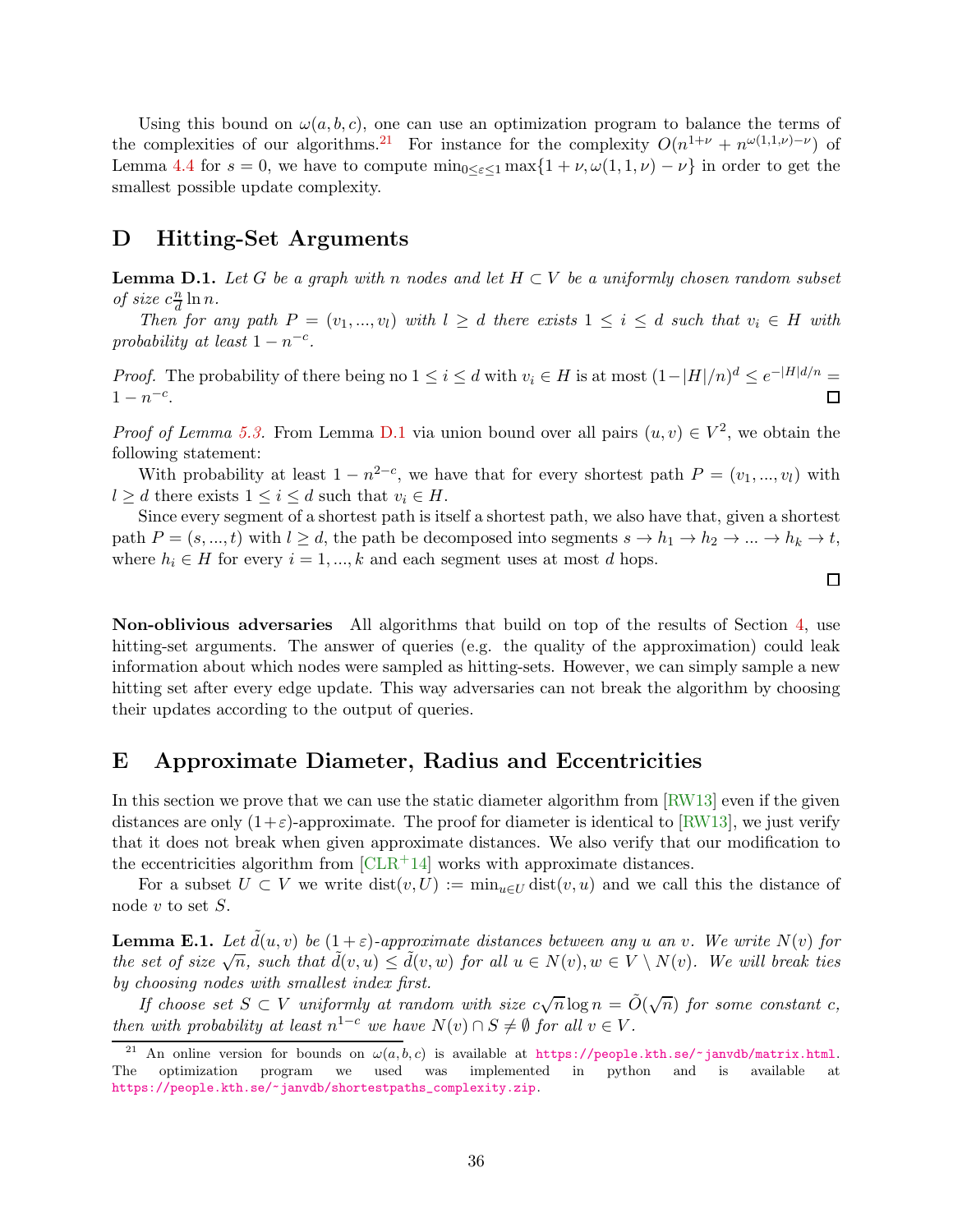*Proof.* Fix some node  $v \in V$ , then the probability of not a single node of S hitting  $N(v)$  is  $(1 - |N(v)|/n)(1 - |N(v)|/(n-1))...(1 - |N(v)|/(n-|S|)) \leq (1 - 1/\sqrt{n})^{c\sqrt{n}\log n} \leq n^{-c}$ 

Via union bound the probability that there exists at least one  $v \in V$  such that  $N(v) \cap S = \emptyset$  is at most  $n^{1-c}$ . Hence with probability at least  $1 - n^{1-c}$  we have that for all  $v \in V$   $S \cap N(v) \neq \emptyset$ .

Note that in Lemma [E.1](#page-37-5) we are first given the approximate distances  $\tilde{d}(v, u)$  for all  $u, v \in V$  and thus (implicitly) the sets  $N(v)$ , and then afterward we sample the set S independently of  $d(v, u)$ and  $N(v)$ .

In Algorithm [6.6](#page-26-2) the order is flipped: We first sample S and then compute/query  $d(w, u)$  for every  $u \in V$  and construct  $W = N(w)$ .

We can still use Lemma [E.1](#page-37-5) to prove the correctness of Algorithm [6.6,](#page-26-2) because the sets  $N(v)$ are already fixed before sampling S, when satisfying the requirement of footnote [18.](#page-27-0)

*Proof of Theorem [6.5.](#page-26-1)* Let  $D = 3h + z$  be the diameter of G where  $z \in \{0, 1, 2\}$ . The claim of Theorem [6.5](#page-26-1) is that the output D of Algorithm [6.6](#page-26-2) satisfies min $\{(2-3\varepsilon)h+z, 2h+z\}\leq D\leq (1+\varepsilon)D$ .

Let  $a, b \in V$  be such that  $dist(a, b) = D$ . First notice that the algorithm always returns the approximate depth of some shortest paths tree and hence  $\tilde{D} \leq (1 + \varepsilon)D$ .

Consider the cases dist $(w, S) \leq h$  and dist $(w, S) > h$ :

**Case** dist $(w, S) \leq h(1 + \varepsilon)$ : If dist $(w, S) \leq h(1 + \varepsilon)$  then dist $(a, S) \leq \tilde{d}(s, S) \leq \tilde{d}(w, S) \leq$  $(1+\varepsilon)\operatorname{dist}(w, S) \le (1+\varepsilon)^2 h.$ 

As  $3h + z = \text{dist}(a, b) \le \min_{s \in S} \text{dist}(a, s) + \text{dist}(s, b) \le \text{dist}(a, S) + \tilde{D} \le (1 + \varepsilon)^2 h + \tilde{D}$ , we have  $\tilde{D} \geq (3 - (1 + \varepsilon)^2)h + z \geq (2 - 3\varepsilon)h + z$ . The last inequality only holds when assuming  $\varepsilon \leq 1$ .

**Case** dist $(w, S) > h(1 + \varepsilon)$ : We will first argue that  $\max_{v \in W} d(w, v) > h(1 + \varepsilon)$ : Assume  $\max_{v \in W} \tilde{d}(w, v) \leq h(1 + \varepsilon)$ . W.h.p. there is at least one  $s \in S \cap W$ , because of Lemma [E.1](#page-37-5) and  $W = N(w)$ , so  $h(1+\varepsilon) < \text{dist}(w, S) \le \tilde{d}(w, S) \le \tilde{d}(w, s) \le \max_{v \in W} \tilde{d}(w, v) \le h(1+\varepsilon)$ , which is a contradiction. Thus  $\max_{v \in W} \tilde{d}(w, v) > h(1 + \varepsilon)$ .

This implies that all nodes  $v$  of distance at most  $h$  from  $w$  must be included in the set  $W$ , because dist $(w, v) \leq h$  implies  $d(w, v) \leq h(1 + \varepsilon)$  and because W are the (approximately) closest neighbors of w. This also implies that there exists  $w' \in W$  on the shortest path from w to b, such that  $dist(w, w') = h$ .

Note that we can also assume  $ecc(w) < 2h + z$ , because otherwise we already obtain  $D \geq$  $2h + z$  via the maximum distance from w. It follows that  $dist(w, b) < 2h + z$ , which means  $dist(w', b) = dist(w, b) - dist(w, w') < 2h + z - h = h + z$ . Since  $dist(a, b) = 3h + z$  this implies  $2h + 1 \leq \text{dist}(a, w') \leq \tilde{d}(a, w') \leq \tilde{D}.$ 

<span id="page-38-0"></span>Lemma E.2. Consider Algorithm [6.6](#page-26-2) when run on an undirected graph, but instead of the maximum depth, we return the minimum depth:  $\min_{s \in S \cup W \cup \{w\}} \max_{v \in V} \tilde{d}(s, v)$ .

Let  $\tilde{R}$  be the returned value and R be the radius of the graph, then w.h.p.

$$
R \le R \le ((1.5 + \varepsilon)R + 2/3)(1 + \varepsilon)
$$

*Proof.* We have  $\tilde{R} \geq R$ , because

$$
R = \min_{u \in V} \max_{v \in V} \text{dist}(u, v) \le \min_{u \in V} \max_{v, \in V} \tilde{d}(u, v) \le \max_{v \in V} \tilde{d}(s, v) \text{ for all } s \in V.
$$

So we are left with proving  $\tilde{R} \leq (1.5R + 2/3)(1 + \varepsilon)$ .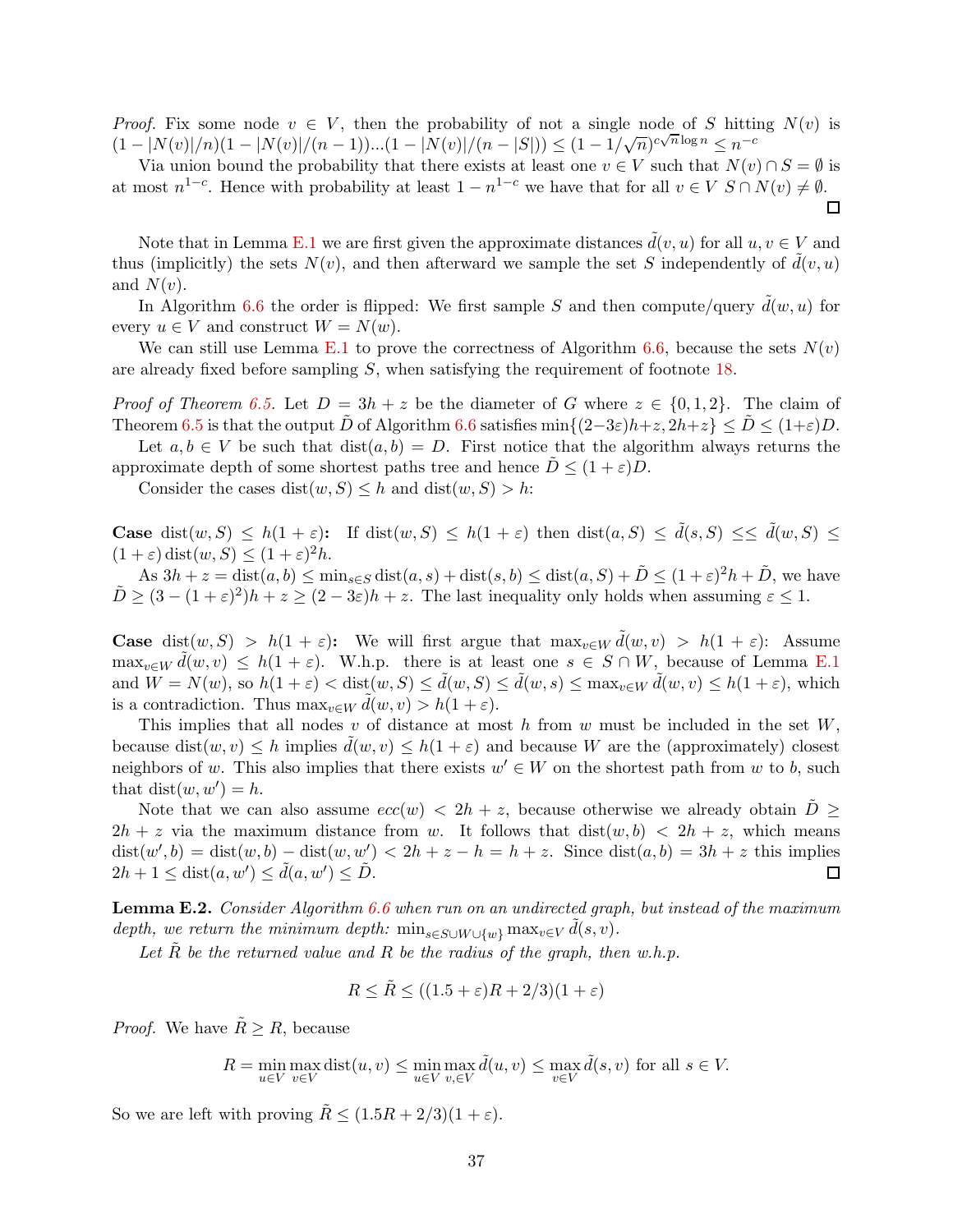<span id="page-39-1"></span>Let x be the node such that  $R = ecc(x)$ , and for any  $v \in S \cup W \cup \{w\}$  let  $t_v \in V$  be such that  $dist(v, t_v) = ecc(v)$ . Note that for any  $v \in S \cup W \cup \{w\}$  we have that

$$
\tilde{R}/(1+\varepsilon) \le \max_{u \in V} \tilde{d}(v, u)/(1+\varepsilon) \le \operatorname{ecc}(v) \le \operatorname{dist}(v, x) + \operatorname{dist}(x, v_t) \le \operatorname{dist}(v, x) + \operatorname{ecc}(x) = \operatorname{dist}(v, x) + R,
$$

so whenever some  $v \in S \cup W \cup \{w\}$  has the property dist $(v, x) \leq 0.5R+2/3$ , then  $\tilde{R} \leq (1.5R+c)(1+\varepsilon)$ and we are done. Thus we can assume  $dist(x, S) > 0.5R + 2/3$  and by definition of w we have  $d(w, S) \geq d(x, S) \geq \text{dist}(x, S) > 0.5R + 2/3.$ 

Since (w.h.p.)  $S \cap W \neq \emptyset$ , we have some node  $s \in W$  with  $d(w, s) > 0.5R + 2/3$ . Thus  $u \in V$ with  $d(w, u) \leq 0.5R + c$  must be in W as well by definition of W. This then also implies that nodes  $u \in V$  with  $dist(w, u) \leq (0.5R + 2/3)/(1 + \varepsilon)$  must be in W.

Hence we can choose some  $w' \in W$  on the shortest  $wx$ -path with  $dist(w, w') = \lfloor (0.5R + 2/3)/(1 +$  $\varepsilon$ ). We now know

$$
R = ecc(x) > dist(w, x) = dist(w, w') + dist(w', x) = \lfloor (0.5R + 2/3)/(1 + \varepsilon) \rfloor + dist(w', x),
$$

so

dist(w', x) < R -  $\lfloor (0.5R + 2/3)/(1 + \varepsilon) \rfloor$ )  $\le R - 0.5R/(1 + \varepsilon) + (1 - 2/3/(1 + \varepsilon)) \le (0.5 + \varepsilon)R + 2/3$ ) Here the last inequality uses  $\varepsilon \leq 1$ . As  $w' \in W$ , we have

$$
\tilde{R} \le \tilde{ecc}(w') \le \tilde{ecc}(w')(1+\varepsilon) \le (\text{dist}(w',x) + \text{ecc}(x))(1+\varepsilon) = ((1.5+\varepsilon)R + 2/3)(1+\varepsilon).
$$

The following approximate eccentricities algorithm is based on  $[CLR<sup>+</sup>14]$ . The algorithm in  $[CLR+14]$  $[CLR+14]$  yields a true 3/5-approximation, but needs to iterate over all edges. As we are interested in subquadratic results, we verify here that skipping this iteration over all edges does not break the algorithm, however, we do incur an additive error.

<span id="page-39-0"></span>**Lemma E.3.** Consider Algorithm [6.6](#page-26-2) when run on an undirected graph, but instead of the maximum depth, we return the following  $\tilde{ecc}$ :

$$
\begin{aligned}\n\tilde{ecc}(s) &:= \max_{v \in V} \tilde{d}(s, v) & \text{for } s \in S \cup W \cup \{w\} \\
\tilde{ecc}(v) &:= \max_{s \in S \cup W \cup \{w\}} \max\{\tilde{d}(s, v), e\tilde{c}c(s) - \tilde{d}(s, v)\} & \text{for all other } v \in V\n\end{aligned}
$$

Then w.h.p. for all  $v \in V$  we have

$$
\frac{3-6\varepsilon}{5}ecc(v) - 4/7 \leq \tilde{ecc}(v) \leq ecc(v)
$$

*Proof.* We start by proving  $ecc(v) \leq \tilde{ecc}(v)$ : Let  $t_s$  be the node such that  $dist(s, t_s) = ecc(s)$ , then  $ecc(s) = dist(s, t_s) \leq dist(s, v) + dist(v, t_s) \leq dist(s, v) + ecc(v)$ . Thus we have  $ecc(v) \geq$  $ecc(s) - dist(s, v)$ . For our approximation this means:

$$
\tilde{ecc}(s) - \tilde{d}(s, v) \le (1 + \varepsilon)ecc(s) - \text{dist}(s, v) \le ecc(v) + \varepsilon ecc(s)
$$
  

$$
\le ecc(v) + \varepsilon(\text{dist}(s, v) + ecc(v)) \le (1 + 2\varepsilon)ecc(v)
$$

Thus we obtain the following upper bound for  $\tilde{ecc}(v)$ :

$$
\begin{aligned}\n\tilde{ecc}(v) &= \max_{s \in S \cup W \cup \{w\}} \max\{\tilde{d}(s,v), \tilde{ecc}(s) - \tilde{d}(s,v)\} \\
&\le (1 + 2\varepsilon) \max_{s \in S \cup W \cup \{w\}} \max\{\text{dist}(s,v), \text{ecc}(s) - \text{dist}(s,v)\} \\
&\le (1 + 2\varepsilon)\text{ecc}(v)\n\end{aligned}
$$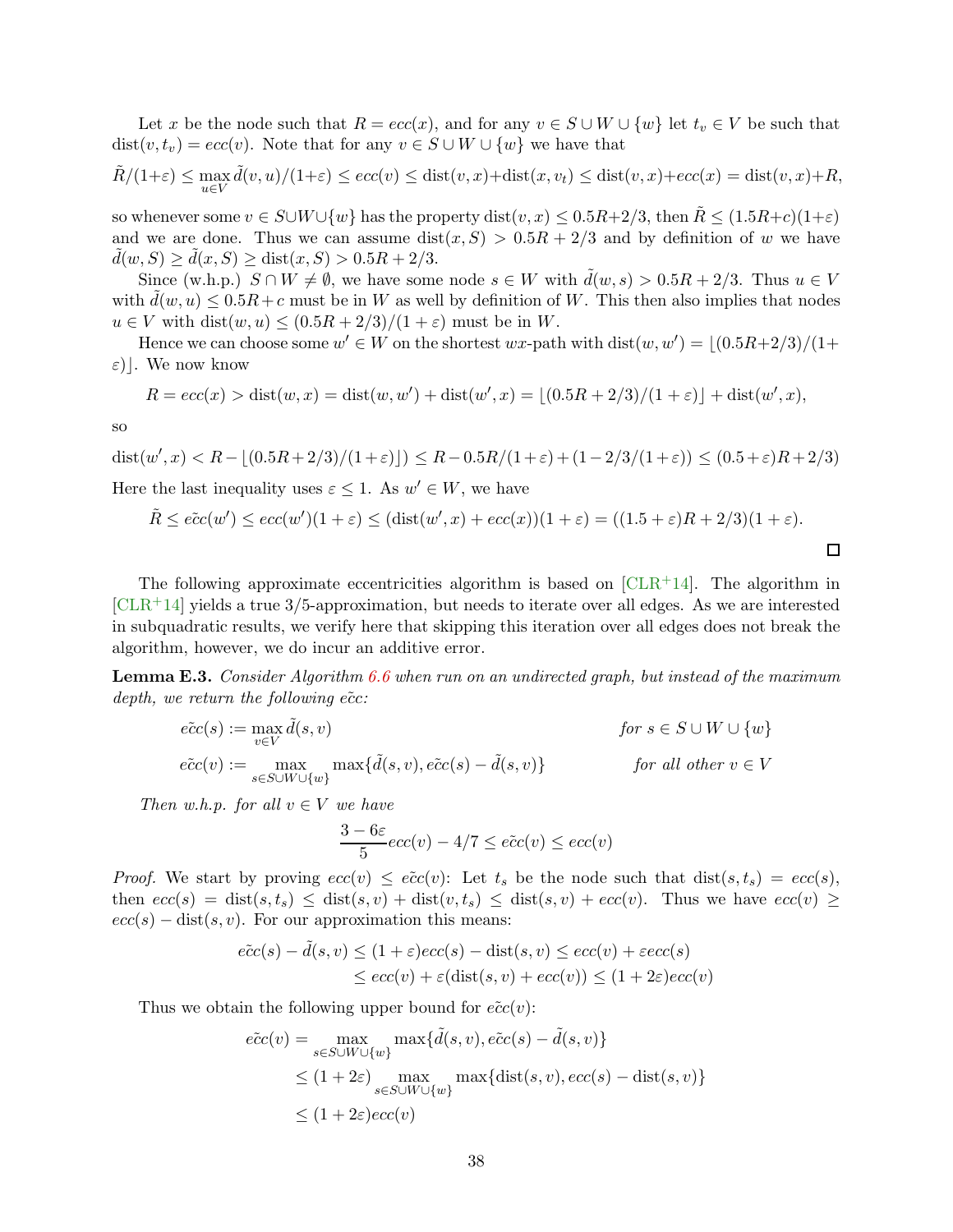**Lower Bound** For the lower bound on  $\tilde{ecc}(v)$ , note that for any  $s \in S \cup W \cup \{w\}$  we have

$$
\begin{aligned} \tilde{ecc}(v) &\ge \tilde{ecc}(s) - \tilde{d}(s, v) \ge \tilde{ecc}(s) - (1 + \varepsilon) \operatorname{dist}(s, v) \\ &\ge \tilde{ecc}(v) - (2 + \varepsilon) \operatorname{dist}(s, v) \ge \tilde{ecc}(v) - 2(1 + \varepsilon) \operatorname{dist}(s, v). \end{aligned}
$$

So in order to obtain  $\tilde{ecc}(v) \geq (3-\varepsilon)/5ecc(v)-4/7$ , we want to prove that there is a  $s \in S \cup W \cup \{w\}$ for which dist $(s, v) \approx 1/5$ ecc $(v)$ .

If  $\tilde{d}(w, v) \geq 3/5ecc(v) - 4/7$ , then we are done, so assume  $\tilde{d}(w, v) > 3/5ecc(v) - 4/7$ . Let t be the node such that dist $(v, t) = ecc(v)$ , then if  $dist(s, t) \leq 2/5ecc(v) + 4/7$  for some  $s \in S \cup W \cup \{w\}$ , we would have dist $(v, s) \geq 3/5 - 4/7$  and we would be done, so assume dist $(t, S) > 2/5$ ecc $(v) + 4/7$ .

Thus we have  $d(w, S) \geq d(t, S) \geq \text{dist}(t, S) > 2/5\epsilon c(c(v) + 4/7)$ . Note that  $W \cap S \neq \emptyset$ , so all nodes  $u \in V$  with  $\tilde{d}(w, u) \leq 2/5ecc(v) + 4/7$  must also be in the set W. This also means that all nodes  $u \in V$  with  $dist(w, u) \leq (2/5ecc(v) + 4/7)/(1 + \varepsilon)$  must be in W.

Let w' be the node in W along the shortest vw-path with  $dist(w', w) = \lfloor (2/5ecc(v) + 4/7)/(1 +$  $\varepsilon)$ . Then we have

$$
3/5ecc(v) - 4/7 > dist(w, v) = dist(w, w') + dist(w', v)
$$
  
=  $\lfloor (2/5ecc(v) + 4/7)/(1 + \varepsilon) \rfloor + dist(w', v).$ 

This allows us to bound  $dist(w', v)$  as follows:

$$
dist(w', v) < 3/5ecc(v) - 4/7 - \lfloor (2/5ecc(v) + 4/7)/(1 + \varepsilon) \rfloor
$$
\n
$$
\leq 3/5ecc(v) - 4/7 - (2/5ecc(v))/(1 + \varepsilon) + \left(1 - \frac{4}{7} \cdot \frac{1}{1 + \varepsilon}\right)
$$
\n
$$
= 3/5ecc(v) + 3/7 - (2/5ecc(v))/(1 + \varepsilon) - \left(\frac{4}{7} \cdot \frac{1}{1 + \varepsilon}\right)
$$

So we now have some  $w' \in W$  which satisfies:

$$
\begin{aligned}\n\tilde{c}c(v) &\geq \epsilon c(c(w) - 2(1+\varepsilon)\operatorname{dist}(w', v) \\
&\geq \epsilon c(c(w) - 2(1+\varepsilon)\left(\frac{3}{5}\epsilon c(c(v) + 3/7 - \left(\frac{2}{5}\epsilon c(c(v)\right)/(1+\varepsilon) + (4/7)/(1+\varepsilon)\right)\right) \\
&\geq \epsilon c(c(w) + (1+\varepsilon)\left(-\frac{6}{5}\epsilon c(c(v) - 6/7\right) + 4/5\epsilon c(c(v) + 8/7)\right. \\
&\geq \frac{3 - 6\varepsilon}{5}\epsilon c(c(v) - (1+\varepsilon)(6/7) + 8/7 \\
&\geq \frac{3 - 6\varepsilon}{5}\epsilon c(c(v) - 4/7\n\end{aligned}
$$

For the last inequality we assume  $\varepsilon \leq 1$ .

 $\Box$ 

### <span id="page-40-0"></span>F Dynamic Exact Diameter

<span id="page-40-1"></span>Here we will prove the following result for maintaining the diameter exactly.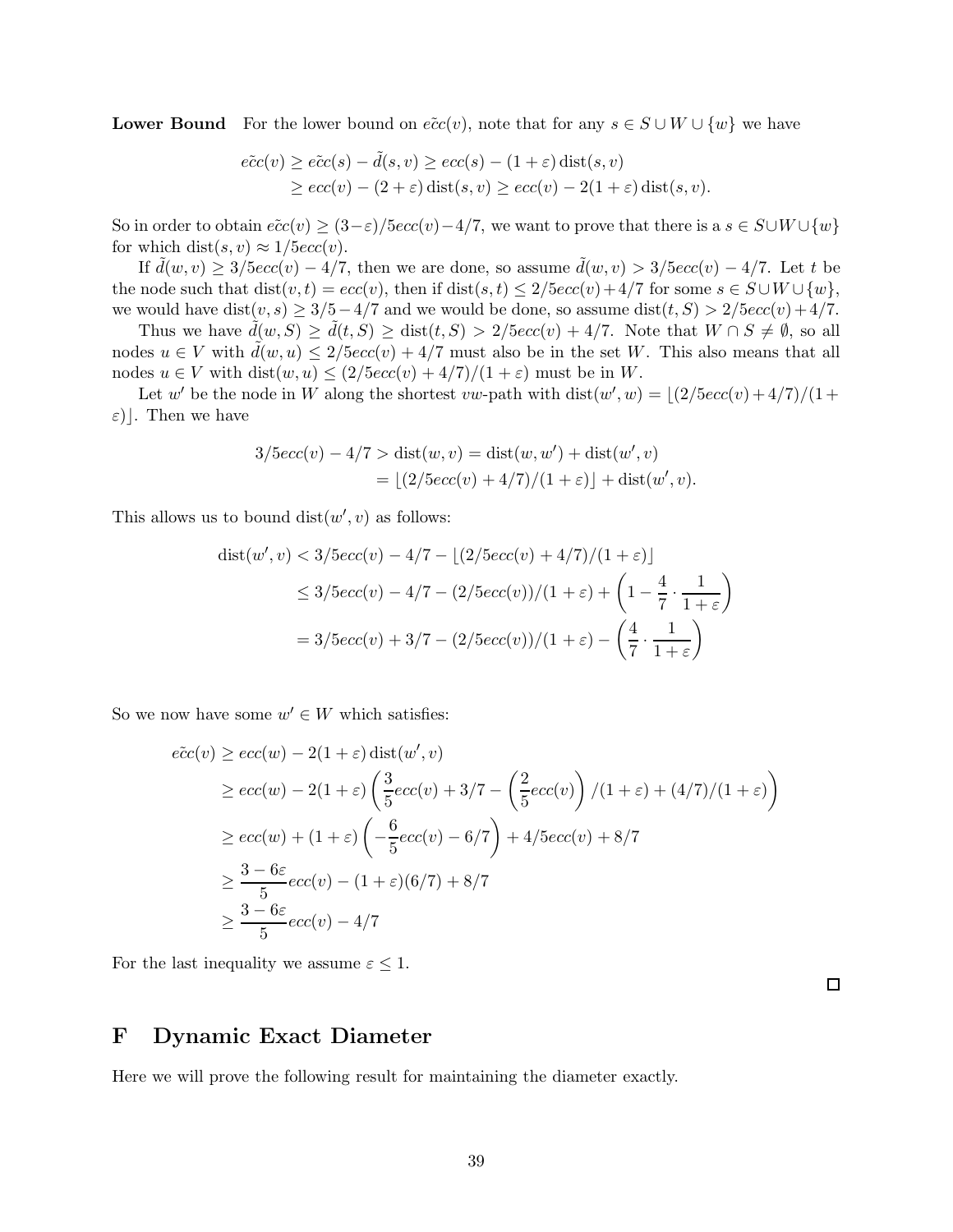<span id="page-41-0"></span>**Theorem F.1** (Exact Diameter, Directed, non-trivial  $(\gg n^2)$ ). Let G be a directed graph with n nodes and integer weights from  $\{1, 2, ..., W\}$ . Then for any  $0 \le s, \mu \le 1$  there exists a Monte Carlo dynamic algorithm that maintains the exact diameter of G in  $\tilde{O}(W n^{s+\omega(1,1,\mu)-\mu} + W n^{\omega(1,\mu+s,1)} +$  $n^{3-s}$ ) update time. The pre-processing requires  $\tilde{O}(Wn^3)$  time.

The update time is  $O(n^{2.3452})$  for current  $\omega$  and  $\mu \approx 0.3097$ ,  $s \approx 0.6548$ . <sup>[22](#page-41-1)</sup>

<span id="page-41-3"></span>Similar to our other results, the idea is to maintain large and small diameter separately. We start with the case of small diameters.

**Theorem F.2** ( $n^s$ -length distances, exact, positive integer weights). Let G be a graph with n nodes and positive integer edge weights from  $\{1, ..., W\}$ . Then for any  $0 \le s, \mu \le 1$  there exists a dynamic algorithm that maintains the diameter of  $G$ . If the diameter is at most  $n^s$ , then the diameter is returned after each edge update, otherwise the dynamic algorithm returns a set the pairs  $P \subset V \times V$ with dist $(u, v) > n^s$  for  $(u, v) \in P$ .

The update time is  $\tilde{O}(n^{s+\omega(1,1,\mu)-\mu}+n^{\omega(1,\mu+s,1)})$  and the pre-processing is  $\tilde{O}(\min\{Wn^{\omega+s}, Wn^3\})$ .

Proof. We run a modification of Corollary [4.7.](#page-17-1) We first explain how to obtain the diameter, then we explain how to modify the algorithm to obtain a faster update complexity.

Maintaining the diameter We choose  $S = \{1, 2, ..., n^s\}$ , so for any  $1 \leq k \leq n^s$  we can query for all pairs, if the distance is at most k in  $\tilde{O}(sn^{\omega(1,\mu+s,1)})$  time. After every edge update, we query this information for  $k = n<sup>s</sup>$ . If every pair has distance at most  $n<sup>s</sup>$ , then the diameter is smaller. In that case, we simply binary search for it. If the diameter is larger than  $n<sup>s</sup>$ , then we also obtain the pairs, for which the distance is larger than  $n<sup>s</sup>$ .

**Improving the update time** Usually the reset of Corollary [4.7](#page-17-1) would cost  $\tilde{O}(s|S|n^{\omega(1,1,s+\mu)}) =$  $\tilde{O}(n^{\omega(1,1,s+\mu)+s})$  time. This is because we compute the coefficients of  $X^d$  for  $d \in S$  in Lemma [4.3](#page-14-2) in  $\tilde{O}(n^{\omega(1,1,s+\mu)})$  operations each. This can be reduced to  $\tilde{O}(n^{\omega(1,1,\mu)+s})$  in total for all  $d \in S$  together, by just computing the entire inverse  $(M + UV^{\top})^{-1} = \hat{U}\hat{V}^{\top}$  at once.

By choosing  $\nu = \mu$  in Lemma [4.4](#page-14-1) the update time for Corollary [4.7](#page-17-1) becomes  $\tilde{O}(n^{s+\omega(1,1,\mu)-\mu} +$  $n^{1+\mu+s}$ . <sup>[23](#page-41-2)</sup> As we perform some queries after every update, the update time for Theorem [F.2](#page-41-3) is  $\tilde{O}(sn^{s+\omega(1,1,\mu)-\mu}+sn^{\omega(1,\mu+s,1)}).$ 

Pre-processing If s is large, then the pre-processing of Lemma [4.4](#page-14-1) and Lemma [4.3](#page-14-2) become slower than  $O(Wn^3)$ . The pre-processing of both algorithms consists of computing the inverse of a polynomial matrix. One can compute the inverse of a polynomial matrix of degree W in  $\tilde{O}(Wn^3)$ operations [\[ZLS15\]](#page-34-6), which can be faster than  $O(n^{\omega+s})$  for large enough s. (This is not useful for speeding up Lemma [4.3](#page-14-2) in general, as the matrix M could have degree upto  $n^s \gg W$ . We can only use it here, because we assume the edge weights are bounded by  $W$ .)

 $\Box$ 

<span id="page-41-4"></span>Theorem F.3. Let G be a directed graph with n nodes and non-negative edge weights and let  $P \subset V \times V$  be a set of pairs u, v, such that their shortest path uses at least d hops.

Then for any such d we can compute with high probability  $dist_G(u, v)$  for every pair  $(u, v) \in P$ in  $O(n^3/d)$  time.

<span id="page-41-1"></span><sup>&</sup>lt;sup>22</sup> This means for current values of  $\omega$ , this is the first non-trivial exact dynamic diameter algorithm. However, if fastmatrix-multiplication is further improved, this algorithm will be subsumed by the trivial option of just re-computing the diameter after each update.

<span id="page-41-2"></span> $^{23}$ Another way to obtain this algorithm would be to apply Lemma [2.6](#page-10-0) to Sankowski's algorithm Lemma [4.4](#page-14-1) via some white-box reduction. This is why the update time here is identical to Lemma [4.4.](#page-14-1)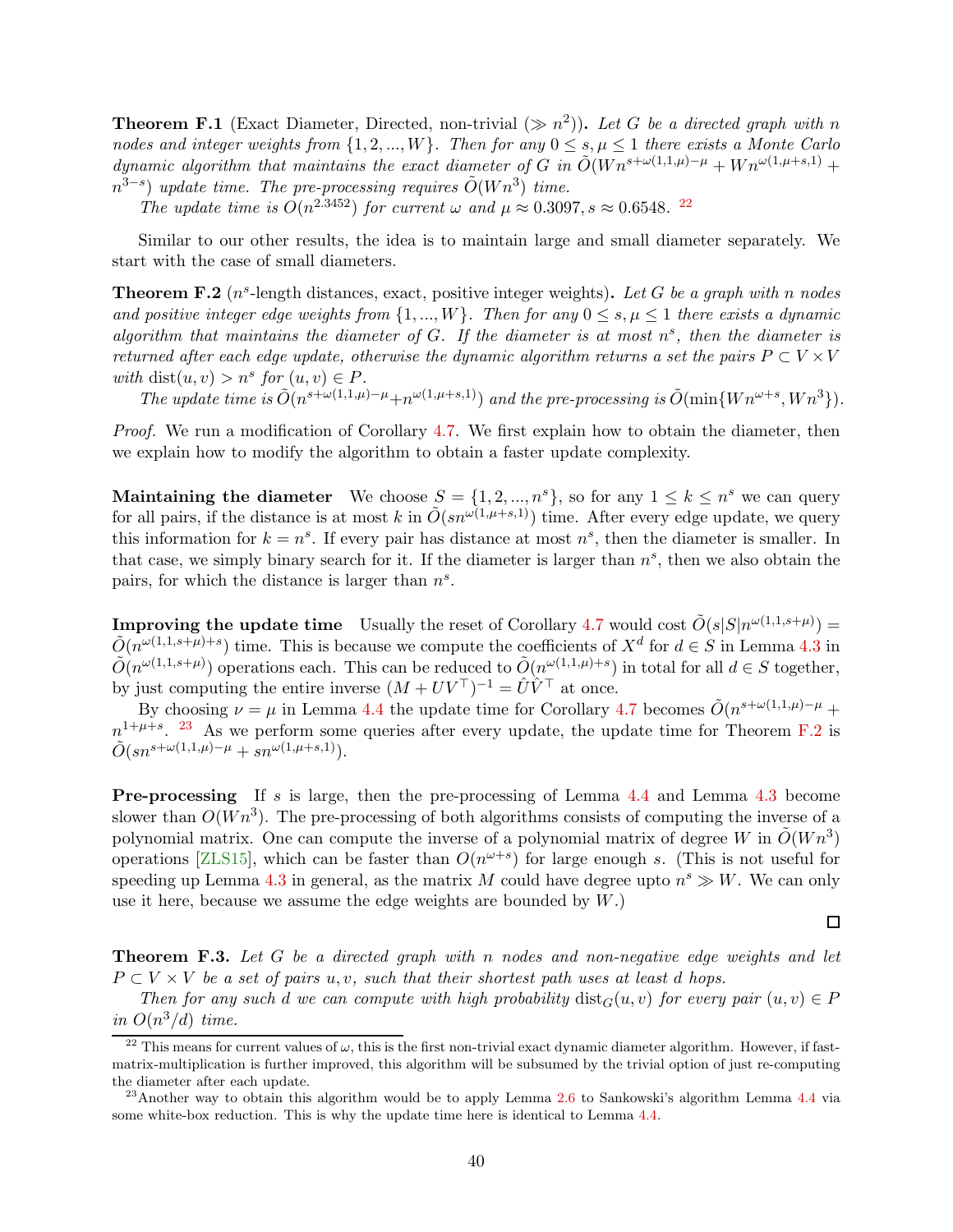<span id="page-42-1"></span>*Proof.* We first Sample  $O(n/d)$  random nodes and call this set  $H \subset V$ . Via Lemma [5.3](#page-19-1) we know that (w.h.p) every shortest path, using at least d hops, must visit at least one node from  $H$ .

We now compute the shortest-path-trees for every node in  $H$  (in both directions). So when  $D$  is the distance matrix of G, then we now know  $D_{H,V}$  and  $D_{V,H}$ . Further, we have  $D_{u,v} = D_{u,H} \star D_{H,v}$ w.h.p for every pair  $(u, v) \in P$ , because their paths use at least d hops.

The total time for all shortest-path-trees and the  $(min, +)$ -product  $D_{u,H} \star D_{H,v}$  is at most  $O(n^3/d)$  time. □

*Proof of Theorem [F.1.](#page-40-1)* We maintain the diameter (when bounded by  $Wn^s$ ) via Theorem [F.2.](#page-41-3)

If the diameter is larger than  $Wn^s$ , then we obtain a set of pairs  $P \subset V \times V$  whose distance is greater than  $Wn^s$ , so the shortest paths connecting these pairs use at least  $n^s$  hops. We now use Theorem [F.3](#page-41-4) to compute the distances between these pairs in  $\tilde{O}(n^{3-s})$  time. The longest of these distances is the diameter of the graph.

The update time of the algorithm is thus  $\tilde{O}(W n^{s+\omega(1,1,\mu)-\mu} + W n^{\omega(1,\mu+s,1)} + n^{3-s}).$ 

Note that the algorithm works against non-oblivious adversary, because the output is a single number which is correct with high probability. □

### <span id="page-42-0"></span>G Dynamic Closeness-Centrality

The closeness-centrality  $c(s)$  of a node s is defined to be

$$
c(s) := (n-1)/\sum_{v \in V} \text{dist}(v, s),
$$

<span id="page-42-2"></span>which is just the inverse of the average distances to s.

**Theorem G.1.** Let G be an undirected, unweighted graph with n nodes. Then there exists a Monte Carlo dynamic algorithm with  $O(n^{1.823}/\varepsilon^{\omega+1})$  update time, that maintains  $(1+\varepsilon)$ -approximate closeness-centrality for all nodes. The pre-processing time is  $O(n^{2.621})$ .

(For current  $\omega$ , the pre-processing and update time is the same as in Theorem [5.2\)](#page-19-0)

The high-level idea of Theorem  $G.1$  is as follows: Intuitively it should be possible to approximate this average by sampling k nodes  $v_1, ..., v_k$ , computing single-source distances for these nodes, and lastly computing  $\sum_{i=1}^{k} \text{dist}(v_i, s) n/(k(n-1))$ , because the expectation matches  $1/c(s)$ .

The approximate distances for these k sources can be dynamically maintained using our dynamic distance query algorithm Theorem [5.2.](#page-19-0)

We will prove that this works, if we choose  $k = \tilde{\Theta}(n^{2/3}/\varepsilon^2)$  samples, in which case we obtain a  $(1 + \varepsilon)$  approximation of the average with high probability. The inverse of that value is then also a  $(1 + \varepsilon)$  approximation of the closeness-centrality. This is an improvement over [\[EW04\]](#page-31-10) for large diameter graphs, as the algorithm in [\[EW04\]](#page-31-10) required  $k = \Omega(\Delta^2/\varepsilon^2)$  samples, where  $\Delta$  is the diameter. Using our result, one can obtain a static combinatorial  $\tilde{O}(mn^{2/3}/\varepsilon^2)$  time algorithm by running BFS from the k sources. This would be faster than [\[EW04\]](#page-31-10) once  $\text{diam}(G) > n^{1/3}$ .

<span id="page-42-3"></span>**Lemma G.2.** Let G be an unweighted n-node graph,  $k = \Theta(n^{2/3}/\varepsilon^2)$  and  $v_1, ..., v_k$  be a uniformly chosen sample of k nodes.

Then for any  $s \in V$  the term  $\sum_{i=1}^{k} dist(v_i, s)n/(k(n-1))$  is a  $(1+\varepsilon)$ -approximation of  $1/c(s)$  =  $\sum_{v \in V}$  dist $(v, s)/(n - 1)$  with high probability (assuming  $1/c(s)$  is finite).

*Proof of Theorem [G.1.](#page-42-2)* We run the dynamic algorithm of Theorem [5.2.](#page-19-0) After every update we simply sample  $k = \tilde{\Theta}(n^{2/3}/\varepsilon^2)$  random nodes  $v_1, ..., v_k$  as in Lemma [G.2.](#page-42-3) Then  $(\sum_{i=1}^k \text{dist}(v_i, s)n/(k(n-1)))$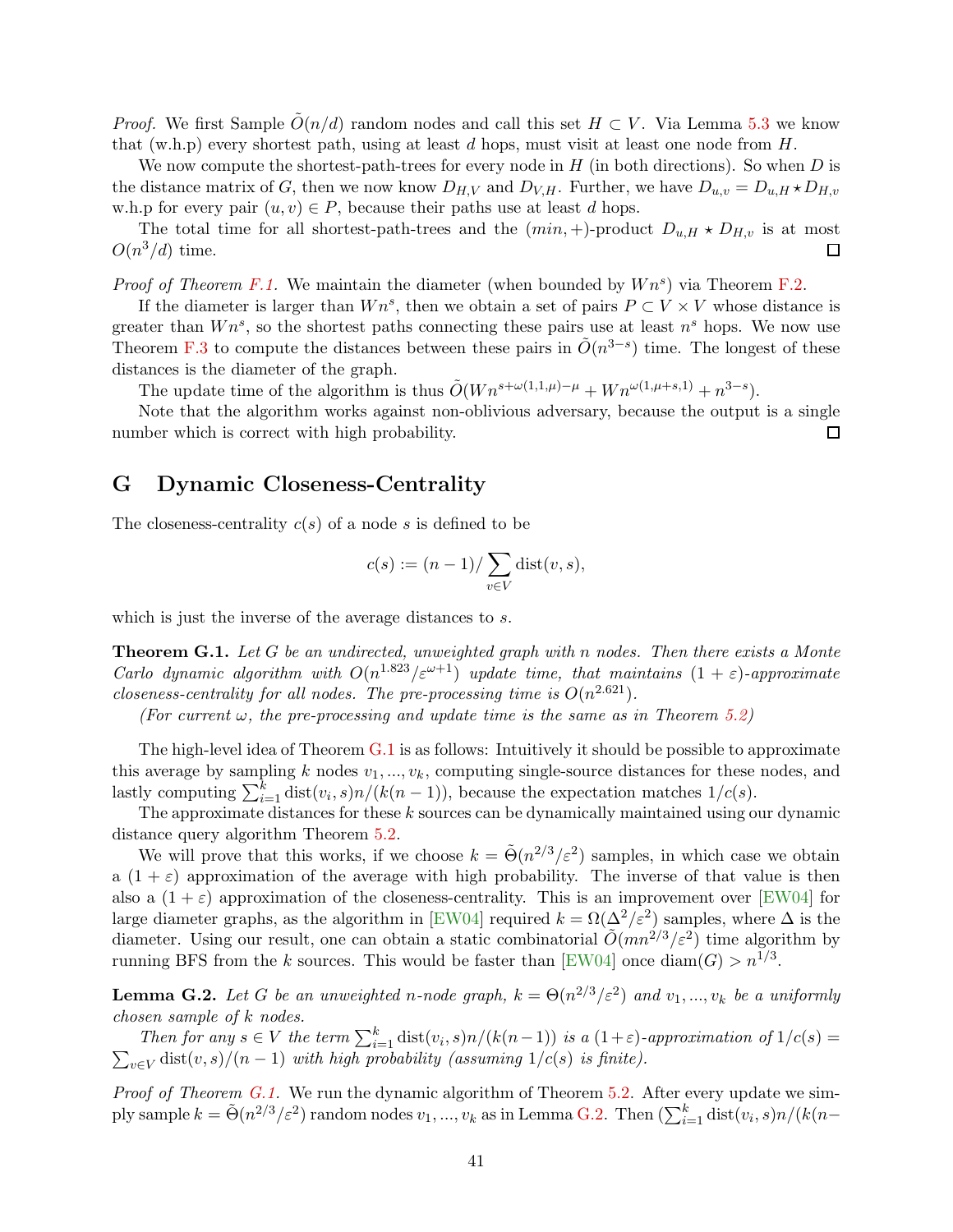<span id="page-43-0"></span>1)))<sup>-1</sup> will be a  $(1 + \varepsilon)$ -approximation, if  $c(s)$  is non-zero. The case that  $c(s)$  is zero (i.e. there exists a pair  $u, v \in V$  with  $dist(u, v) = \infty$  can be handled by running Lemma [6.2](#page-24-4) in parallel. If we detect via Lemma [6.2](#page-24-4) that the graph is not connected, then we simply return 0 as the closeness centrality.

When querying the distances for  $\tilde{O}(n^{2/3}/\varepsilon^2) \times n$  pairs via Theorem [5.2](#page-19-0) (for the same parameter s and  $\mu$ ), then the query time is  $\tilde{O}(n^{\omega(2/3,s+\mu,1)}/\varepsilon^2) = \tilde{O}(n^{\omega(2/3,0.45,1)}/\varepsilon^2) = \tilde{O}(n^{1.76}/\varepsilon^3)$ , which is subsumed by the update time. □

An important tool for proof Lemma [G.2](#page-42-3) is the Hoeffding-inequality:

**Lemma G.3** (Hoeffdings-inequality). Let  $X_1, ..., X_N$  be independent random variables bounded by the interval  $[a, b]$ , then

$$
\mathbb{P}\left[\left|\frac{1}{n}\sum_{i=1}^{N}X_i - \mathbb{E}\left[\sum_{i=1}^{N}X_i\right]\right| \ge t\right] \le 2\exp\left(-\frac{2Nt^2}{(b-a)^2}\right)
$$

Unfortunately, just applying Hoeffdings-inequality to the sampled distances is not enough. If for some source node s we sample a few nodes  $v_1, ..., v_k$  and compute  $dist(s, v_i)$  for  $i = 1, ..., k$ , then dist(s,  $v_i$ ) are random variables in the interval [1, diam(G)]. This causes the additive error to become quite large for large diameter graphs (hence the  $\varepsilon \cdot \text{diam}(G)$  error bound in [\[EW04\]](#page-31-10)).

We are able to fix this issue by splitting the analysis into two cases: long and short paths. The idea is as follows: Let d be some parameter and  $u \in V$  be a node with  $d \leq \text{dist}(s, u) \leq 2d$ . Then there exist at least  $d/2$  many nodes  $v \in V$  (half of the nodes along the path from s to u) with  $d/2 \leq \text{dist}(s, v) \leq d$ . So for large enough d and k, we have that w.h.p there are at least  $\Omega(dk/n)$  many sampled nodes  $v_i$  with  $d/2 \leq \text{dist}(s, v_i) \leq d$ . Note that for these random variables the interval  $\left[\frac{d}{2}, d\right]$  has length  $d/2$ , which is proportional to the number of samples  $\Omega(dk/n)$ . This allows us to give better bounds on the error probability. However, this approach only works if d is large enough, so we also need to handle the case of small paths separately.

*Proof of Lemma [G.2.](#page-42-3)* Fix some node  $s \in V$ . Let  $k_{\leq d}$  be the number of sampled nodes  $v_i$  with  $dist(v_i, s) \leq d$  and  $k_{> d}$  be the number of nodes with  $dist(v_i, s) \geq d$ . Likewise let  $n_{\leq d}$  and  $n_{> d}$  be the number of nodes  $v \in V$  with  $dist(v_i, s) \leq d$  or  $dist(v_i, s) > d$  respectively.

Then we can write

$$
\sum_{i=1}^k \text{dist}(v_i, s)/k = \frac{k_{\leq d} \sum_{i:\text{dist}(v_i, s) < d} \text{dist}(v_i, s)/k_{\leq d} + k_{>d} \sum_{i:\text{dist}(v_i, s) \geq d} \text{dist}(v_i, s)/k_{>d}}{k}
$$

We will search for lower bounds on k which imply that  $\sum_{i:\text{dist}(v_i,s) has an addi$ tive error of at most  $\varepsilon k/(c(s)k_{\leq d})$  compared to  $\sum_{v:\text{dist}(v,s), and that  $\sum_{i:\text{dist}(v_i,s)\geq d} \text{dist}(v_i,s)/k_{>d}$$ is a  $(1+\varepsilon)$  approximation of  $\sum_{v:\text{dist}(v,s)\geq d} \text{dist}(v,s)/n_{>d}$ .

When these conditions are met, then  $\sum_{i=1}^{k} \text{dist}(v_i, s)/k$  is a  $(1+2\varepsilon)$  approximation of the average distance.

**Long distances** Let  $d_{\max} := \max_{v \in V} \text{dist}(v, s)$  and  $j := \lceil \log d_{\max}/d \rceil$  and  $b = \sqrt[d]{d_{\max}/d}$ , which means we have  $j \leq \log n$ ,  $db^j = d_{\text{max}}$  and  $2 \leq b \leq 4$ . Further let  $k_l$  be the number of sampled nodes  $v_i$  such that  $db^l \leq dist(v_i, s) < db^{l+1}$  and likewise let  $n_l$  be the number of nodes  $v \in V$  with  $db^{l} \leq \text{dist}(v, s) < db^{l+1}.$